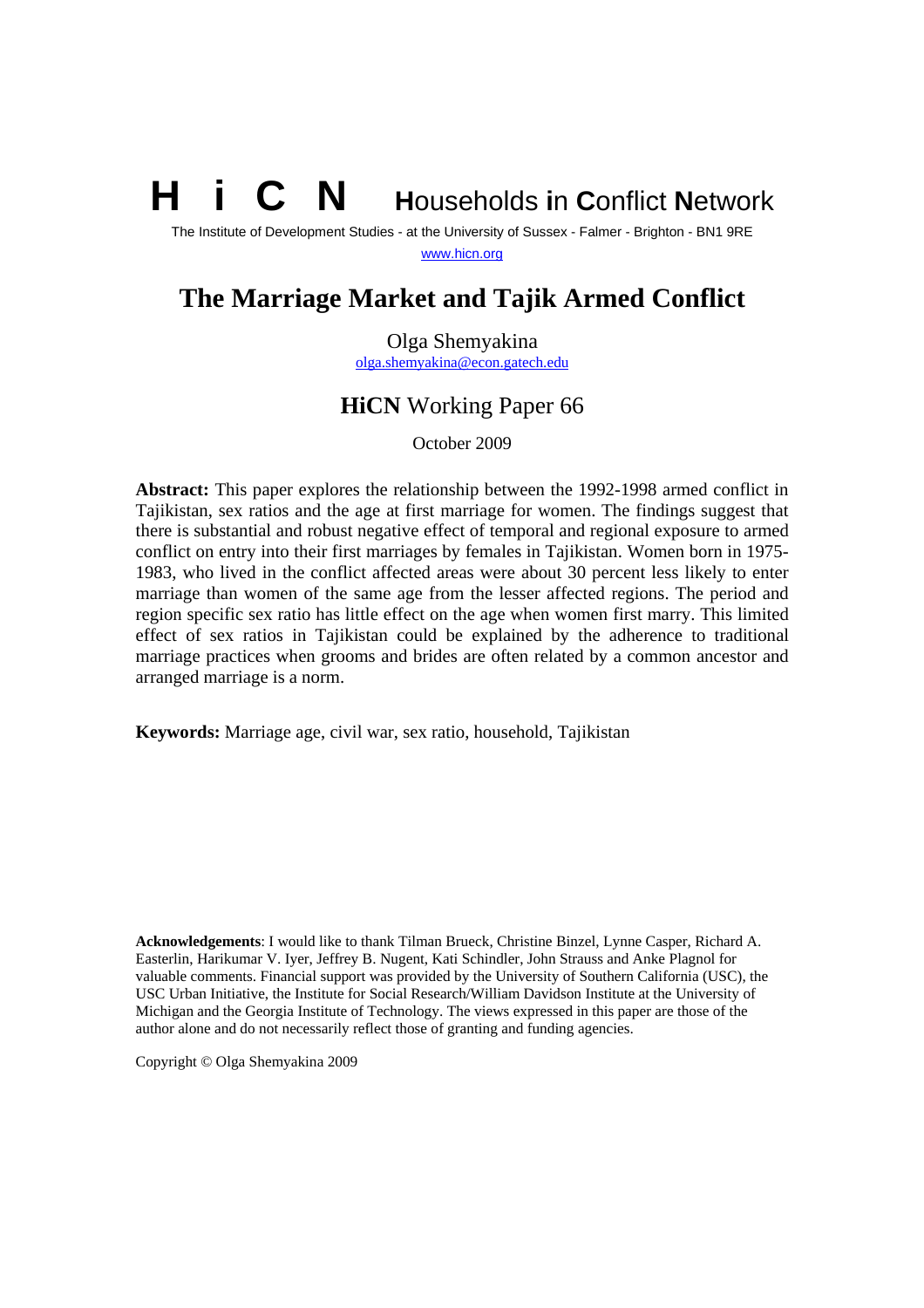#### **1. Introduction**

Crises and civil wars inflict large burdens on country's population. War-related mortality and morbidity patterns (Hoeffler and Reynal-Querol 2003; Ghobarah, Huth, Russett 2003) and the relationship between violent conflict, child mortality and female reproductive behavior (Lindstrom and Berhanu 1999; McGinn 2000; Agadjanian and Prata, 2002; Hill 2004; Hoeffler and Reynal-Querol; Verwimp and van Bavel 2005) have been addressed by researchers. This study adds another dimension to the literature by exploring the link between violent conflict and the marriage market for women in the post-conflict Tajikistan.

This paper combines a new dataset on the events during the 1992-1998 armed conflict in Tajikistan with individual and household data from the 2003 Tajik Living Standards Measurement Survey (TLSS) conducted by the World Bank. The conflict data were collected from the centrally published Tajik daily and weekly newspapers, reports on the status of human rights in Tajikistan and studies of the post-independence period by academics and nongovernmental organizations (Human Rights Watch 1993; U.S. Department of State 1994, 1996, 1997; Brzezinski and Sullivan 1997; Djalili, Grare and Akiner 1997; McLean and Greene 1998; Gomart 2003; Nourzhanov 2004, and others). Demographic and regional data from the State Statistical Agency of Tajikistan are also extensively used in this paper.

Tajikistan makes an interesting setting for such an investigation as it is possible to exploit the difference in the regional and temporal impact of the 1992-1998 conflict as an identification strategy. While the southern and central regions of Tajikistan were affected significantly by the war (Khatlon and Raions of Republican Subordination), the northern region of Sugd and the eastern region of Tajikistan, Gorno-Badakshon, were relatively isolated from the war.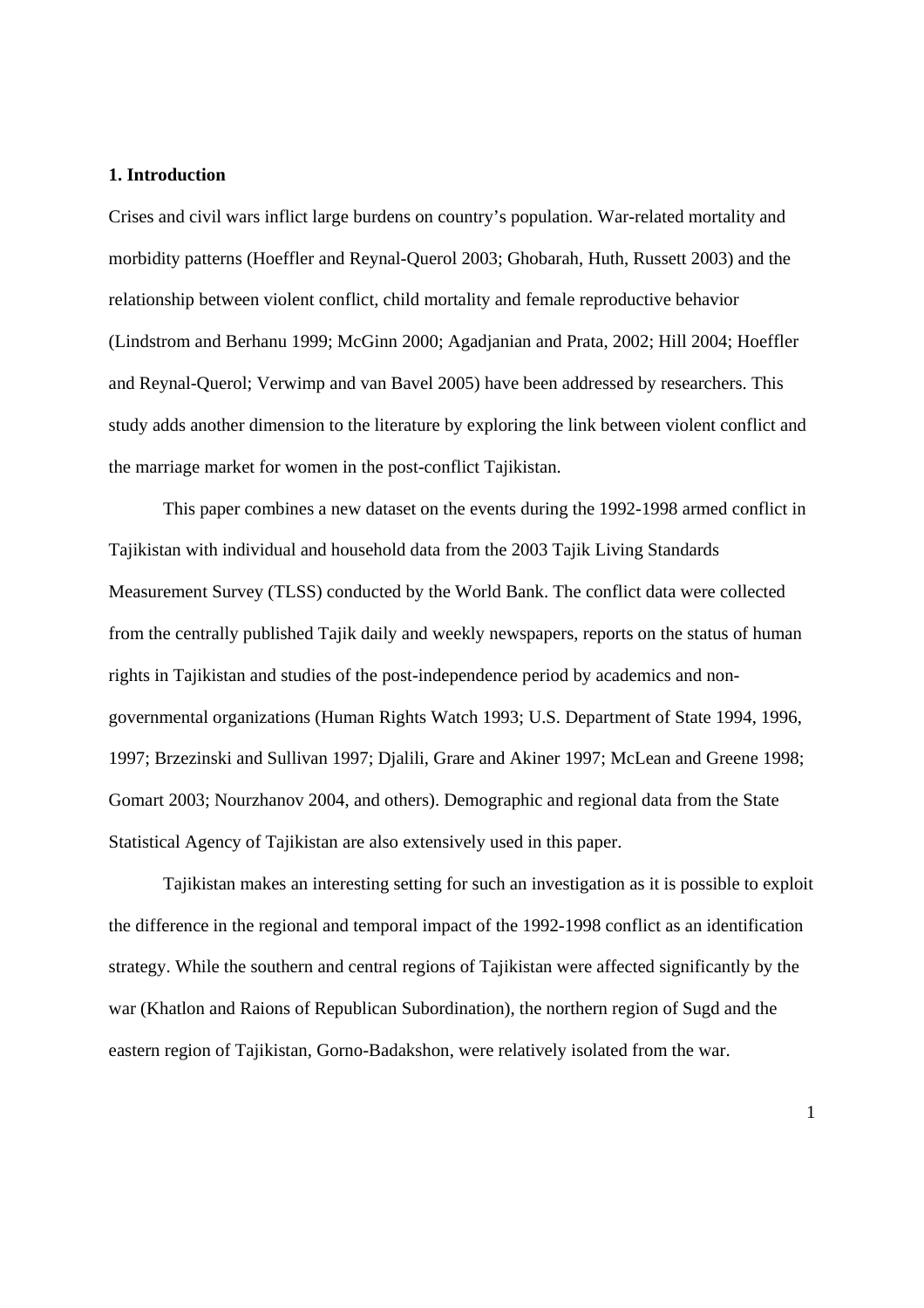The human costs of the conflict were substantial for the 6.4 million inhabitants of Tajikistan. Approximately 40 percent of population was affected directly during the conflict. The conflict displaced at least 600,000 people internally. In addition, about 60,000 found temporary refuge in the neighboring states and 500,000 left the country for good. The conflict claimed the lives of at least 50,000 men, orphaned 55,000 children and widowed 20,000 women (Falkingham 2000). During the first years of war, the mortality rate due to injuries among young adults, ages 15-19, increased by 225 percent compared to the 1989 levels (Figure 1). The mortality among boys in the age group 5-14 increased substantially during the same period and was higher than that of females of the same age.

To investigate the impact of the civil war in Tajikistan on the age at first marriage by women I estimate a set of descriptive multiple regressions with dependent variable being married by age 18, 20 and 23 and the Cox proportional hazard models evaluating the duration between age of exposure and age when first married as a function of individual and regional characteristics.

 The findings suggest that there are substantial, significant and robust negative effects of temporal and regional exposure to armed conflict on entry into their first marriages by females in Tajikistan. Women born in 1975-1983, who also lived in the conflict affected areas were about 30 percent less likely to enter marriage than women of the same age from the lesser affected regions. Further, the findings suggest that the period and region specific sex ratio has little effect on age when women first marry. This limited effect of sex ratios in Tajikistan may be explained by the traditional marriage practices where grooms and brides are often related by a common ancestor and arranged marriage is a norm (Bushkov and Mikulskii 1997). Since the number of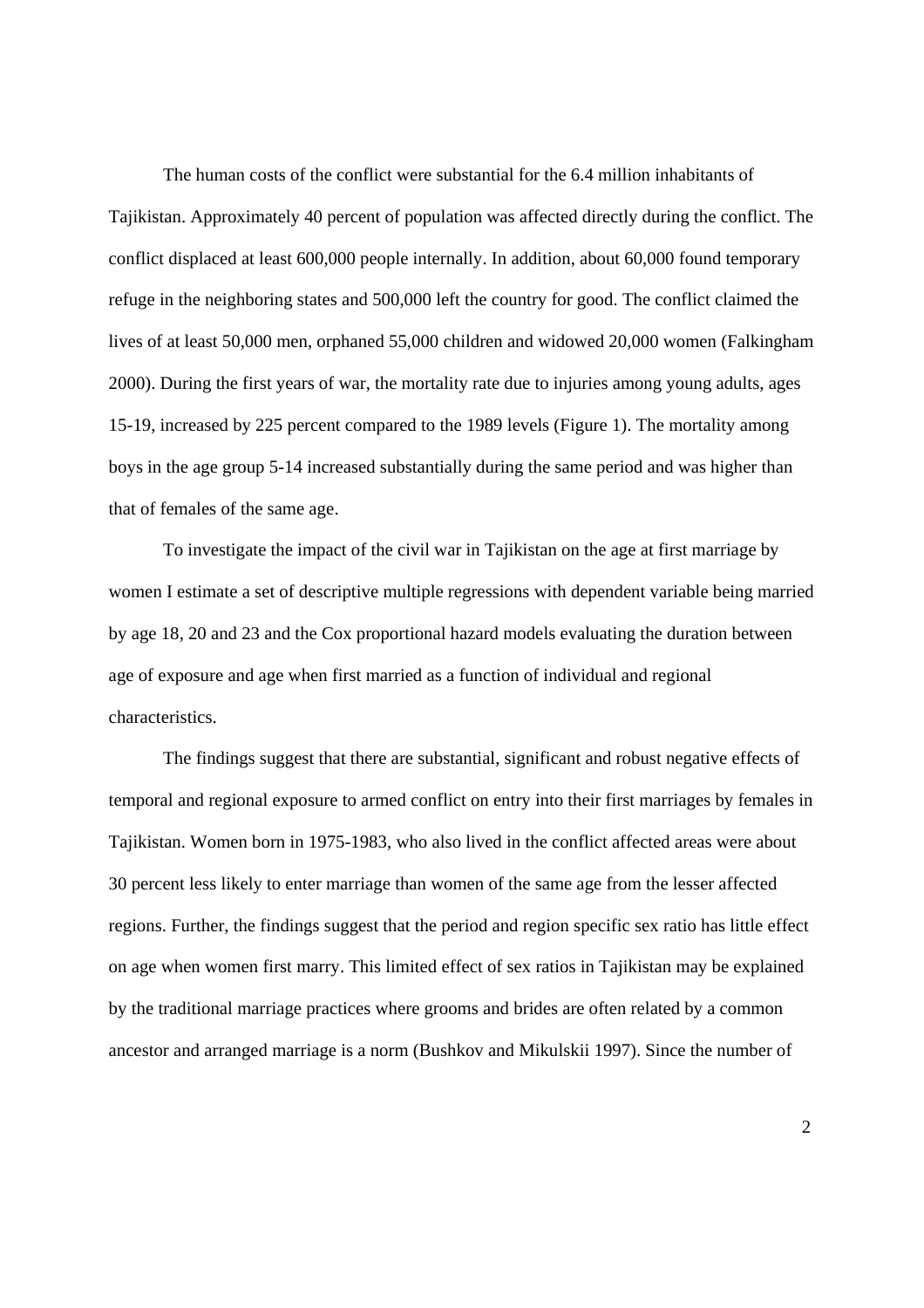women who remained unmarried past age 18-23 has increased after the war, the Tajik government should improve access to education and employment for such women. Such policies may deter young unmarried women from entering into less desirable polygamous or informal marriages to remove the burden from their families and from dropping out of school at an early age.

 The rest of the paper is organized as follows. Section 2 discusses lessons from other countries and the social and economic background on the marriage market in Tajikistan. Section 3 describes the data. Section 4 discusses the conflict in Tajikistan, identification and empirical estimation. Section 5 summarizes findings and Section 6 concludes.

# **2. Lessons from other countries and background**

#### *2.1 Prior research*

This section explores several competing but not unrelated theories that may illustrate the potential impact of civil wars and the related to them economic, social and demographic changes on the marriage market for women.

*Economic shocks and the marriage market:* Armed conflicts inevitably lead to a decrease in the resources available to many households for consumption. The effect of decrease in household resources on entry into marriage is not clear-cut. There are multiple factors that may contribute to increased or decreased entry into marriage during the hard economic times.

 First, if economic crises occur periodically, households may devise ex-ante strategies that would help them to smooth consumption over the time. Benefits to marriage due to specialization in labor and household production that were highlighted by Becker (1973) may become particularly valuable if these benefits allow households to smooth consumption when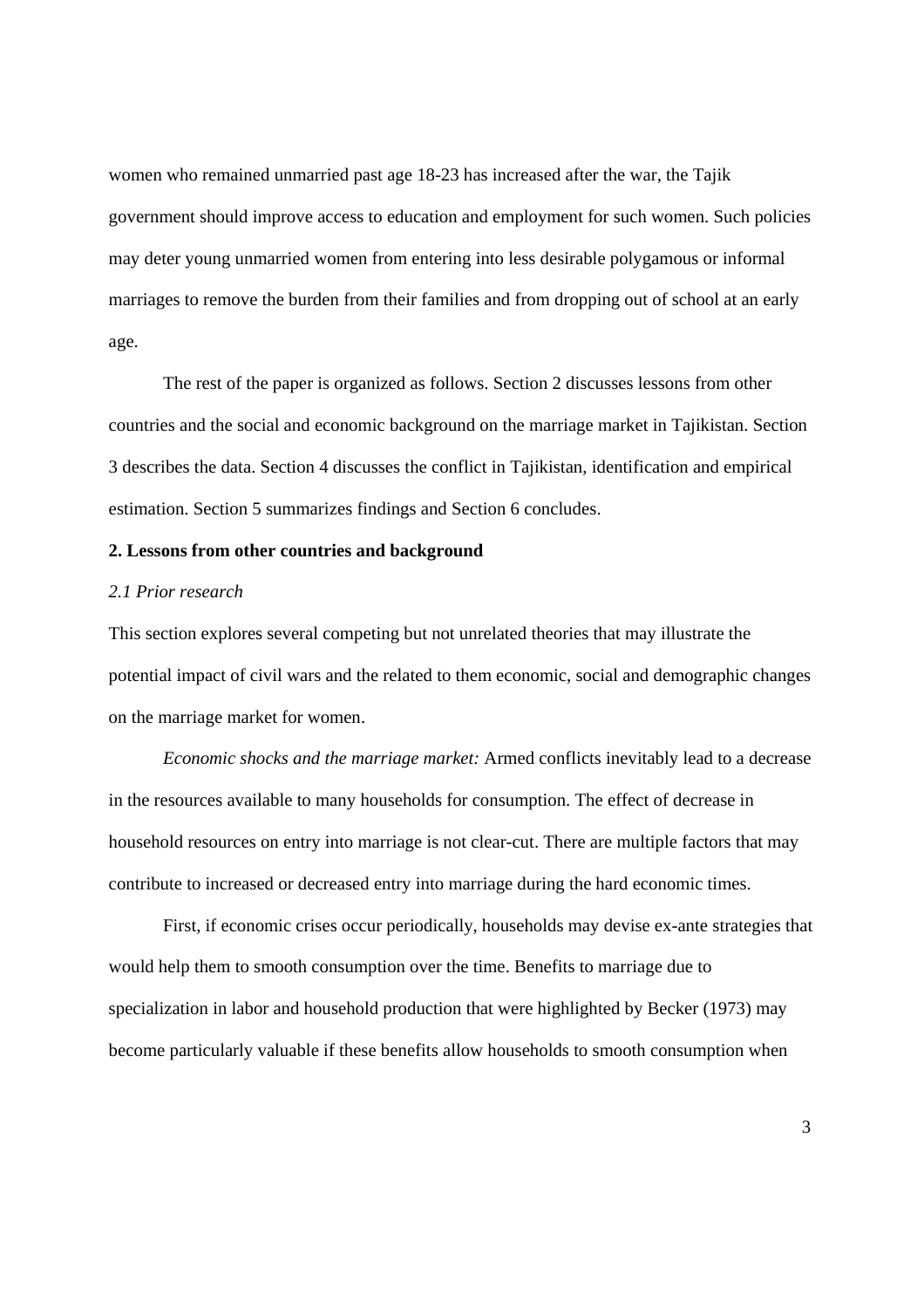there is insufficient or non-existent access to credit (Kotlikoff and Spivak 1981; Rosenzweig and Stark 1989). Marriage may be used to secure access to networks of well-to-do relatives who can provide assistance in the hard times. In some developing countries, poor families use unmarried daughters as assets and "cash" them in during the crisis (Hoogeveen et al. 2004). Hoogeveen et al. study the impact of shocks to household income on entry into marriage in Zimbabwe. They find that the marriage rate was higher for girls from poorer households. In Zimbabwe, where the bride-wealth for the wife is paid over many years, during the difficult times poorer families chose to receive a significantly higher amount of bride-wealth upfront at the time of daughter's marriage. However, such ex-ante arrangements may not be available for unexpected shocks such as wars and armed conflicts.

 Second, if real wages or labor opportunities for women decrease to a larger extent than those for men, labor specialization in home and market production may become increasingly important. Rukumnuaykit (2003) finds an increased entry into marriage by females in Indonesia where the economic crisis led to drastic decline in female wages relative to males. Nobles and Buttenheim (2006) further pinpoint that an increased entry into marriage by women occurred primarily in the communities that were especially hard hit by the economic crisis in Indonesia.

 Entry into marriage may be also delayed during the crisis. The circumstances leading to delayed marriages are similar to those described above. For example, fewer economic opportunities and tight labor market may make marriages costlier, as families may not be able to afford costs of ceremonies and dowries. Caldwell, Reddy and Caldwell (1986) estimate that in South India during the drought of 1980-1983 the number of marriages declined by approximately 15%. They report that the proportion of marriages deferred was positively related to the amount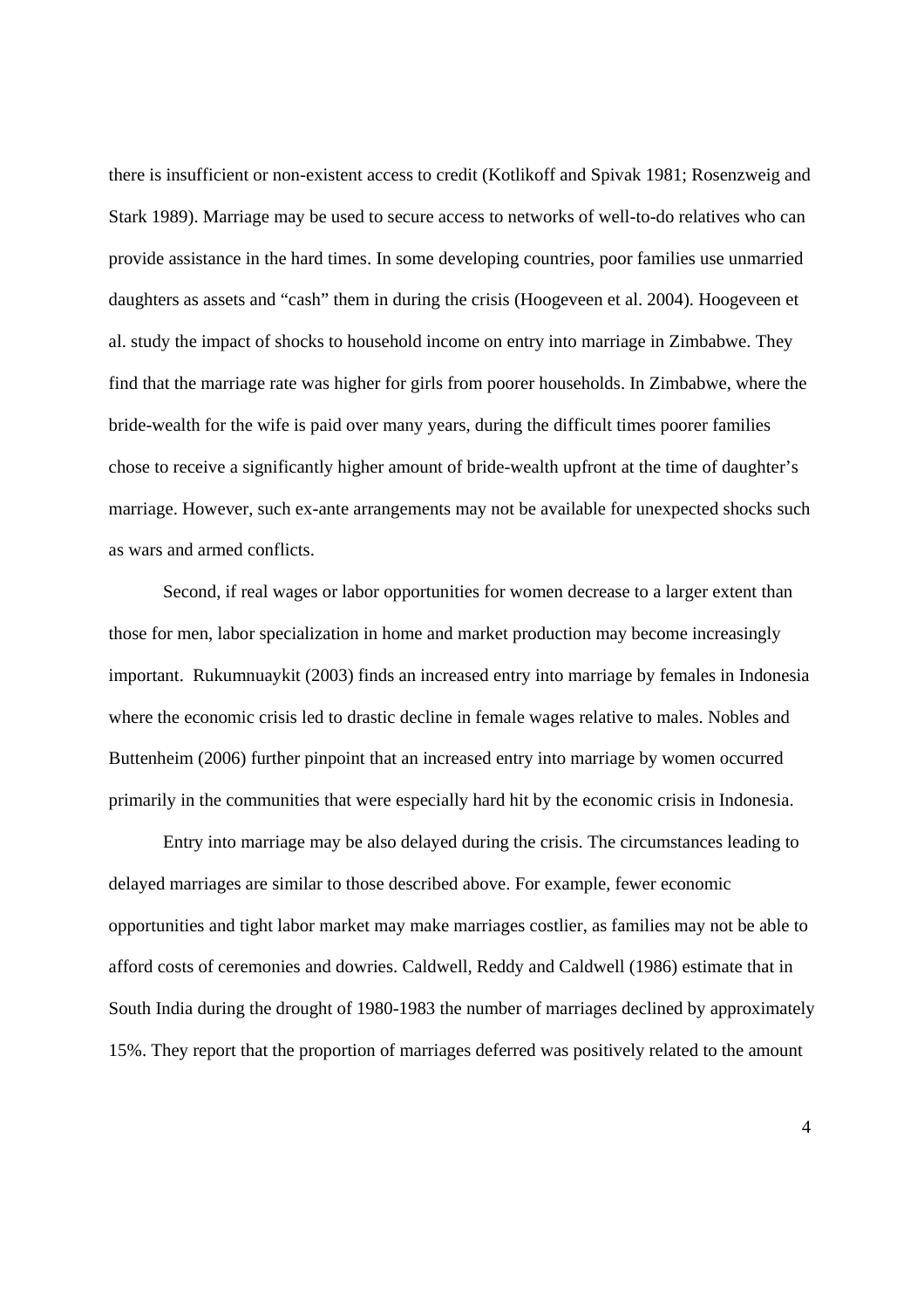of land owned by households. While wealthier households postponed the marriages to defer the payment of large dowries and wedding expenses, families of the lower castes accelerated marriages of their daughters to reduce number of mouths to feed. Palloni, Hill and Aguirre (1996) also observed postponement of marriages in Latin America, during and immediately after the economic crisis. However, after the recovery, the marriage rates started to rise.

*Physical security concerns and marriage:* Societal conflict and instability may increase real or perceived threats of assault or ill-treatment of young women. The threat could be associated with a potential rape, abduction, harassment or other form of dishonor or physical harm. Tadjbakhsh (1994) reports that "the rape of unmarried women in villages was a devastating blow to the 'Nomusi Tojik,' the chastity of the Tajiks, their principles for law and order...". In the traditional societies virgin brides are highly valued by potential marriage partners and family's honor is very important. Thus, at the time of political and social uncertainty during an extended civil strife, parents may expedite marriages of their eligible adult and adolescent daughters, in an attempt to shift their responsibility for maintaining family honor to sons-in-law and their families. Further, families in the conflict affected areas may attempt to find grooms for their daughters far away from the conflict zone (as daughters usually move-in with their in-laws in traditional societies), thus possibly trading off their preference to live close by for a better survival chances in the far-away land.

*Marriage squeeze:* It is well known that armed conflicts take a heavy toll on the population of men (Newth 1964; Das Gupta and Shuzhuo 1999; Roberts et al. 2004; Burnham et al. 2006). Newth estimates that, while the Soviet Union lost one out of five citizens during the World War II (WWII), about 30 percent of the Soviet men aged 15-59 perished during the WWII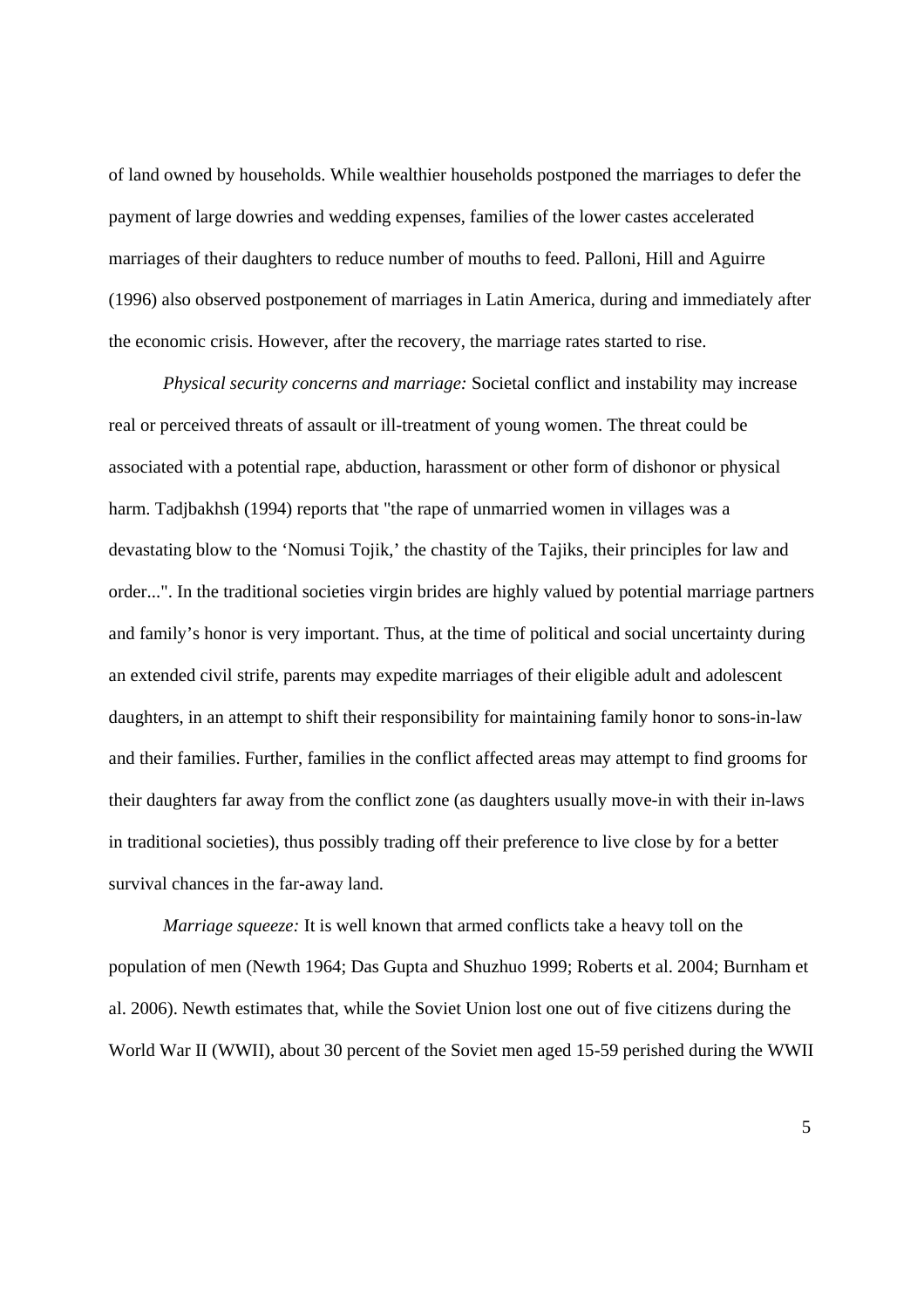as compared to six percent of women aged 15-55. Thus, during or following a war, young and able-bodied men disproportionately "disappear" from country's population. Men can be drafted or forced to join military forces by the official government or opposition groups. Even after peace is reached, young men who were associated with insurgent or losing groups may be placed in prison or mass executed as they may be perceived as a potential security threat by the winning forces. For example, during the conflict of 1992-1998, the Tajik government forces often targeted young Pamiri men who were associated with opposition forces as potentially dangerous militants. Multiple cases of mass execution and forced "disappearance" of men in and around Dushanbe were reported during the war. Several mass graves containing bodies with gunshot wounds were found near Dushanbe soon after the war ended (U.S. Department of State 1996, 1997; Human Rights Watch 1993).

*Marriage market equilibrium and sex ratios:* The marriage market for women is defined by the quality and quantity of men eligible to serve as partners and spouses. The deficit of desirable marriage partners for men or women in the relevant age, ethnicity and locality groups may motivate changes in the societal family practices and marriage institutions. Such changes may increase the number of female-headed and polygamous households and informal unions, have a negative effect on the stability of unions (Becker 1973; Greene and Rao 1994; Olimova and Bosc 2003; Harris 2006), and reallocate relative gains from marriage between brides and grooms (Rao 1993). Labor force participation by women and distribution of income in divorce settlements may be also affected by changes in sex ratios (Angrist 2002; Chiappori, Fortin and Lacroix 2002).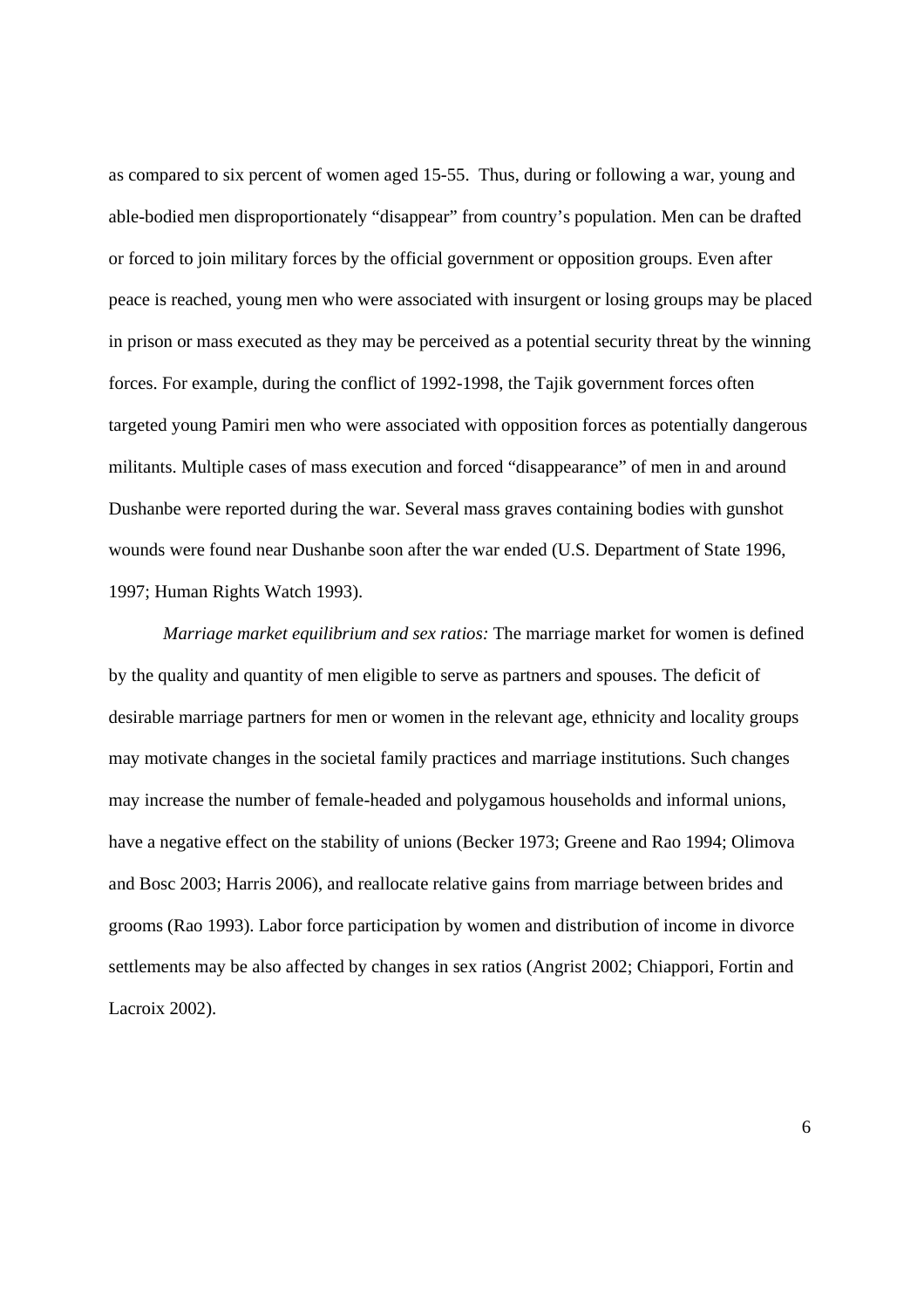*Age of entry into marriage and sex ratios:* Following a large scale armed conflict, an age of entry into marriage may be affected in either direction. Many women may not be able to get married as early as prior to the war as fewer men are available and women (or their families) have to spend more time searching for a suitable candidate or wait until the war gets over. The prolonged time spent searching and waiting will lead to an increase in the average age at marriage for the cohort of women exposed to war. At the same time, if there are more available women for each available man, this may lead to a decrease in the average age at marriage as younger and younger women enter the marriage market intending to capitalize on the value of their youth. Such increase in the supply of younger brides may crowd out marriage opportunities for slightly older women who reached the peak of their marriage age and leave a higher proportion of such women unmarried.

 A change in the sex ratio may influence customary marriage gift-giving practices and affect sizes of dowries or bride-prices. A relative scarcity of grooms in South India, allowed grooms to demand higher dowry payments and increased the average age at marriage for brides (Caldwell et al. 1983; Rao 1993).

 Further, a decrease in sex ratios may lead to a change in the acceptable marriage practices that are determined by the cultural settings. In societies where polygamy is or was common in the past, such as Sub-Saharan Africa and Central Asia, a marriage squeeze may lead to an increase in the number of polygamous marriages. In societies where informal unions are fairly common such as Latin America, we may observe an increase in the number of consensual unions as compared to formal marriages (Greene and Rao).

Thus, changes in sex ratios may affect many factors that contribute to the quality of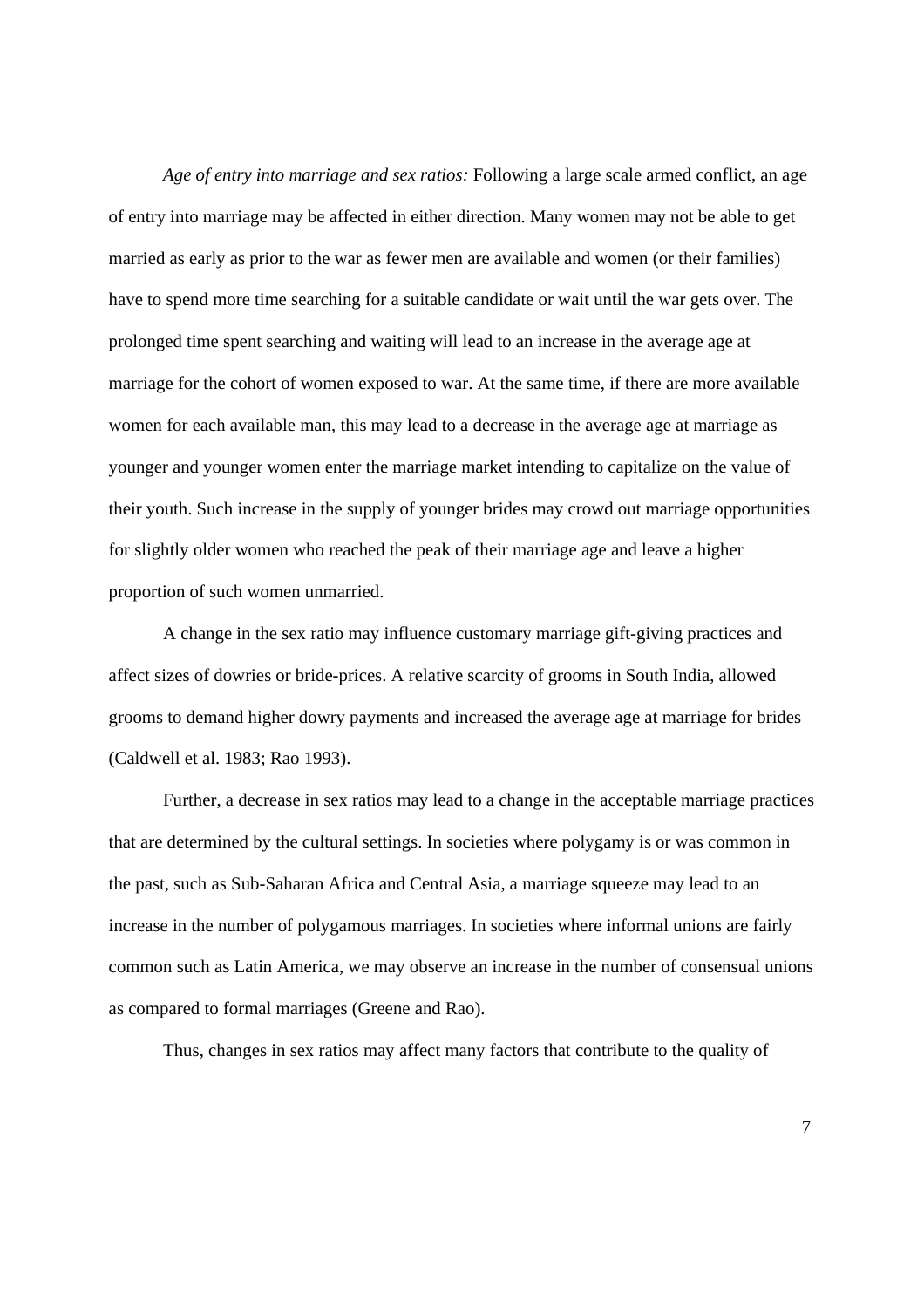marriage. These factors, as described above, can be adjusted either ex-ante or ex-post. The expost changes in the sex ratios may affect already existing marriages, while ex-ante arrangements may change the pre-marriage expectations, spouse search strategies and negotiations. However, the overall effect of sex ratios may be ambiguous if the relevant marriage pool is traditionally very narrow and marriage outside of the caste, social strata, region or age group is deemed inappropriate.

*Summary.* The theories reviewed above suggest that there are multiple ways in which the exposure to violent conflict and a decrease in the number of available marriage partners combined with economic and social instability may affect the marriage market for women. In this paper I focus on the changes in age at first marriage for women. The following section discusses the traditions of Tajik marriage and recent changes in marriage practices.

#### *2.2 Family and Marriage in Tajikistan*

Marriage remains a central part of Tajik culture and majority of population enter marriage by age 30. Tajik women tend to marry at a younger age than Tajik men, succumbing to pressure from their families and the society which looks down upon families who have unmarried but eligible daughters. Most men wait until they can accumulate enough money for the marriage expenses and new family. These traditions are reflected in the age at which most Tajiks marry, creating on average three to four years age gap between brides and grooms (Olimova and Bosc, 2003). The Tajik Census data for 1989 (Goskomstat 1990) and the 2003 TLSS data indicate that the median age at marriage is 19 years for women and 22 years for men.

Traditionally, in Tajik families, a mother of a young man who has reached the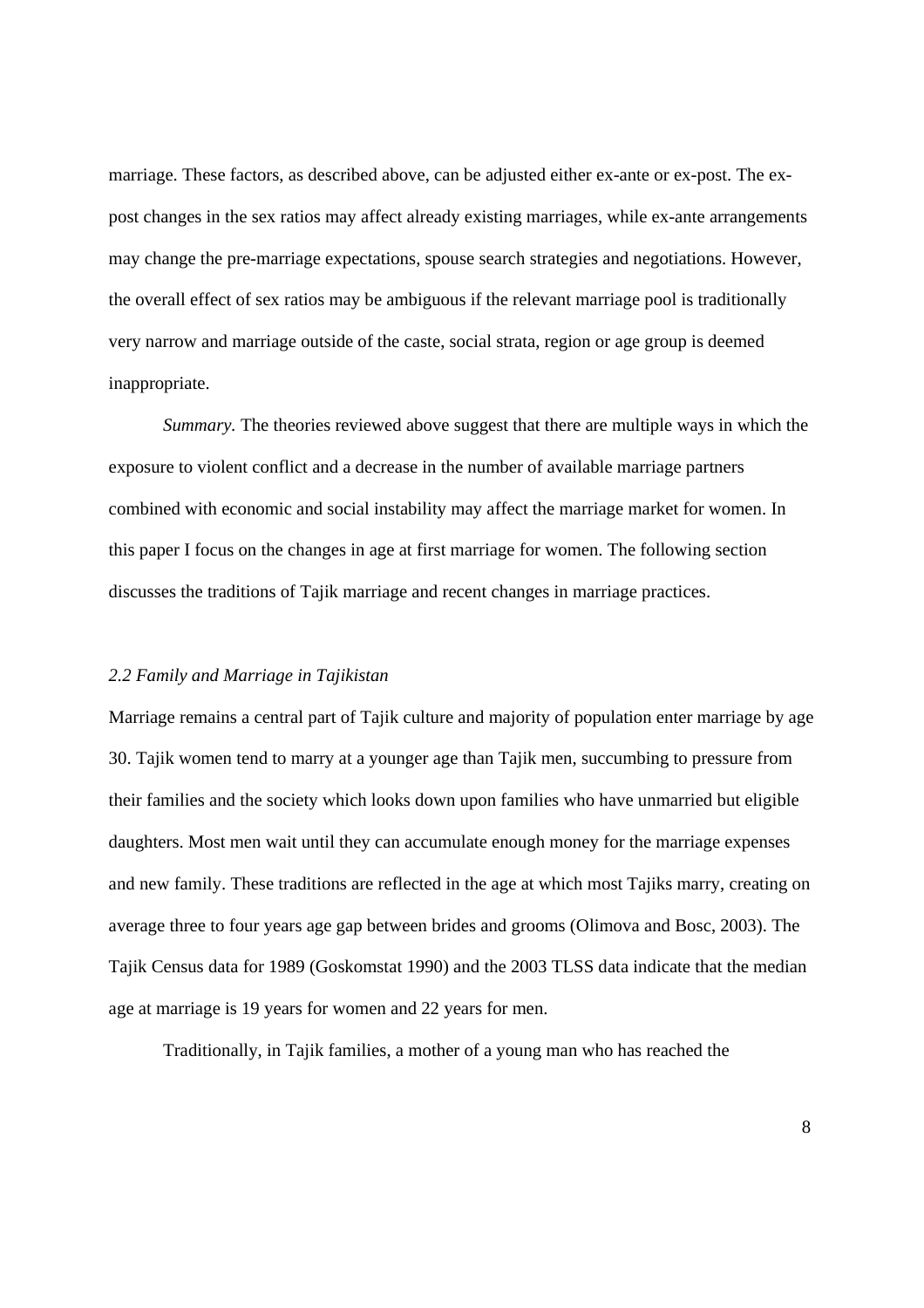marriageable age and who is ready to get married financially, sets out to search for a *kelin* (daughter-in-law) to suit her needs and preferences. The Tajik families for a long time preferred to marry children to their cousins (Kuz'menko 1991, Harris 2004: 105). It is also common to marry someone from the same large extended family - *avlod* - especially if the *avlod* has a high social standing in the society (Bushkov and Mikulskii 1997).<sup>1</sup> However, a marriage proposal may be extended to a bride from a less important *avlod* if a groom is not attractive for marriage, for example, suffers from chronic health problems. Further, if the pool of eligible cousins and other distant relatives is exhausted and or if a family does not want to have a son married to someone in the extended family, the search for a suitable marriage partner is conducted among family friends and acquaintances (Bushkov and Mikulskii). At least 58.3% of marriages are determined by parents (Bushkov and Mikulskii 1997).

At the time of engagement and marriage families exchange a large number of gifts. Traditionally, the groom's family transfers a larger amount of wealth, or *kalym* (bride price), to the bride's family. Both, the amount and quality of *kalym* are carefully scrutinized. An insufficient amount of *kalym* or gifts of poor quality may be used as an excuse to break the engagement.

 The marriage ceremony is usually conducted by a civil servant at the local civil office  $(ZAGS)^2$  that registers births, deaths and marriages. Tajik family law defines the age of consent

-

<sup>&</sup>lt;sup>1</sup> In Tajik society, an *avlod* is a patriarchal community of blood relatives who have a common ancestor and common interests. Members of *avlod* can also have shared property, land and means of production. Often in extended families household budgets are consolidated or shared among members of an avlod (Bushkov and Mikulskii 1997; Abdullaev [n.d.], Olimova and Bosc 2003: 56).

<sup>&</sup>lt;sup>2</sup> ZAGS - Zapis Aktov Grazhdanskogo Sostoyaniya - registry office.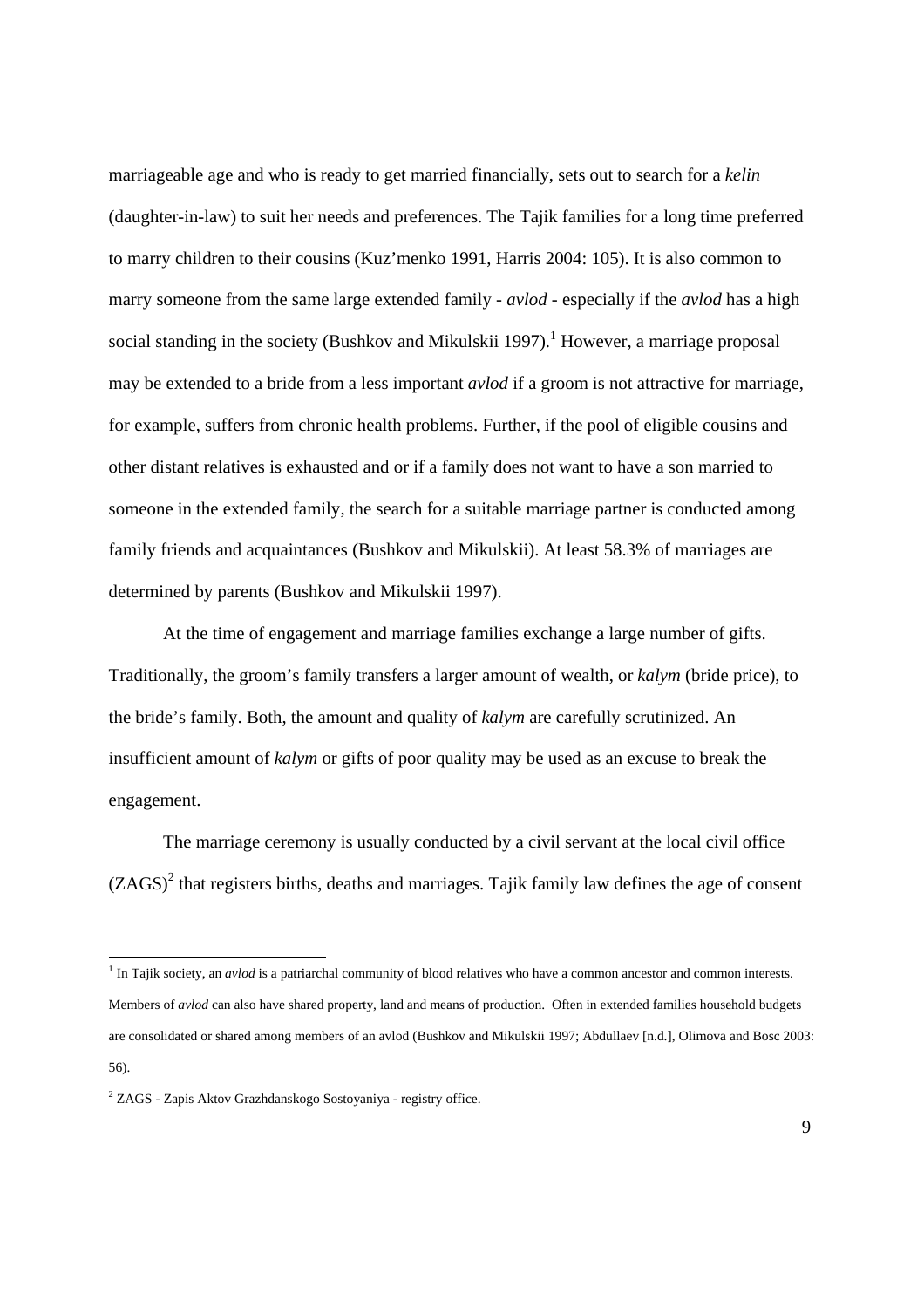as 17 years old for both men and women. The court can reduce the age at marriage by maximum one year at the written request of persons entering marriage.<sup>3</sup>

 Since Tajikistan's independence in 1991 and the following it civil war, one can observe an emergence of new Islamic trends and weakening of women's social and economic positions. Informal and polygamous marriage unions are becoming more common in Tajikistan as women face a shortage of men due to civil war and labor migration of men to the more affluent countries in the Former Soviet Union region (Olimova and Bosc 2003). Further, the proportion of *nikoh* (religious marriages) has been increasing in Tajikistan since 1991. The *nikoh* ceremony, while not official and does not provide spouses with legal and property rights in a case of divorce, is often chosen for religious, economic and social reasons. *Nikoh* marriage allows for an easy divorce by a husband who only needs to say "Talak" three times. Underage and polygamous marriages can only be "officiated" by *nikoh*. Such marriages are more prevalent in the rural areas of Tajikistan. The 2000 WHO pilot survey on violence against women in Tajikistan reports that 21% of married women in a sample of 840 had polygamous husbands. $4$ 

<sup>&</sup>lt;sup>3</sup> Semein'i'i kodeks: Chapter 3. Article 13. Dushanbe, November 13, 1998. # 683.

<sup>4</sup> Among women aged 15-49 surveyed for the TLSS 2003 less than one percent reported that they were in polygamous marriages. The difference across surveys in the proportion of women in polygamous marriages may be attributed to differences in the methodologies and the sampling frames of those surveys. The 2003 TLSS used a two-stage random sampling process to draw the sample surveyed in each region (see Section 3 for more details). The questions about current marital status of the household members are answered by household's head or a person who is most knowledgeable about the household affairs. The 2000 WHO's pilot survey data is based on the detailed interviews of individual women. The WHO's 2000 survey used two methods of selecting observations. The first method was to randomly select households (and one woman within a household) in various neighborhoods of towns and villages that were considered representative of the geographical areas selected for sampling. The second method was to interview women in academic and medical institutions, factories and farms.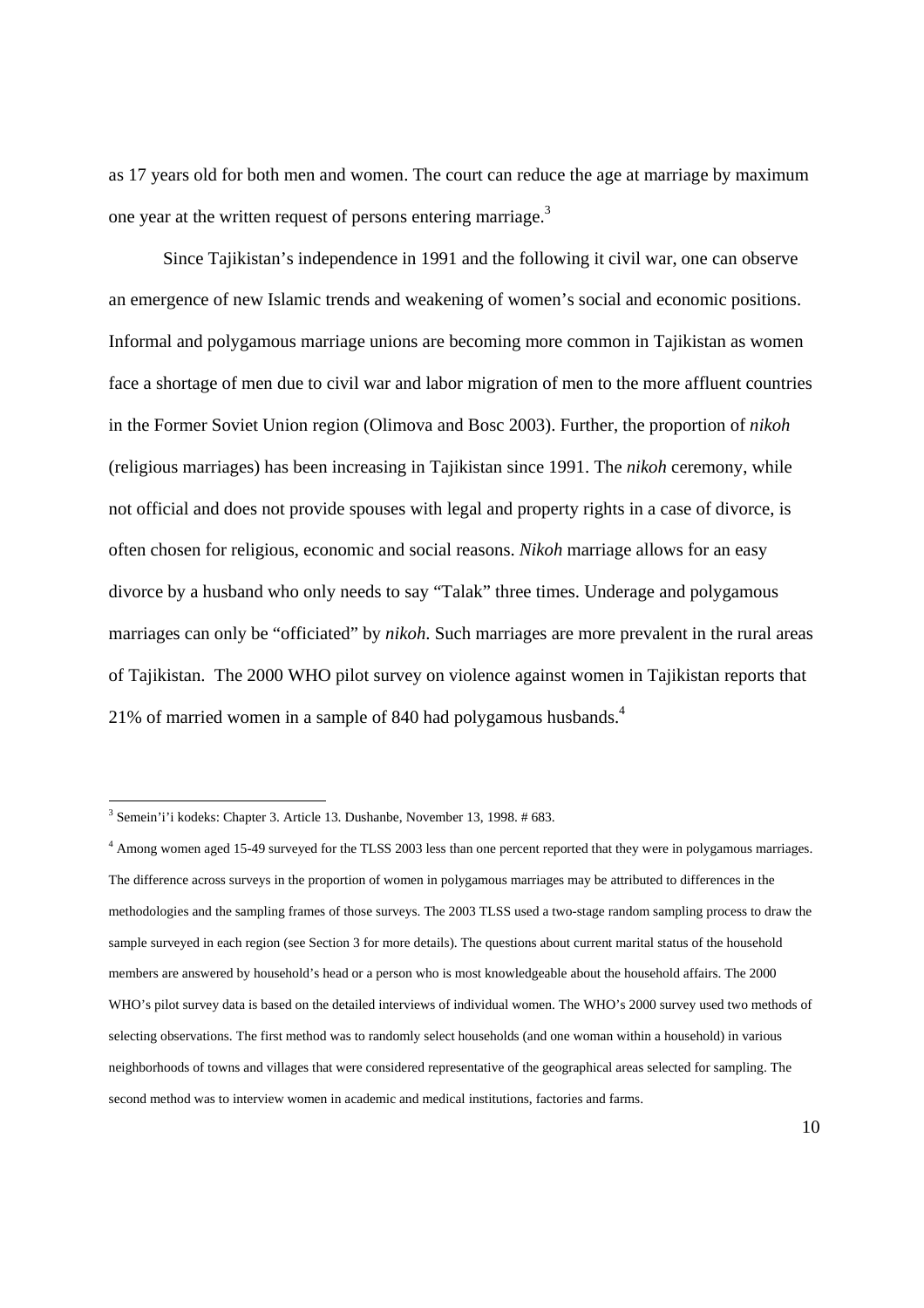The war has significantly increased women's exposure to violence. During the civil war in Tajikistan, rape was commonly used by both sides to the conflict. For example, refugee women who returned to Kabodien and Shaartuz areas of Khatlon from Afghanistan were captured and raped by pro-government militias (U.S. Department of State 1994). Many women were scared to leave their houses and collective farms and this immobility restricted their access to jobs and education. In 1996-1997 the reports of bride abductions increased significantly in Tajikistan (U.S. Department of State 1997).<sup>5</sup> During the war many young girls were kidnapped and raped (Harris 2006: p. 83). One of the outcomes of the general feeling of insecurity due to war and extended period of violence in Tajikistan was a spike in early marriages, where parents transferred the responsibility for the safety of young girls to their new families (Falkingham and ADB 2000). 36.0 percent of women born in 1975-1977 were married by age 18 as compared to 29.6 percent of women born in 1972-1974 (Table 2).

# **3. Data**

-

This study employs the household and individual data from the 2003 Tajik Living Standards Survey (TLSS 2003), conducted by the World Bank and the State Statistical Committee of Tajikistan. The survey contains data on 4,160 households with a total of 26,141 individuals in three *oblasts* (regions), Khatlon, Sugd and Raions of Republican Subordination (RRS) that include capital city Dushanbe, and one autonomous region – the Gorno-Badakshon Autonomous Oblast (GBAO). A two-stage random sampling process was used to draw the sample surveyed in each *oblast*. The sample was stratified according to *oblast* and urban/rural settlements.

 $<sup>5</sup>$  In Central Asia, young girls are often kidnapped as potential brides. Such girls are then perceived dishonored if not promptly</sup> married to the kidnapper.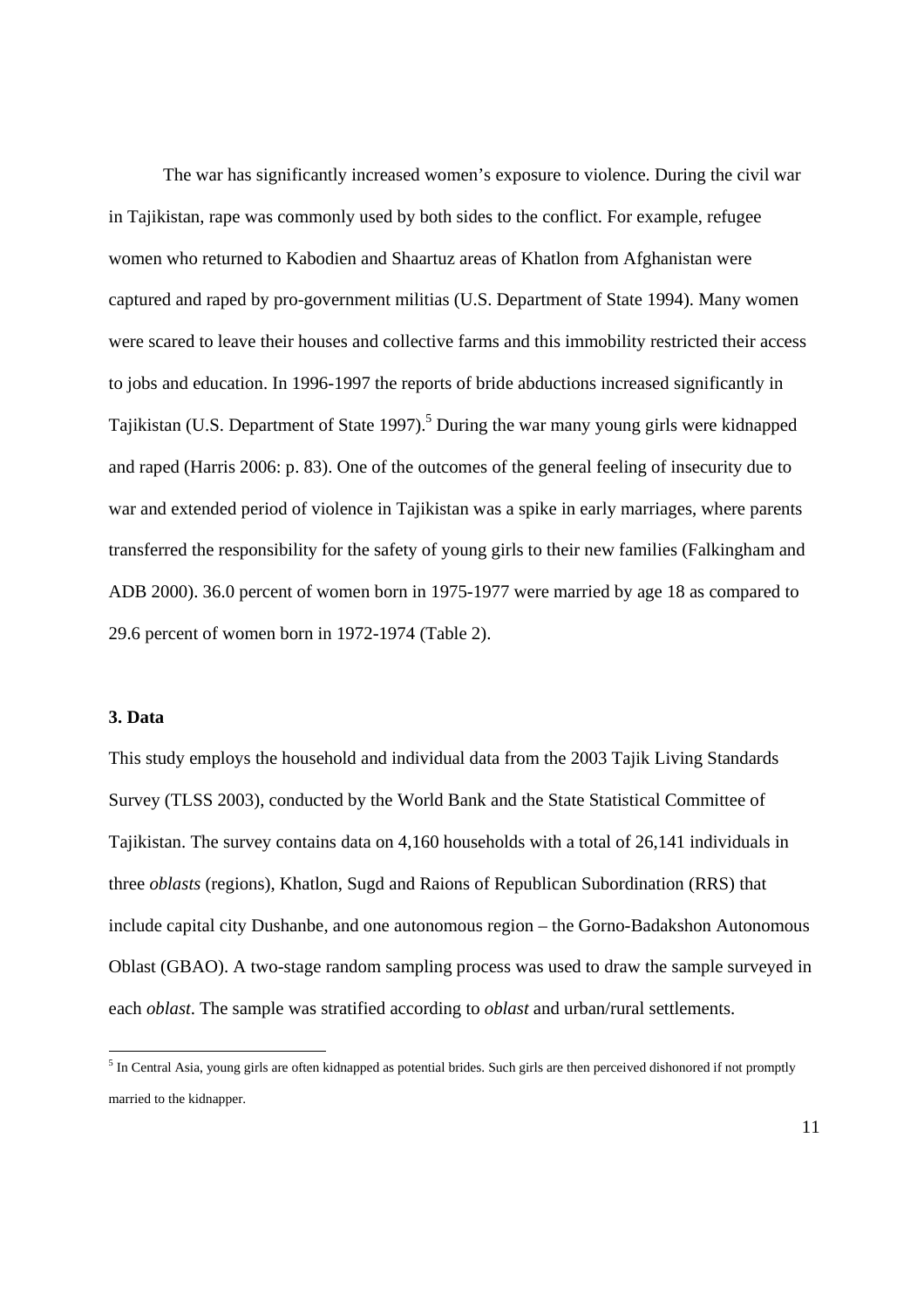The data on age at first marriage comes from the female questionnaire of the survey, that was completed by women aged 15 to 49 as of 2003. The data on education, age and other sociodemographic characteristics of all married and unmarried women were obtained from the main 2003 TLSS questionnaire that contains extensive information on all household members who are eating and living under the same roof and who were not absent for more than 12 months from the household (Table 1). The analysis of entry in marriage is focused on the transition from the never married into married state.

There are two main independent variables of interest in this study. Both measures are region and period specific. The first variable measures exposure to the Tajik armed conflict of 1992-1998 and proxies for two types of shocks such as i) an economic shock to income and assets as information on income and assets for the household of origin is not available for married women who typically reside with their in-laws; and ii) shock to an individual security. The second variable is a period and region specific sex-ratio that serves as a proxy for marriage squeeze and the availability of marriage partners. Both variables are described in detail below. *3.1 Residence in the conflict affected region (RCA)* 

The residence in the conflict affected regions – the RCA variable - stands for regional exposure to the economic and security shocks during the 1992-1998 Tajik armed conflict. It is a dummy variable, where "1" indicates residence in the conflict affected raion and "0" stands for individual's residence in the lesser conflict-affected region.

 The construction of RCA variable is based on the chronological events of the 1992-1998 Tajik armed conflict, their geographical location and impact. Using references to fighting in literature, I collected names raions, villages, towns and cities where fighting or other conflict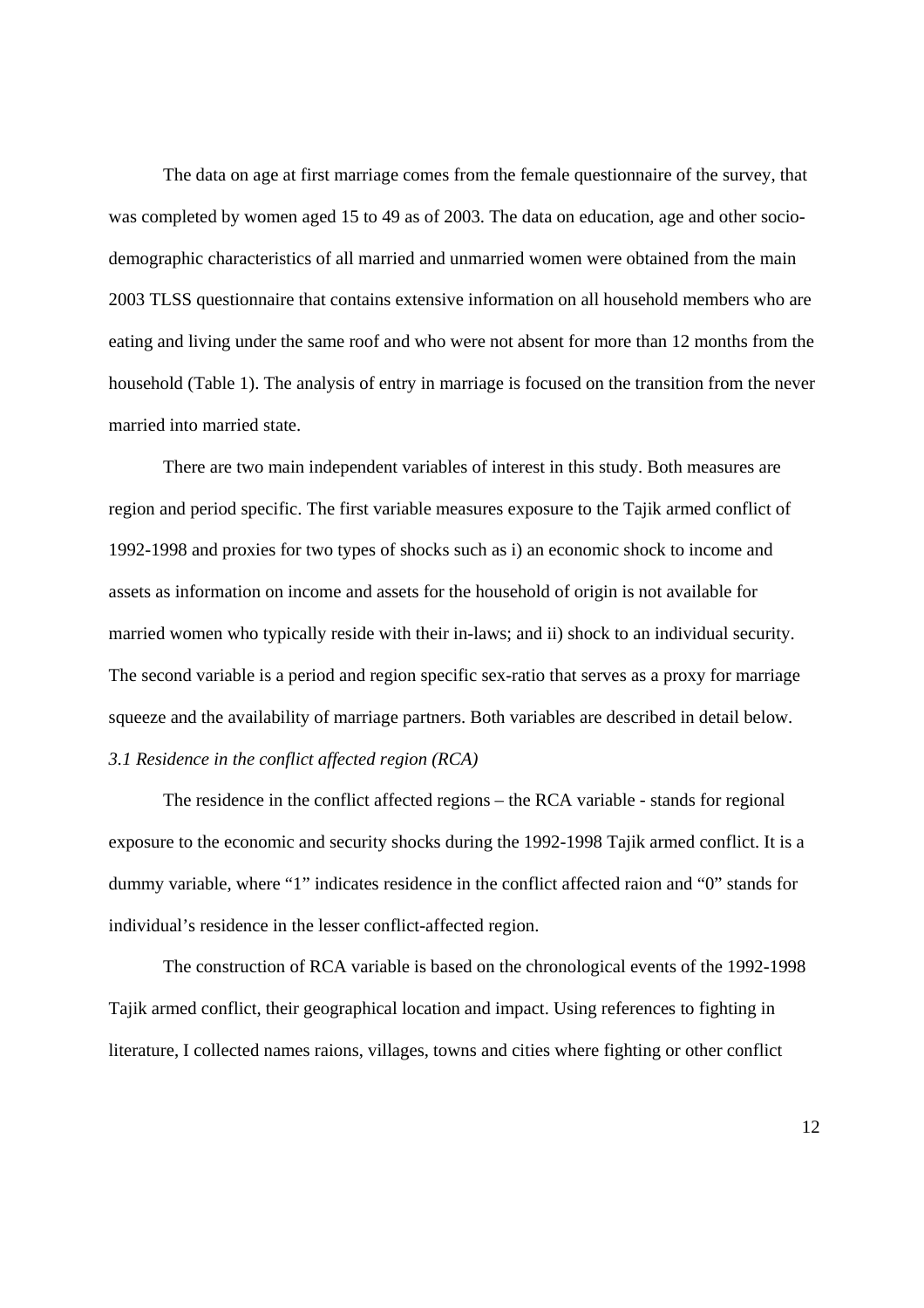related event occurred from two central newspapers published in Dushanbe, Tajikistan between 1991 and 1999. I also added to this list names of the communities mentioned as affected by the armed conflict from the reports by human rights organizations, international not-for profit organizations that involved in the monitoring of armed conflicts around the world and publications on the Tajik civil war.<sup>6</sup> Using this information, I constructed a geographic mapping of the conflict and matched the names of villages, towns and cities in Tajikistan, which were reported to have a significant level of conflict exposure, to raion data in the TLSS 2003. For that I used two maps of Tajikistan: the detailed map of the deployment of the United Nations Mission of Observers in Tajikistan (UNMOT)<sup>7</sup> and the map of Tajikistan prepared by the mapping agency "Tochikkoinot" (2004).

 Further, to control for possible migration during the war, I matched the raion level data on the residence of individuals during the conflict to the data on the local exposure to the conflict. Certain difficulties arose in this process as the 2003 TLSS data have information on the district of origin only for those individuals who moved between 1990 and 2003. For such individuals, the *raion* (district) of residence at age 11 (age when a woman was exposed to the hazard of marriage) is established from the individual's migration data. For those who reported to moved earlier than 1990, or never moved - the current district of residence as of 2003 is recorded as a district of residence at age 11.

-

<sup>&</sup>lt;sup>6</sup> The RCA measure does not includes the attack by Colonel Makhmud Khudoberdiyev in Leninabad region in November of 1998. This attack was an individual conflict event reported for Leninabad (Sugd) region over the 1991-1998 period. The attack lasted for less than a month as compared to the minimum of several months of conflict exposure in the RRS, Dushanbe and Khatlon regions.

<sup>&</sup>lt;sup>7</sup> Available at http://www.un.org/Depts/DPKO/Missions/unmot/Unmot.htm. Accessed 03/30/2005. (United Nations 2005).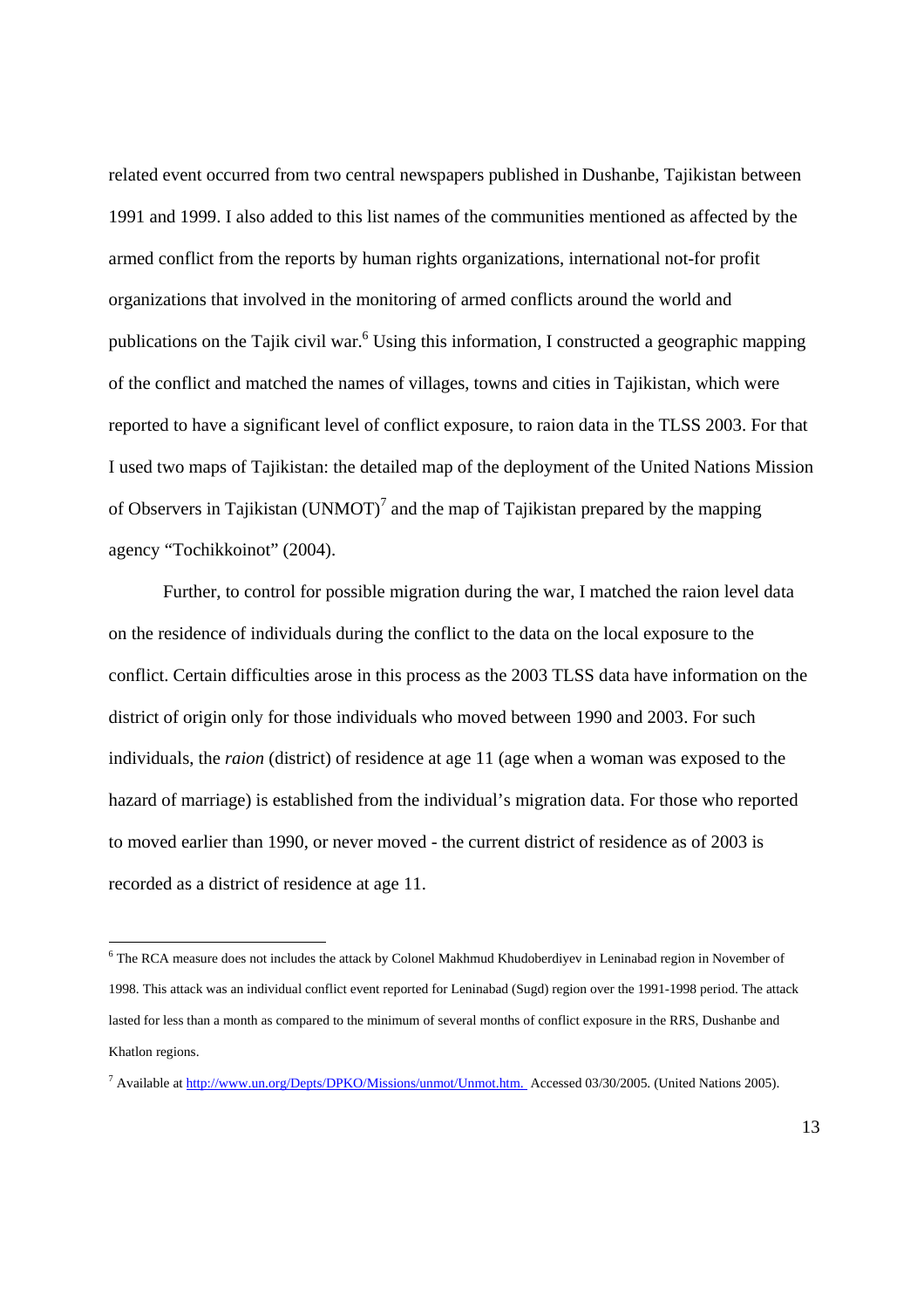#### *3.2 Sex ratio calculation - Measuring the marriage squeeze*

A ratio of males to females in the prime marriage age groups was used by Akers (1967), Keeley (1979) and Greene and Rao (1995) to measure a disproportion between sexes. I follow this practice in my study and use this ratio to control for the availability of men as compared to women of marriageable age. I use the ratio of men aged 20-25 to women aged 15-25 in 1989 and 2000. These age groups were chosen on the basis of ages of brides and grooms in 1989 reported by Goskomstat (1990) and the reports of age at first marriage by females in the 2003 TLSS (World Bank and Goskomstat).

 To calculate raion level sex ratios I use the 1989 and 2000 State Statistical Committee of Tajikistan population data by raion, sex and age group. The population data are reported by fiveyear age categories for the population ages 10 to 84, such as, 10 to 14, 15 to 19 and so forth. Thus, although the prime marriage age groups in Tajikistan appear to be women ages 17-22 and men ages 18-27, the above mentioned five-year age intervals in Census data restrict me to using either five- or ten-year age groups for the construction of the sex ratios.<sup>8</sup> Thus, the sex ratios used in this paper are based on the ten-year age groups such as men ages 20-29 and women ages 15-24 in 1989 and 2003. The use of 10-year age groups allows for a better coverage of the potential marriage age partners, as compared to using five-year age groups.

-

<sup>88.92</sup> percent of women ages 15-49 (a sample of 4,084 of married women) reported that they were married between age 17 and 22. Only 2.17 percent indicated to be married prior to reaching age 17 and 8.22% were married between age 23 and 29. The male age at marriage was calculated from the age at first marriage reported by ever married women. In the 2002 survey, I was able to link to each other spouses in 3,328 couples. 88.55% of husbands (a sample of 3,328) were married between age 18 and 27. Only 1.53% was married before reaching age 18; 6.46 percent of men were married between age 28 and 31.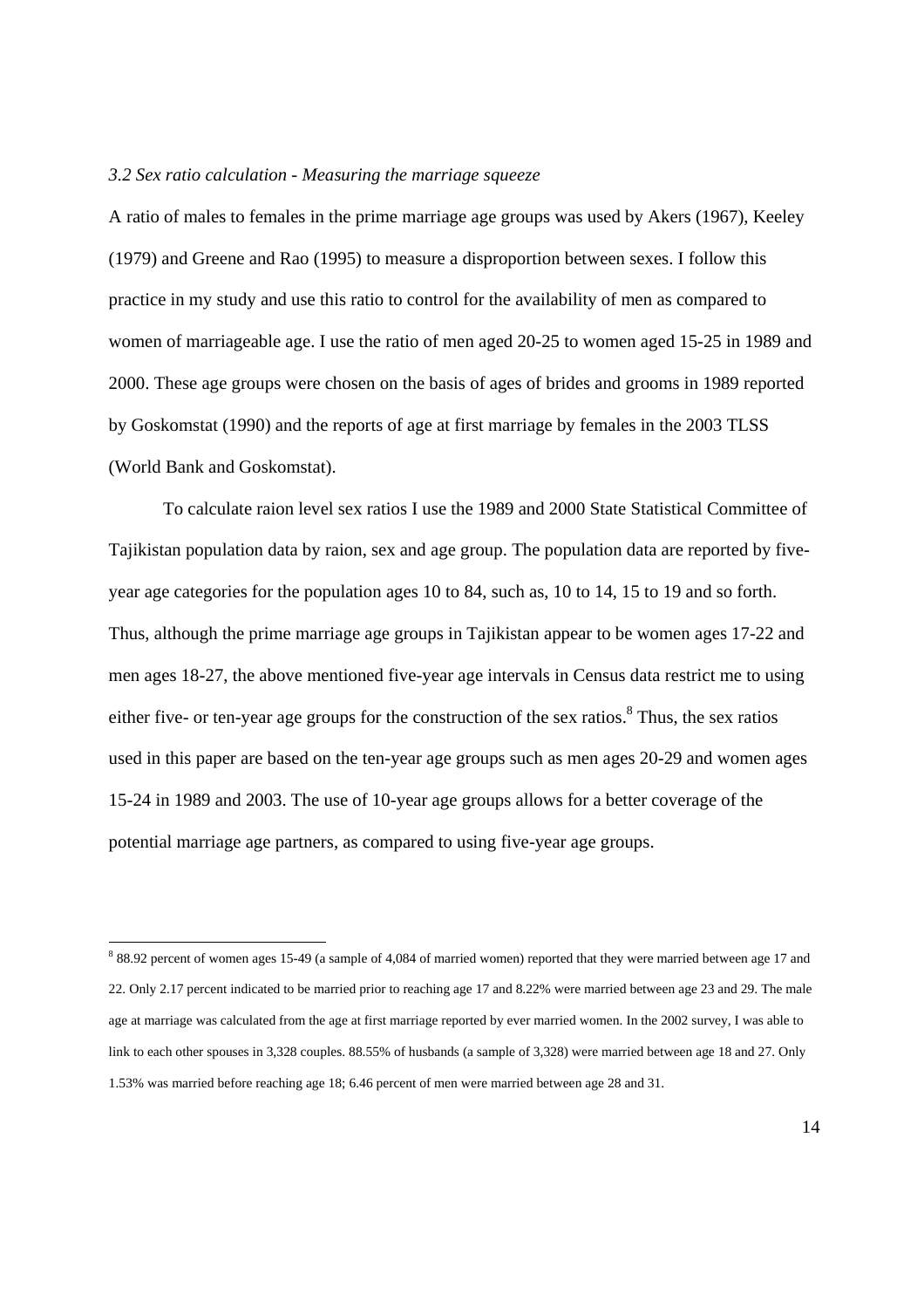I assign the 1989 and 2003 sex ratios to the corresponding birth cohort as defined in Appendix Table 1. For each point in time when a woman was at risk of being married, starting at age 11, she was assigned the closest period-specific sex ratio, in her respective raion of residence.

The sex ratios are calculated for each raion and major city for 1989 and 2000. The comparison of sex ratios between 1989 and 2003 indicates that the sex ratios decreased between 1989 and 2000 in 51 out of the 66 regional units. To determine whether the declines in the district level sex ratios between 1989 and 2000 were explained by conflict activity in those regions, I estimate two OLS regressions. In these regressions, the raion-level sex ratios for 1989 and 2000 are used as two separate dependent variables and the regional conflict exposure is used as the independent variable. The regression results (reported in Appendix Table 2) do not support the hypothesis of the significant and negative impact of the 1992-1998 conflict on the sex ratio for 2000.

In contrast to research on India (Rao 1993), in Tajikistan district level sex ratios based on the population data may not be crucial in determining the marriage market conditions, as many Tajik families prefer to marry their children to someone of their own kin. Thus, broad sex ratios that include all men and women available for marriage in the region of their current or even past residence may not measure the marriage squeeze phenomena adequately. Some regional groups and members of various clans who live in different regions may marry each other according to tradition. For example, some inhabitants of village Galadzor in Vose raion originated from Khovaling - a city to the north. Their ancestors moved from there to Vose several generations ago. Many of their descendants still marry people from Khovaling and thus do not have strong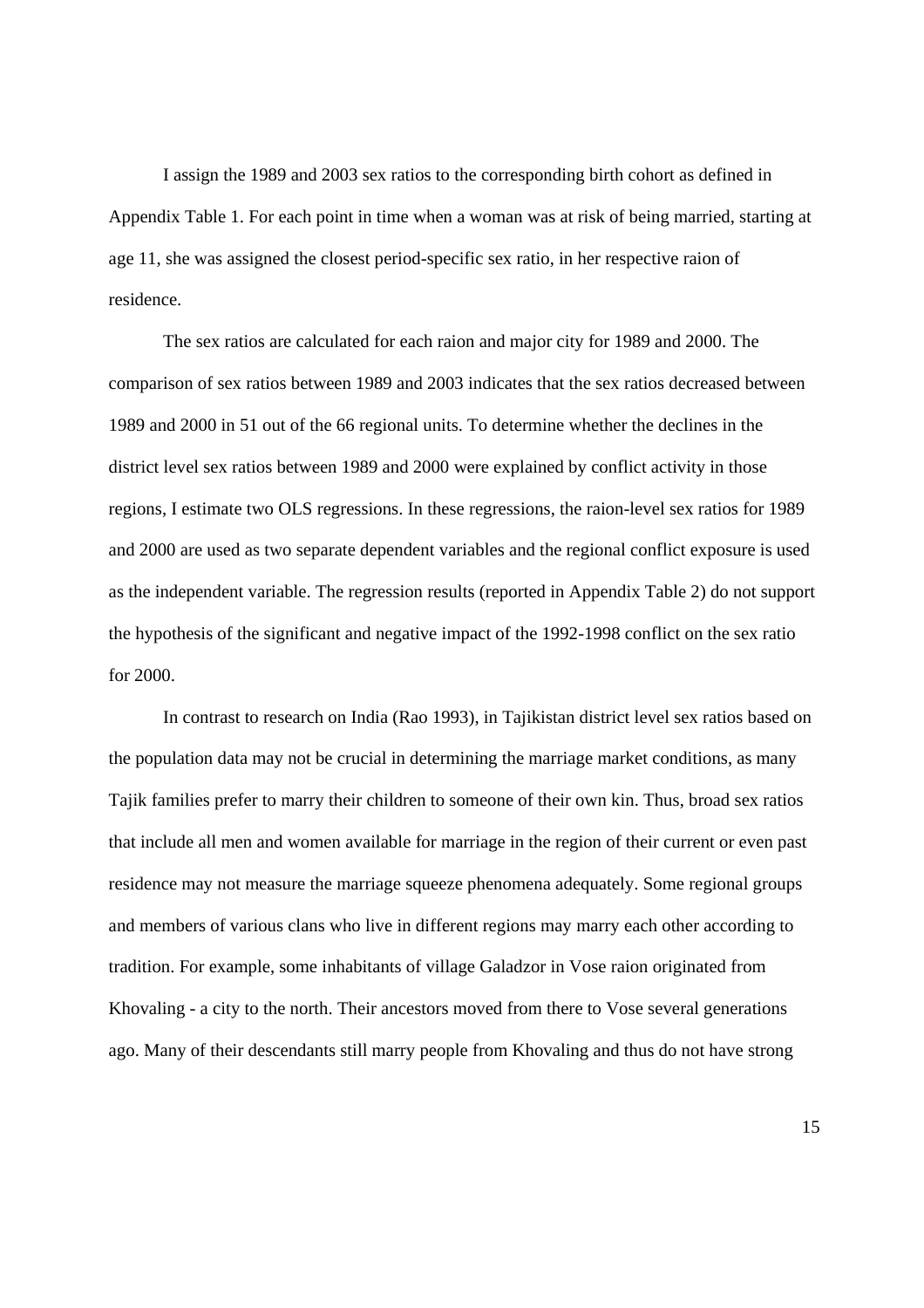extended family ties in Vose, where they currently reside (Gomart 2003: p. 63).<sup>9</sup>

# **4. Estimation**

1

#### *4.1 Identification*

To identify an individual's exposure to the war, I explore two sources of variation in the exposure to the armed conflict of 1992-1998.

The first source of variation comes from the regional differences in the extent and intensity of war-related events, such as the destruction of infrastructure and industries, the degree of fighting and displacement during the conflict. Although the Tajik armed conflict lasted for a relatively long period of time, 1992-1998, the regional intensity of fighting varied over this time.<sup>10</sup> The first two years of the war, 1992-1993, were the most severe. Most of the population displacement and death toll due to the fighting occurred during this period. The intensity of fighting became much lower and more localized after the post-Communist Tajik government managed to take back power in late 1993. In the southern regions of Tajikistan, especially eastern Khatlon, RRS and Dushanbe, the impacts of war were particularly strong. The violent events of 1992-1993 were concentrated in Khatlon and RRS regions, including the capital of

<sup>&</sup>lt;sup>9</sup> The history of forced resettlement during the Soviet times makes tracking family ties and relations more complex as one cannot assume that a group living in a particular geographical area of Tajikistan has long-standing traditional and recognized rights to the land and ties to the region of current residence. Many rural settlements, kolkhozes, in Khatlon consist of smaller ethnic groups. These groups were forcefully resettled to Khatlon area from other regions of Tajikistan, such as Pamir (Gorno-Badakshon), Gharm and Kulob to cultivate the land for cotton (Bushkov and Mikulskii 1997; Gomart 2003). Unfortunately, it is not possible to identify the appropriate marriage pool for each regional group from the quantitative data such as TLSS 2003 as there is no information on where the ancestors of each family came from.

<sup>&</sup>lt;sup>10</sup> Some sources date the end of hostilities to as late as 2000 (Rashid 2003). I use 1998 as the end of the civil war in Tajikistan based on the records of major battles and loss of life in violent conflicts by Uppsala University Conflict database (2005).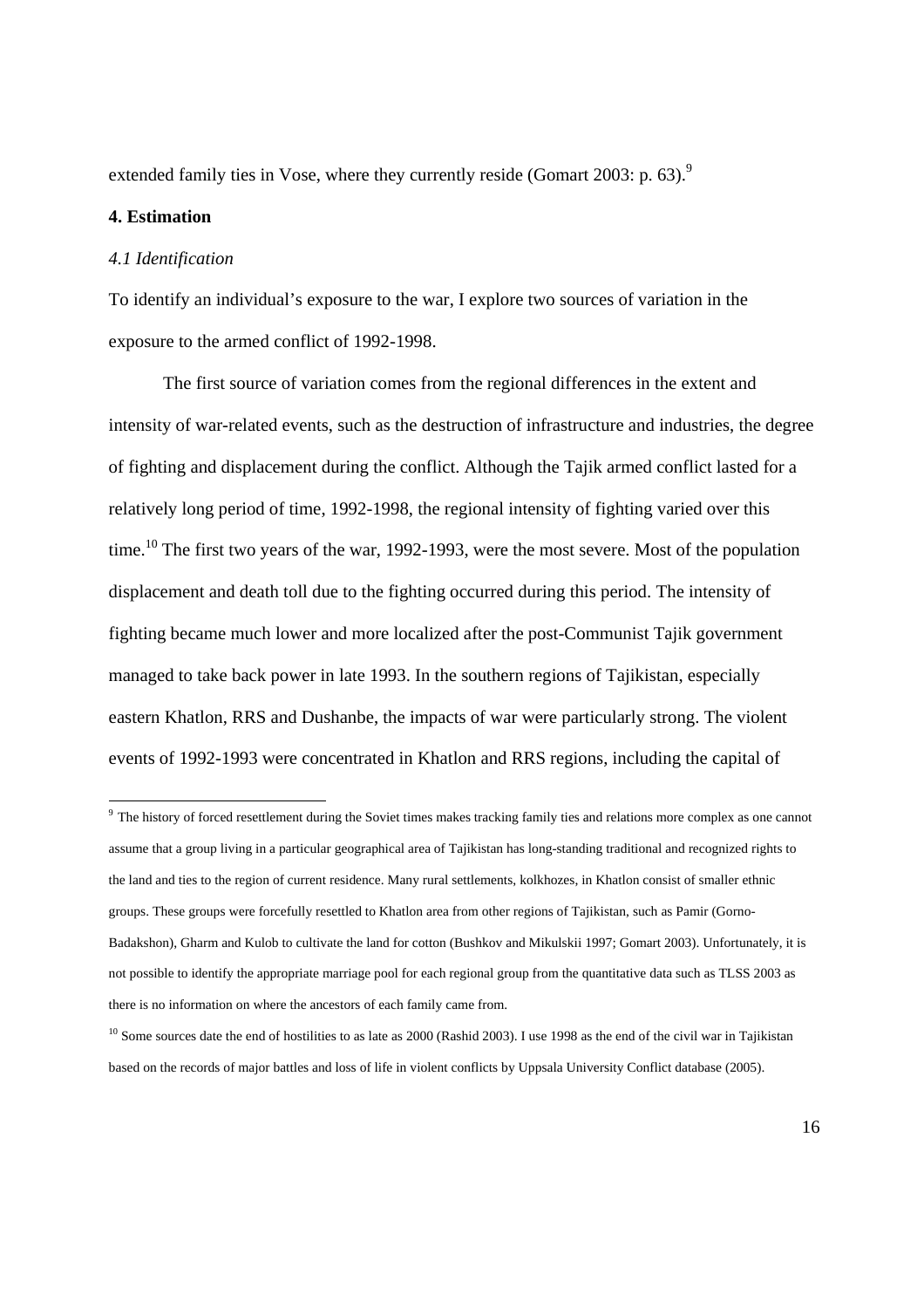Tajikistan, Dushanbe. Parts of the GBAO that border Afghanistan experienced frequent attacks of insurgents who tried multiple times to cross the border. Other areas of the country, such as the northern region of Sugd and most of the Gorno-Badakhshon territory, remained relatively unaffected by the major fighting.

 The second source of variation in the conflict exposure is determined by the timing of the individual's exposure to the civil war. I assume that women who attained the prime marriage age before the conflict were affected by the war differently than the cohort of women who reached the prime marriage age during the conflict. The marriage prospects of the younger women may have been compromised by their exposure to the armed conflict and by the deficit of men in the relevant marriage age group.

 Table 2 presents data on the proportion of 12 three-year birth cohorts of women born between 1954 and 1988 who were married by the end of 1991. Among the younger cohorts, 79.67 per cent of women born in 1969-1971 and less than 26 per cent of those born in 1972-1974 were married by 1992. Further, less than one per cent of women born in 1975-1977 and 1978- 1980 were married at the start of 1992. Thus the majority of women who were aged 12-20 at the start of the war in 1992 were not married. These women were of prime marriage age by 1992 or reached it between 1992 and 1998. Therefore, their marriage decisions and prospects may have been affected by the armed conflict of 1992-1998 and associated with this conflict economic and social change.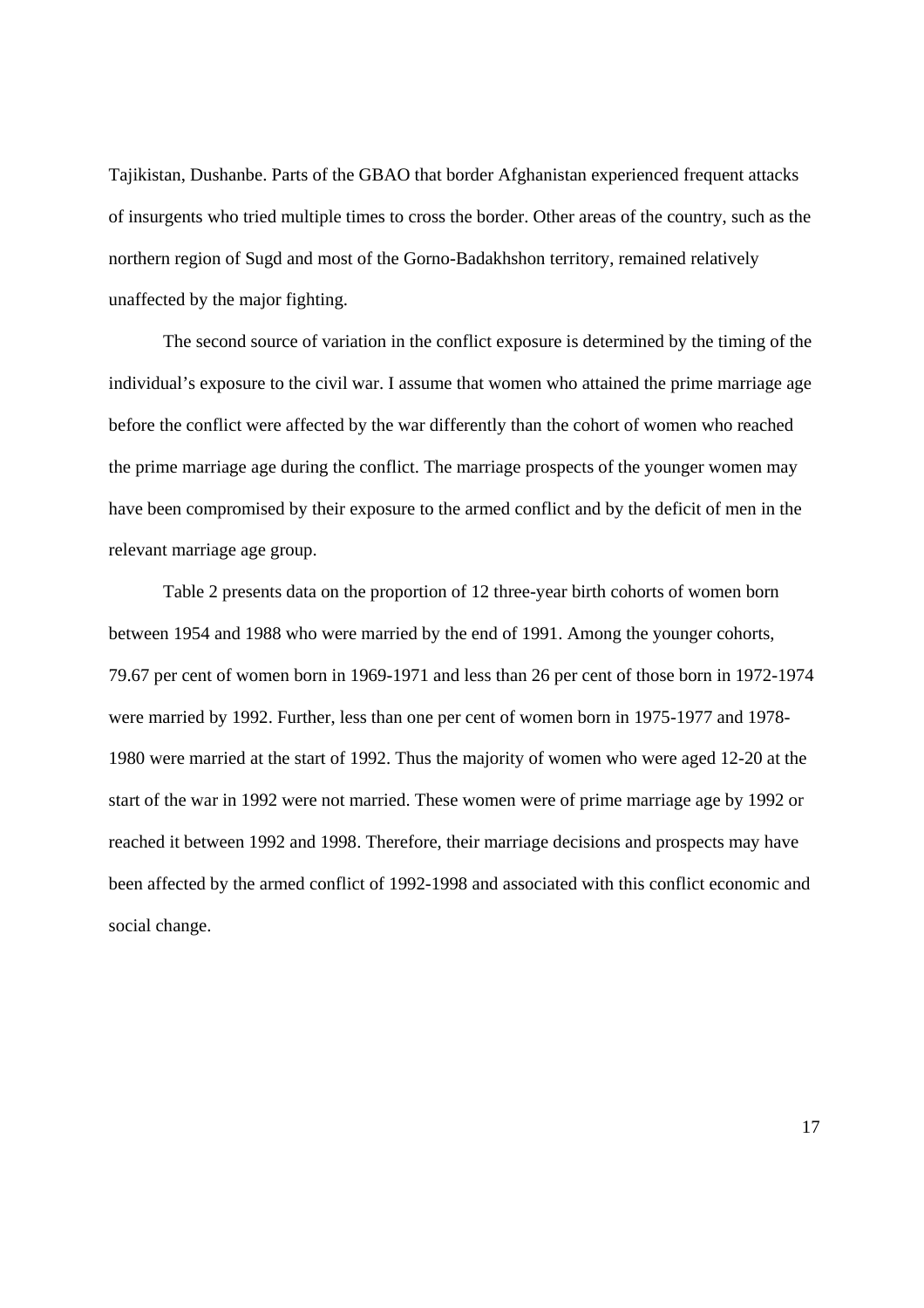# *4.2 Methods*

To examine the association between age at first marriage and exposure to the 1992-1998 Tajik armed conflict, I estimate a Cox proportional hazards (CPH) regression model. In this model, duration time between the date of exposure to marriage and age at first marriage is measured in years. I follow Rukumnuaykit (2003), and specify the time of entry into the analysis or time of exposure to being married at age 11. For each year between age 11 and the reported age at first marriage, women contribute one observation to the analysis. Ever-married women exit the analysis when they enter their first marriages. For women who were never married at the time of the 2003 survey, the data is censored at the time of their interview. I assume such censoring to be exogenous. Woman's residence when she was 12 years old is used as a location of her exposure to the armed conflict.

 The hypothesis that is being tested is the significance of the coefficients estimated on the conflict and sex ratio variables and the effect of those variables on entry into first marriage once other individual and regional characteristics are accounted for.

 Assuming that residence in the conflict affected area proxies for an economic hardship, it can have a two-fold effect on entry into marriage. First, if grooms postpone marriages because of high costs, the effects of conflict on entry into marriage for women is expected to be negative. Second, families of brides may be willing to accept lower bride-prices and settle for modest weddings. If so, the effect of the conflict on entry into marriage may be very small with the second factor offsetting the delayed entry into marriage due to high marriage costs. Alternatively, women who live in a region that is not safe for young unmarried women should be married earlier than women from more stable locations.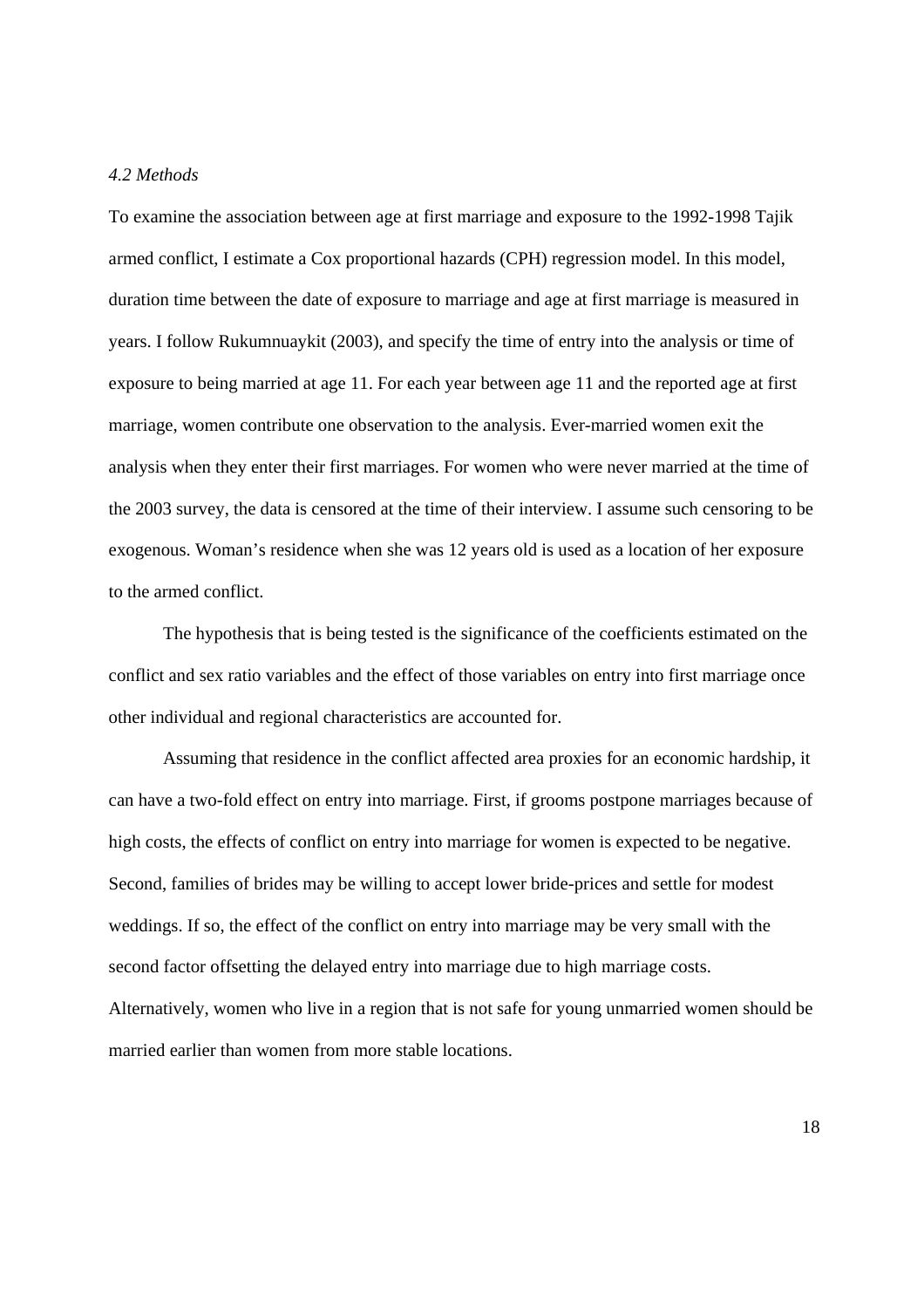Theoretically, the coefficient on the sex ratio variable should have a positive sign suggesting that high sex ratios, and thus availability of marriage partners, increases women's entry into marriage.

 The difference-in-differences approach (Duflo 2001) is used to compare the odds of being married or having a first child for women who entered marriageable age during the period of the conflict with this of women who were either already married by 1992 or who reached marriageable age after the end of the conflict in 1998. Equation 1 below presents a basic statistical framework for the empirical analysis.

$$
\ln \lambda_{ijk}(t) = \ln \lambda_0(t) + \alpha_{1j} + \beta_{1k} + \eta P_j + (P_j \text{ war cohort})\gamma + \delta X_i + \mu C_{jk} + \nu_j + \varepsilon_{ijk} \tag{1}
$$

where λ*ijk* is a hazard rate. Subscripts on the dependent variable denote individual *i* residing in the district *j* at her time of exposure to conflict and who was born in year *k*.  $\alpha_{1j}$  is a fixed effect for the individual's district of residence at the time of exposure.  $\beta_{1k}$  is a cohort of birth fixed effect.  $P_i$  is the intensity of the conflict in the raion of residence at the time of exposure to marriage. *'war cohort'* is a dummy variable indicating whether individual *i* belongs to one of the three-year birth cohorts exposed to the conflict, such as born in 1975-1977, 1978-1980 or 1981- 1983 (i.e. born between 1975 and 1983).  $X_i$  is a set of individual characteristics, e.g. education level.  $C_{jk}$  is a set of regional characteristics that are specific to a birth cohort.  $v_j$  is a district specific random effect.<sup>11</sup>

 $\overline{a}$ 

 $11$  The district specific random effects do not correct for any possible correlation between the error term and the right-hand side variables. The random effects are assumed to follow gamma distribution. The variance  $\theta$  is estimated from the data and measures variability of the random effects among groups of observations (Cleves, Gould and Gutierrez, 2004).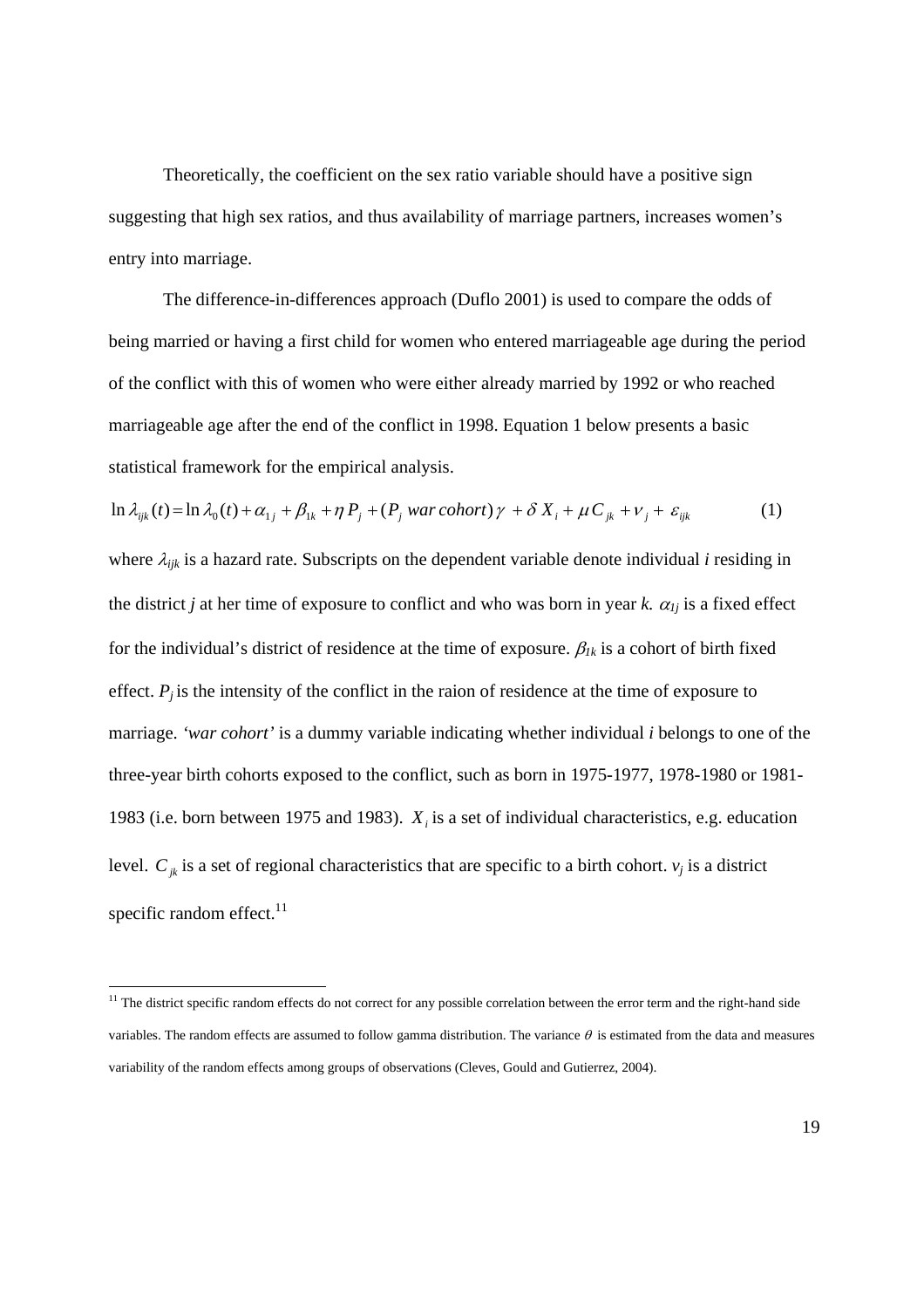The main hypothesis that is being tested is whether the estimated coefficient  $\gamma$  is equal to zero, thus suggesting that the exposure to conflict during the marriageable age did not have a significant impact on age at marriage.

 To estimate parameters in equation (1), I use the sample of women, born between 1966 and 1986 (ages 17 to 37 in 2003). This sample is divided into two groups - the treatment and comparison groups.

 The individuals who turned 17 years old between 1992 and 2000 and who lived in the conflict-affected areas comprise the treatment group. Based on their year of birth, those women reached an age when they could officially marry during or immediately after the Tajik civil war. Thus those women were significantly exposed to the economic and demographic shocks associated with the conflict.

The comparison group consists of individuals whose marriage prospects should not have been significantly affected by the conflict. The control group includes two subgroups. The first subgroup is matched by age to the treatment group. It contains individuals born between 1975 and 1986 who lived in the regions lesser affected by conflict. The second subgroup includes individuals who were born between 1966 and 1974. This older cohort was likely to be married before the start of the conflict in 1992 and their marriage prospects should not have been affected by the conflict.

In the regression analysis that follows in Section 5, I also control for woman's education, her cohort of birth and characteristics of her district (raion) of residence at the time of exposure to marriage. The education level is potentially endogenous to marriage as the marriage hazard increases significantly upon completion of education, especially for younger people (Winship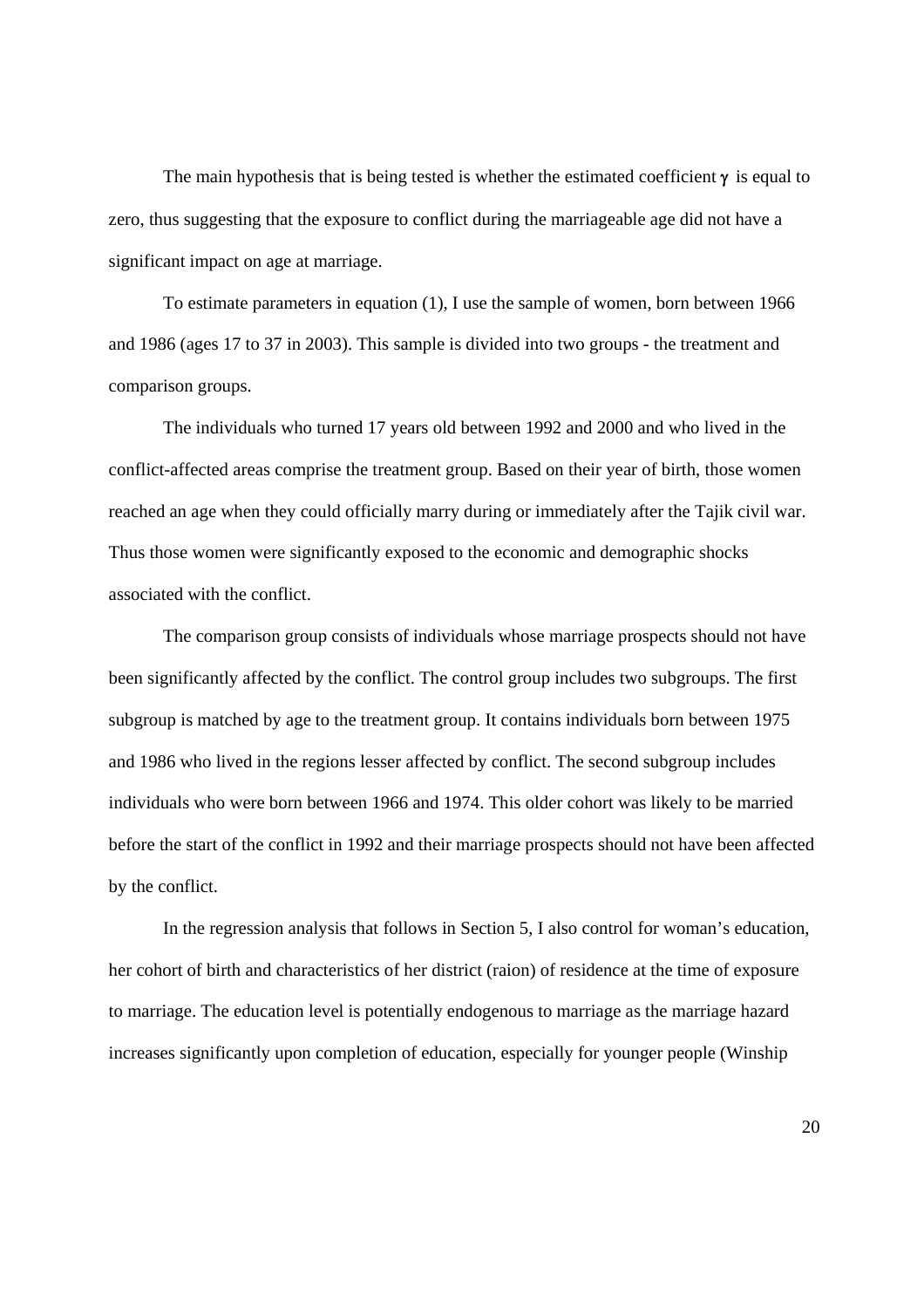1986; Brien and Lillard 1994). To tackle this potential endogeneity of education to marriage, I use completion of mandatory nine grades of schooling as an indicator for the education level. Assuming an individual does not repeat grades and enters school at age 7, nine grades of education should be completed the latest by age 16 or prior to the official marriage age of 17 years. The district level variables include number of doctors, number of reported crimes per 1,000 of population, and percentage of population employed in the district. All district-level variables are region and period specific. These variables are used to control for the economic and safety conditions in the district where a woman resided prior to her marriage.

Although the marriage age data is available on women ages 15-49 in 2003, the analysis is focuses on women born in 1966-1986, i.e. women who were age 17 to 37 in 2003. Women ages 15 and 16 in 2003 are excluded from the analysis as they were too young to be married at this time. The data also shows that two out of 533 women in this birth cohort were married in 2003. Women born in 1954-1965 or ages 38-45 in 2003 are also excluded as they are less comparable to the cohorts of interest.<sup>12</sup>

The empirical analysis that follows is focused on the transition from unmarried into married state. The estimation does not consider competing risks, such as entering informal or polygamous relationship as there are very few women in the analytical sample (less than 0.1%) who reported to be in such relationships.

 $\overline{a}$ 

 $12$  I estimated regressions that included omitted groups and the results (size, sign and significance of the estimated coefficients) are not very different from the regression results for the 1966-1986 sample reported in section 5.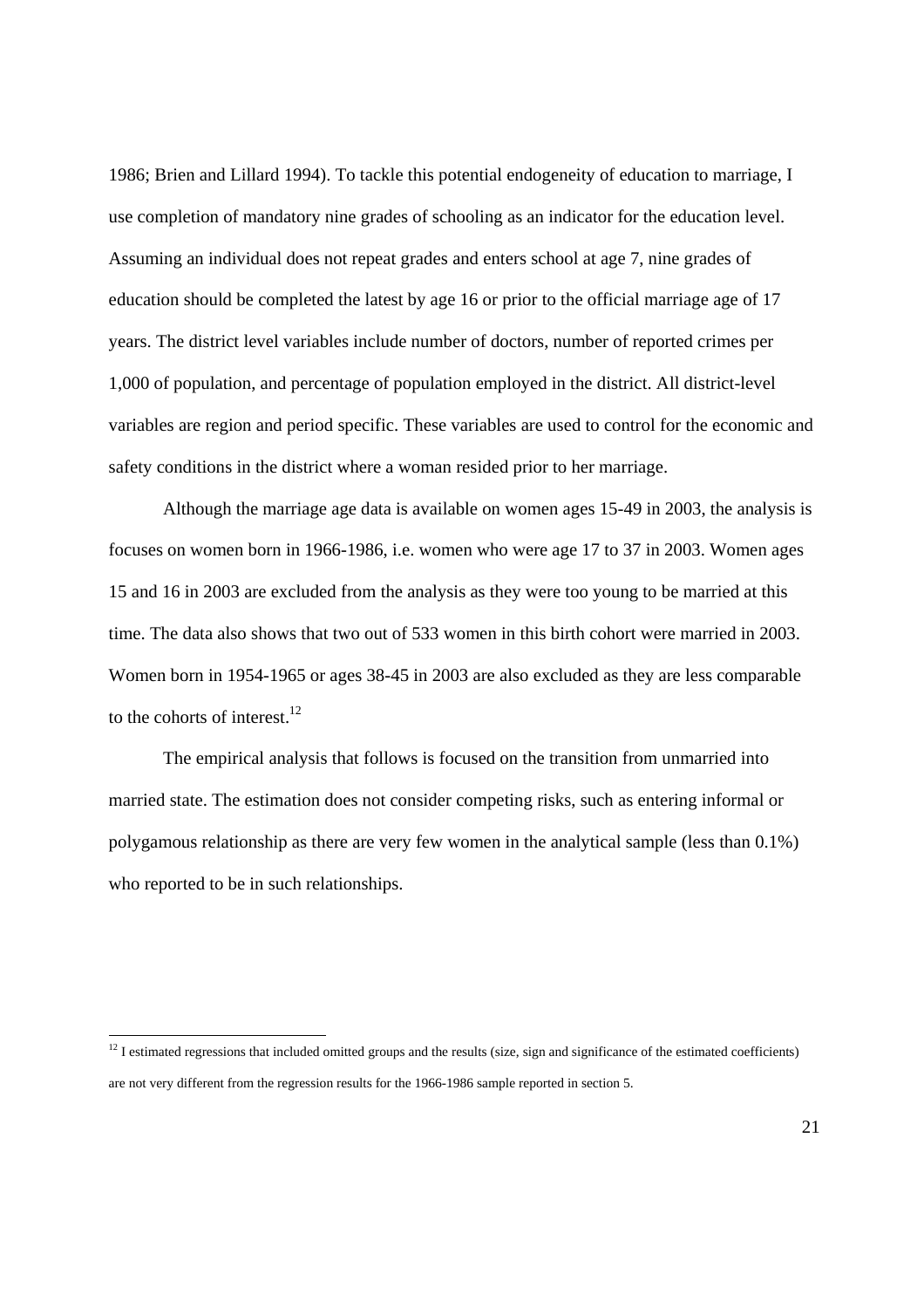# **5. Results**

# *5.1 Descriptive analysis of entry into first marriages*

Table 3 presents the cumulative probability of being married by age 18, 20 and 23 by three-year birth cohort for women born in 1954-1983. Note that younger women, born in 1981-1983 would not have been exposed to the possibility of being married by age 23 in 2003. The proportion of women married by age 18 increased by more than six percentage points for the cohort born in 1975-1977 as compared to women in the preceding and following birth cohorts. The cohort born in 1975-1977 reached age 18 between 1993 and 1995, or during the first harsh years of the Tajik civil war. Thus, a relatively large increase in the proportion of women married by age 18 for this cohort may indicate that some families rushed to marry their daughters early at the start of the war. Further, starting with the cohorts born in 1972-1974 we can observe a significant decline in the proportion of women married by age 20 as compared to the older cohorts. Next, the proportion of women not married by age 23, the age at which an unmarried girl is considered a spinster in Tajikistan, has significantly increased among those born in 1972-1980.

To test whether there are significant differences in age at first marriage among women living in the regions severely affected by the conflict and the lesser affected regions while controlling for other factors, I estimate a set of linear probability models. In these models a dependent variable is a dummy variable defined as one if a woman was married by age 18, 20 and 23 and the main independent variable of interest is an individual's residence in the conflict affected area (RCA) interacted with a dummy variable indicating whether a woman was born between 1975 and 1983, i.e. was of marriageable age during the war. One can then test the null hypothesis that the estimated coefficient on this interaction term (treatment effect) is not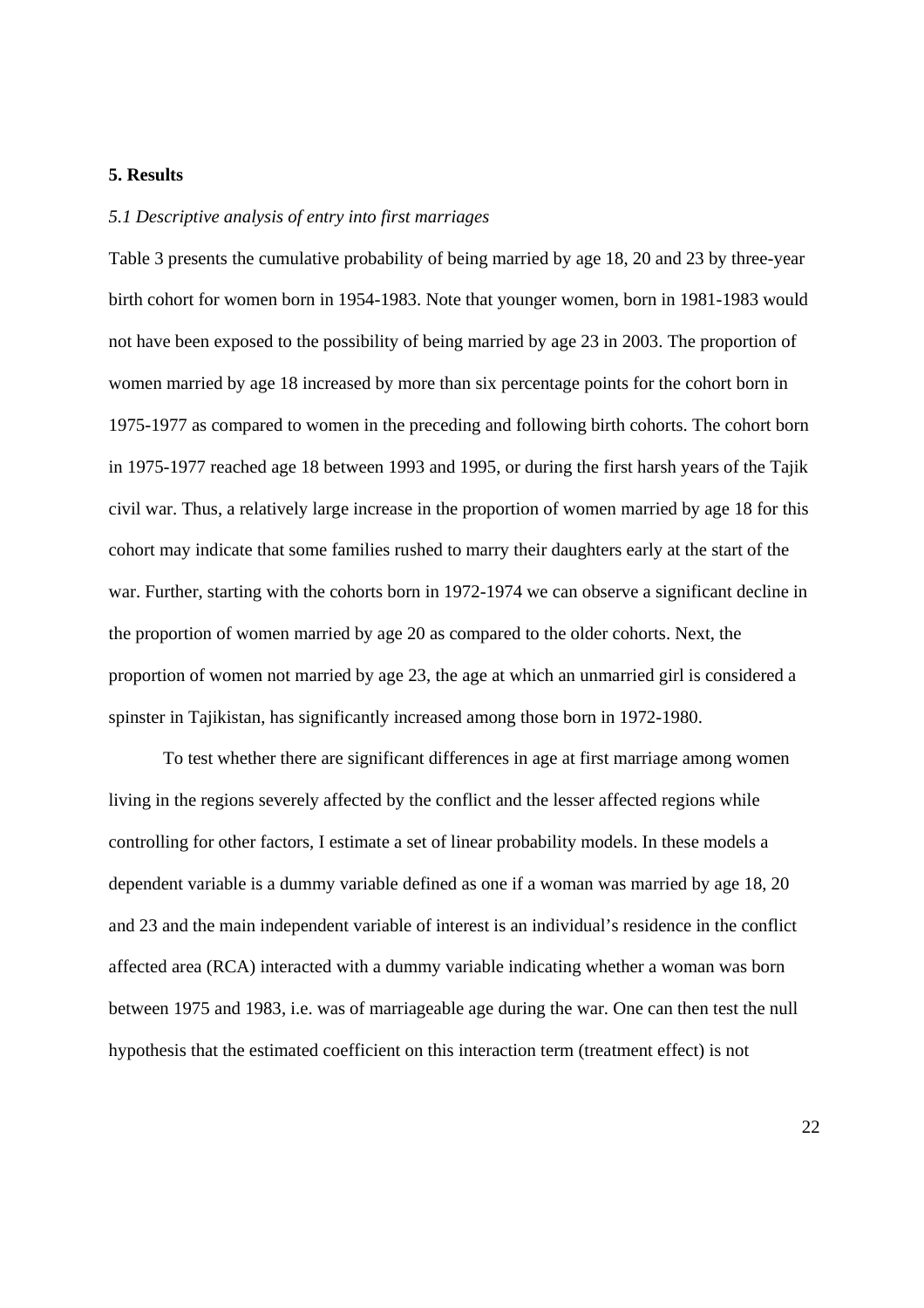statistically different from zero. If this hypothesis is true, then the coefficients on the birth cohorts do not vary by women's residence in the conflict affected area. I perform a set of F-tests, testing whether the estimated coefficient for the interactive term is equal to zero in all specifications. The tests indicate that the treatment effect: being born in 1975-1983 and residing in the conflict affected region before age 12, has a negative and statistically significant effect on the probability of being married by age 18 and age 20 (6.7 and 10.2 per cent respectively). The estimation results are reported in Appendix Tables 3, 4, and  $5^{13}$ 

# *5.2 Marriage hazard analysis*

 $\overline{a}$ 

I continue with the semi-parametric analysis and estimate seven Cox survival models to examine how the estimated association between exposure to conflict and age at first marriage is affected when other confounding factors are introduced to the analysis. The hazard analysis is suitable for the duration data, such as time to marriage, as it accounts for censoring of the observations and exit of individuals from the analysis upon marriage at different age.<sup>14</sup>

 The results are presented in Table 4. The main variable of interest is again the interaction between being of the prime marriage age (born in 1975-1983) during the war and living in the conflict affected region. All regressions starting with Column 1 include birth cohort dummies and the interactive term. Column 2 adjusts for the completion of nine grades of education plus

<sup>&</sup>lt;sup>13</sup> All regressions are estimated with clustering of standard errors at the raion (district level). This procedure assumes that instead of N independent observations located in M regions, we have "M" independent groups of observations. Robust standard errors are estimated with the White-Huber sandwich estimator of variance and appear in brackets.

<sup>&</sup>lt;sup>14</sup> All regressions are specified with random effects (frailty) at the raion level to control for unobserved heterogeneity. All tables report estimated regression coefficients in the exponential form (hazard rates). Standard errors are in brackets. The standard errors are conditional on the estimated intra-group variance  $\theta$ . The standard errors are treated as conditional on  $\theta$  fixed at its optimal value, as estimated from the data.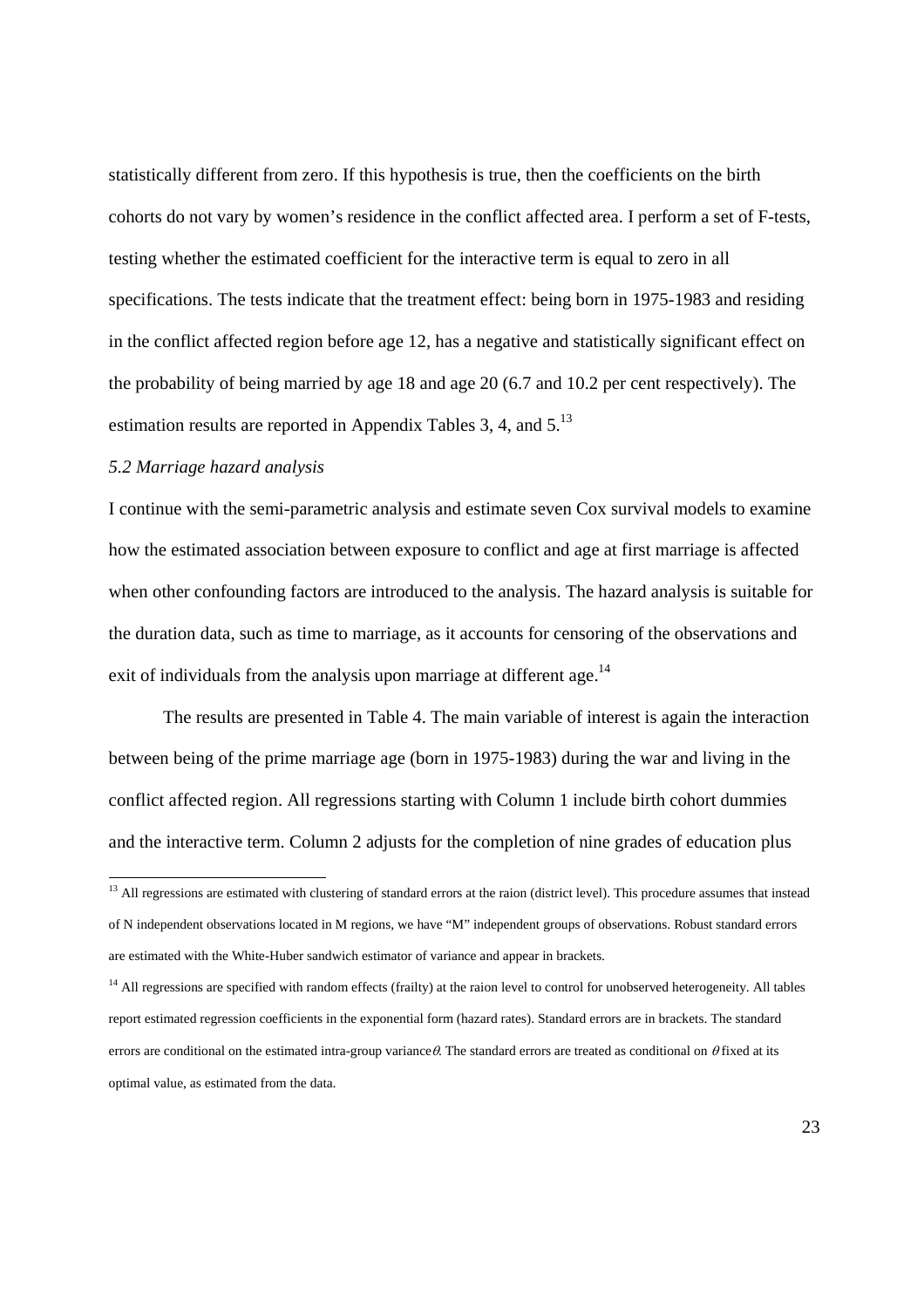the Column 1 variables; Column 3 adjusts for the cohort and period specific measure of marriage squeeze in the region of residence, in addition to the Column 1 variables; Column 4 adjusts for the proportion of population in the raion of residence employed plus the Column 1 variables; Column 5 adjusts for the availability of doctors in the raion of residence plus the Column 4 variables; Column 6 adjusts for the number of reported crimes per 1,000 population in addition to the Column 4 variables; Column 7 controls for the region of residence and all covariates included in Column 6. Such a design enables me to examine how each covariate modifies the estimates of the effects of the being exposed to the armed conflict during the marriageable years and thus enables me to test the robustness of the estimates found in Column 1 when other relevant covariates are introduced in the analysis.

*Interaction terms.* Column 1 of Table 4 reports regressions results that include an interaction term, that is constructed by multiplying the dummy variable for being born in 1975- 1983 by the dummy indicating that an individual lived in the region affected by the conflict (RCA) ((Born in 1975-1983)\* RCA). The estimated coefficient indicates that being of marriageable age and living in the conflict affected region (interaction term) reduces the hazard of being married by about 29% (significant at 1% level). The coefficients on the interaction terms remain statistically robust and stable once other individual and regional controls are added to the regressions. The results of several joint- $\chi^2$  tests are reported in Columns 2-7.

 *Residence in the conflict affected area.* Woman's residence in the conflict affected area (Column 1, Table 4) has a negative effect on the hazard of marriage. The hazard of marriage for women in the conflict affected areas is about six percent less than the hazard rate for women in the lesser affected areas. The estimated coefficient is not statistically significant in any of the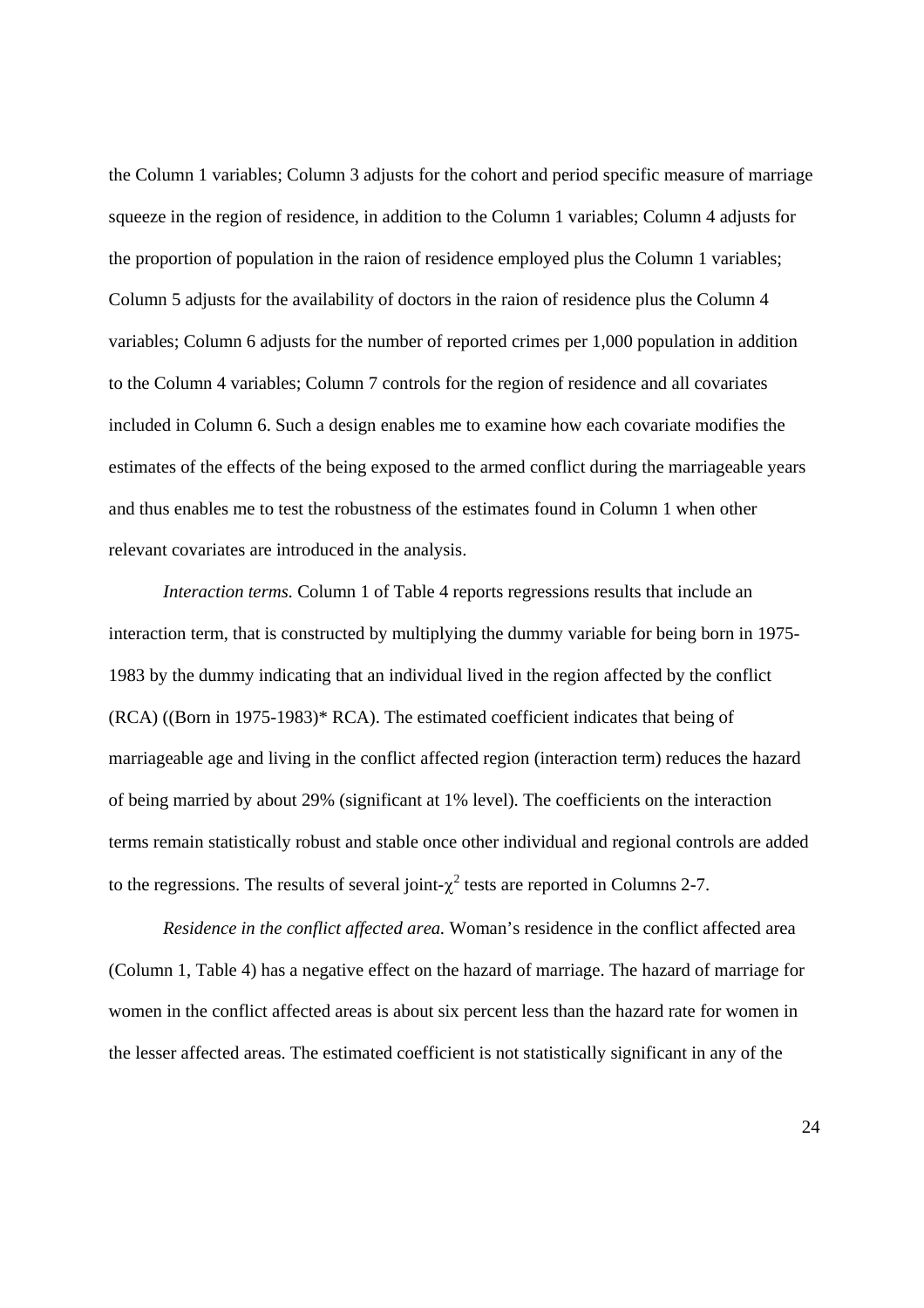regressions, indicating that residence in the conflict affected area by itself does not have a strong effect on the hazard of being married.

*Birth cohort effects.* The estimated effect of the time trend on entry into marriage is significant assuming either linear (including a control for the birth year only, results not reported) or non-linear (cohort dummies) effects (Column 1). Further, the estimated coefficients on birth cohort dummies are significantly different from each other for the cohorts born in 1975- 1986. As expected, the coefficients follow a downward pattern where the older birth cohorts are more likely to be married as compared to the younger birth cohorts in this analysis.

*Education.* The estimated hazard rate for "completed nine grades of education" dummy variable indicates a negative effect of education on entry into marriage (not significant) (Column 3). This relatively weak result can be explained by the fact that the majority of women (88.2%) in the analytical sample have completed this level of education.

*Sex Ratio.* The estimated hazard rate associated with the Sex Ratio variable suggests that an increase in the sex ratio decreases entry into marriage (Column 4). The result is not statistically significant. The negative effect of the sex ratio variable on marriage hazard is surprising because the literature suggests that high sex ratios increase entry in marriage due to the increased pool of marriage age partners. This unexpected and weak result is likely to be related to the Tajik marriage practices, where people marry a member of an extended family or a member of a larger group that shares similar ancestral roots. Thus, as the sex ratio variable based on the Tajik Census data and relatively broad regional and age groups, it may not adequately measure the relevant pool of marriageable partners for many individuals.

*Regional Controls.* Models 5-7 in Table 4 include a set of regional controls to test for the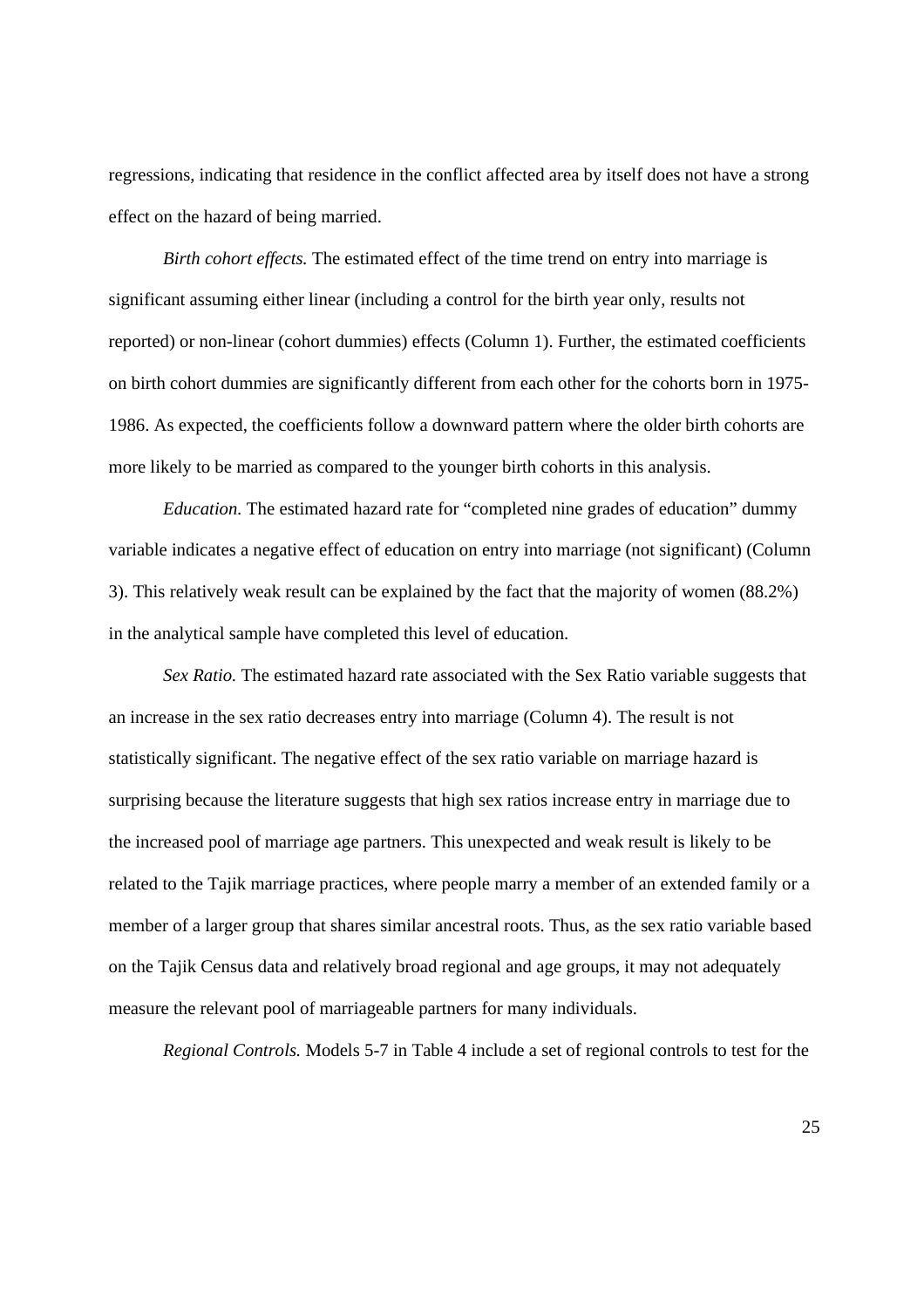robustness of the treatment effect (i.e. 'Born in 1975-1983'\*RCA). None of the estimated coefficients on the regional controls is statistically significant. However, all of them have expected signs. For example, an increase in number of doctors in the region and employment, both used as a proxy for access to social services and overall development lead to an increase in the age at first marriage while an increase in the number of reported crimes decreases it.

#### **6. Concluding remarks**

This paper explored the effect of the temporal and spatial exposure to the 1992-1998 armed conflict in Tajikistan and the period and region specific sex ratios on the age at first marriage for women.

 I find substantial, highly significant and robust negative impact of temporal and regional exposure to armed conflict on entry into their first marriages by females in Tajikistan. Women born in 1975-1983, who also lived in the conflict affected areas were about 29 percent less likely to enter marriage than women who were not exposed to the conflict. Those results are robust to inclusion of birth cohort and regional controls, and raion-level characteristics, such as employment level, crime rate and number of doctors per 1,000 residents. One of the explanations for the delay of marriages for younger cohorts in the conflict affected regions is that households affected by civil war and economic crisis were conserving their scarce resources by postponing marriages and celebrations.

Assuming that exposure to armed conflict measures the economic hardship of the families, the estimated effects of war on the marriage market for women in Tajikistan are similar to those in other countries affected by economic crises, for example, see Palloni, Hill and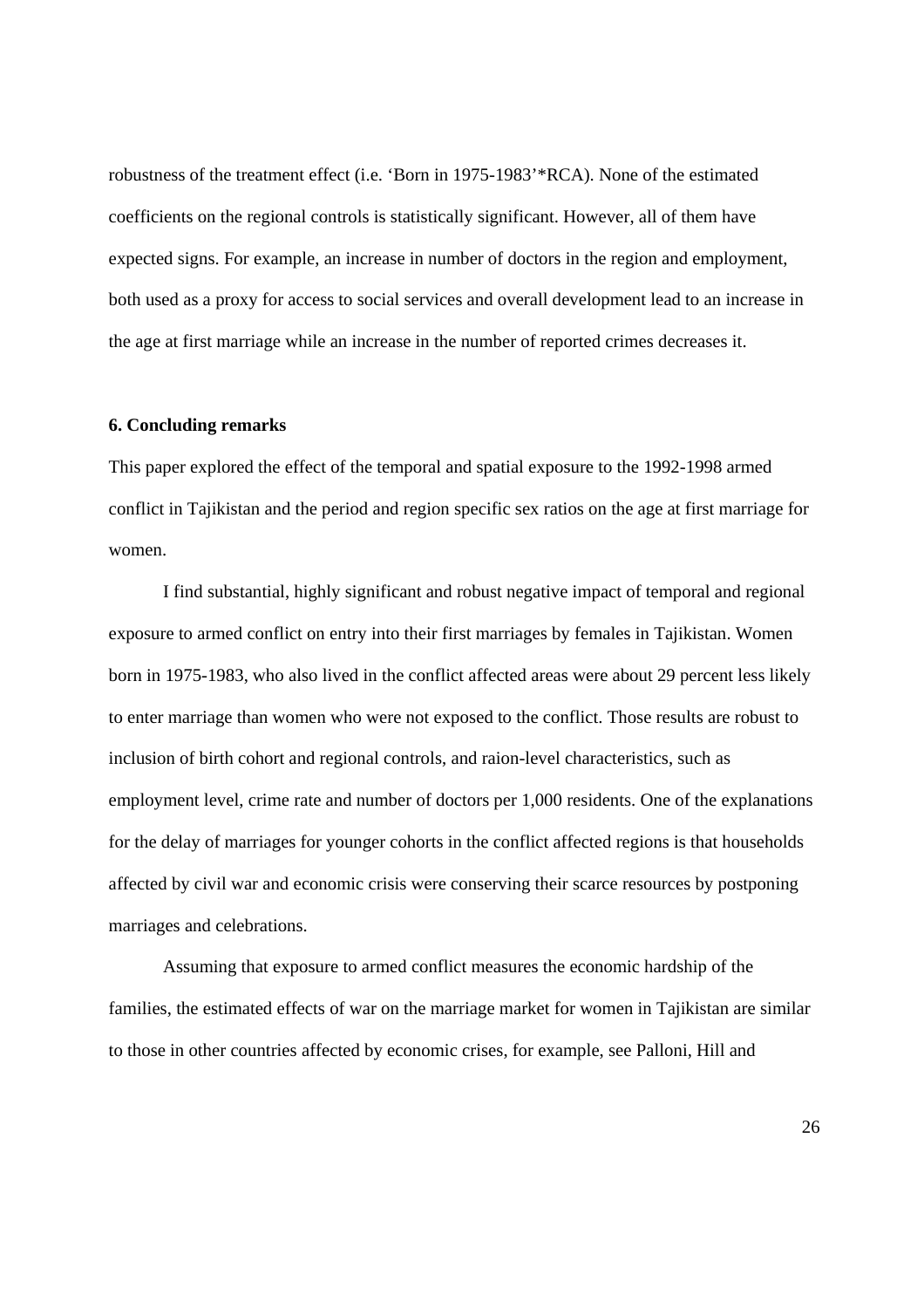Aguirre (1996).

 The effect of the sex ratio of men to women, a variable that was shown to have a significant impact on the marriage market for women in India, U.S.A., China and Malaysia, does not appear to have a significant effect on the age of entry into first marriage by women. This difference is explained by traditional marriage market institutions in Tajikistan where people often aim to find marriage partners who belong to the same clan or extended family. In such circumstances the sex ratio that is based on the broad census population data may have limited applicability.

 In Tajikistan women have their first child very soon after marriage (Shemyakina 2007). Therefore, delaying marriage by a few years may lead to a decrease in infant mortality and total fertility rates – a positive outcome for Tajikistan which has high rates of both. However, the observed increase in age at first marriage for women also points towards a longer period of time women now have to rely on resources of their natal families or on their own ability to provide for themselves. While the Tajik or any other government is limited in its ability to influence family practices, import marriage age men or provide funds for establishment of new households and subsidize wedding expenses, the government can focus on policies that promote education of and employment for women. These strategies will help young women to reduce their dependence on the income of their parents, husbands or brothers and thus improve their status in society.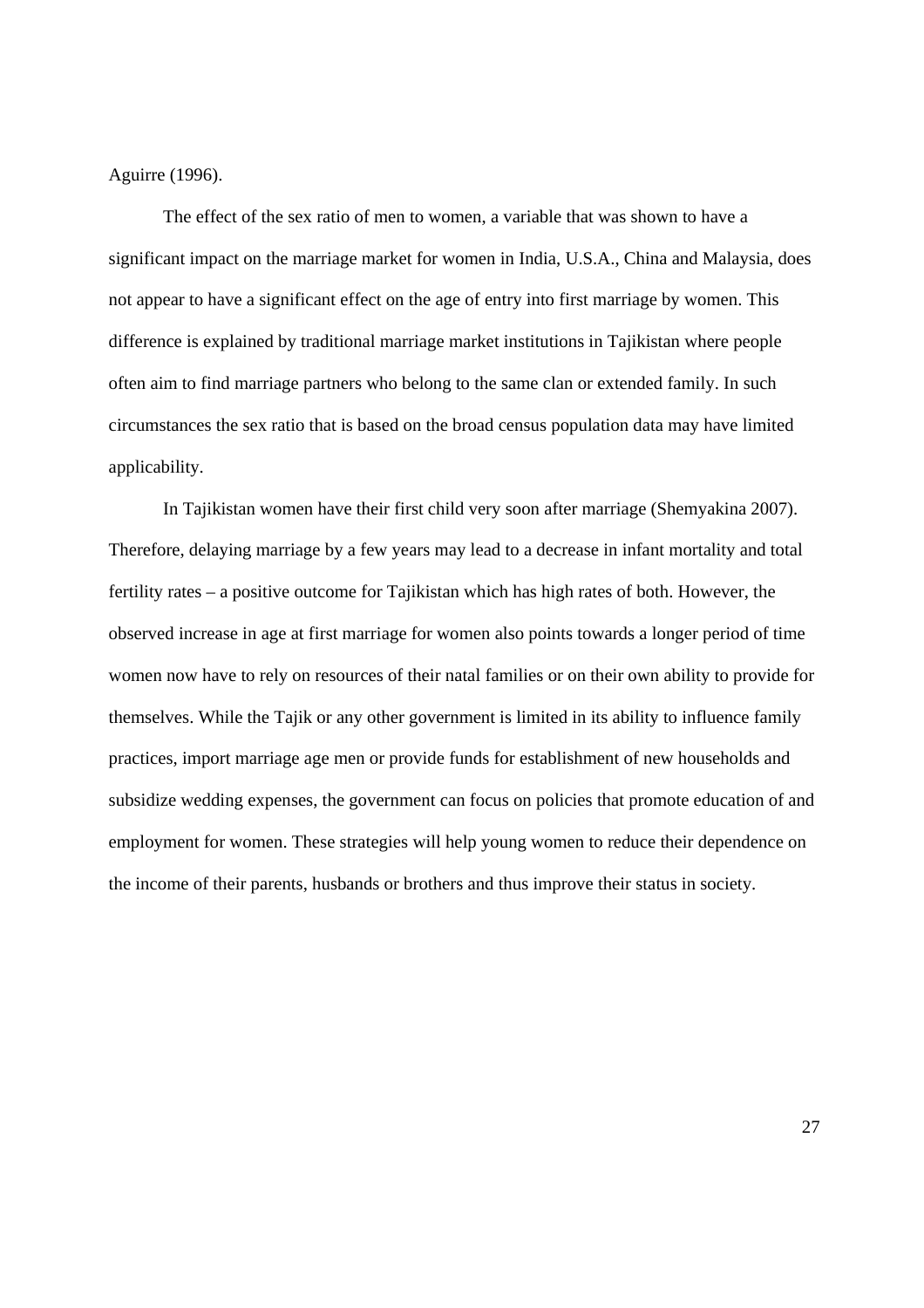#### **References**

- Agadjanian, Victor and Ndola Prata**.** "War, Peace, and Fertility in Angola." *Demography*, 2002, *39*(2), pp. 215-31.
- Akers, Donald S. "On Measuring the Marriage Squeeze." *Demography*, 1967, 4, pp. 907-24.
- Angrist, Joshua. "How Do Sex Ratios Affect Marriage and Labor Markets? Evidence from America's Second Generation." *Quarterly Journal of Economics*, August 2002, pp. 997-1038.
- Becker, Gary. "A Theory of Marriage: Part I." *Journal of Political Economy*, 1973, Vol. 81 (4), pp. 813-846.
- Brien, Michael J.; Lee A. Lillard. "Education, Marriage and First Conception in Malaysia", *Journal of Human Resources*, Vol. 29, No. 4 (Autumn, 1994), pp. 1167-1204.
- Brzezinski, Zbigniew, and Paige Sullivan. Russia and the Commonwealth of Independent States: documents, data, and analysis. Armonk, N.Y.: M.E. Sharpe. 1997.
- Burnham, Gilbert, Riyadh Lafta, Shannon Doocy, Les Roberts. "Mortality after the 2003 Invasion of Iraq: A Cross-Sectional Cluster Sample Survey " *Lancet*, 2006, 368(9545), pp. 1421-29.
- Bushkov, V.I. and D.V. Mikulskii. *Anatomiia Grazhdanskoi Voiny V Tadzhikistane: Etno-Sotsial'nye Protsessy I Politicheskaia Bor'ba, 1992-1996.* [The Anatomy of the Civil War in Tajikistan: Ethnic and Social Processes and Political Struggle, 1992-1996]. Moscow: Institut etnologii i antropologii im. Miklukho-Maklaia RAN [Institute of ethnic studies and anthropology named after Mikluho-Maklai. Russian Academy of Sciences]. 1997.
- Caldwell, John C.; Reddy, Palli Hanumantha and Caldwell, Pat. "The Causes of Marriage Change in South India." *Population Studies*, 1983, 37(3): 343-361.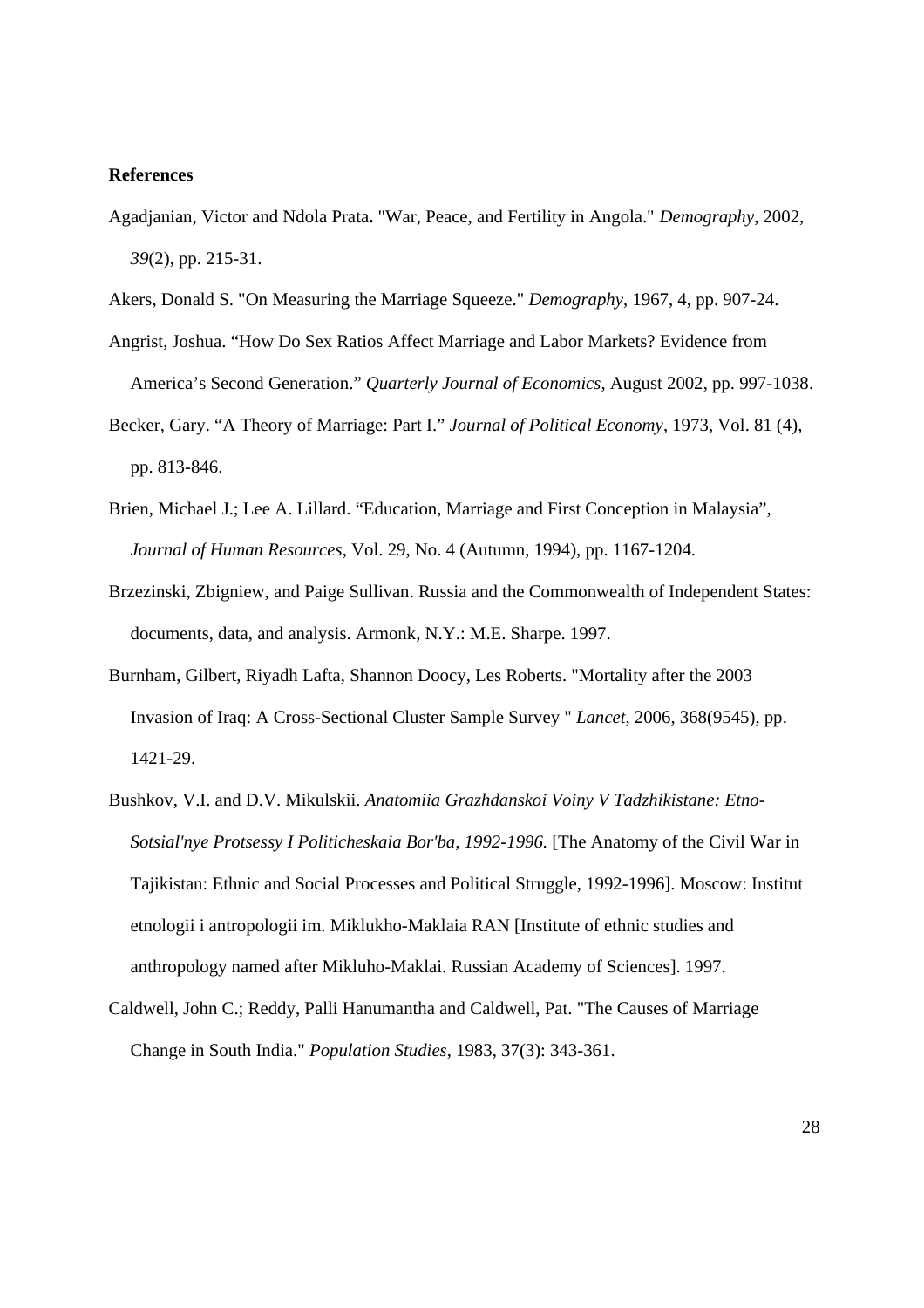- Caldwell, John C.; P.H. Reddy; Pat Caldwell. "Periodic High Risk as a Cause of Fertility Decline in a Changing Rural Environment: Survival Strategies in the 1980-1983 South Indian Drought." *Economic Development and Cultural Change*, 1986, 34(4), pp. 677-701.
- Chiappori, Pierre-Andre; Bernard Fortin and Guy Lacroix. "Marriage Market, Divorce Legislation, and Household Labor Supply." *Journal of Political Economy*, 2002, Vol. 110(11).
- Cleves, Mario, William Gould, and Roberto Gutierrez. *An Introduction to Survival Analysis Using Stata*. College Station, Texas: Stata Press, 2004.
- Das Gupta, Monica and Li Shuzhuo. Gender Bias in China, the Republic of Korea, and India 1920-90: Effects of War, Famine, and Fertility Decline. SSRN, 1999.
- Djalili, Mohammad Reza, Frédéric Grare and Shirin Akiner. *Tajikistan: the trials of independence.* New York: St. Martin's Press. 1997
- Duflo, Esther. "Schooling and labor market consequences of school construction in Indonesia: evidence from an unusual policy experiment." *American Economic Review*, 2001, 91, pp. 795-813.
- Falkingham, Jane. Women and gender relations in Tajikistan. [Manila]: Asian Development Bank Programs Dept. East and Office of Environment and Social Development. 2000.
- Gomart, Elizabeth. "Between Civil War and Land Reform: Among the Poorest of the Poor in Tajikistan." in *When things fall apart: qualitative studies of poverty in the former Soviet Union,* edited by Nora Dudwick, Elizabeth Gomart, and Alexandre Marc. Washington, D.C.: World Bank. 2003.
- Goskomstat Tajik SSR [State Statistical Committee of the Tajik Soviet Socialist Republic]. Naselenie Tajik SSR. [Population of the Tajik SSR.] Dushanbe. 1990.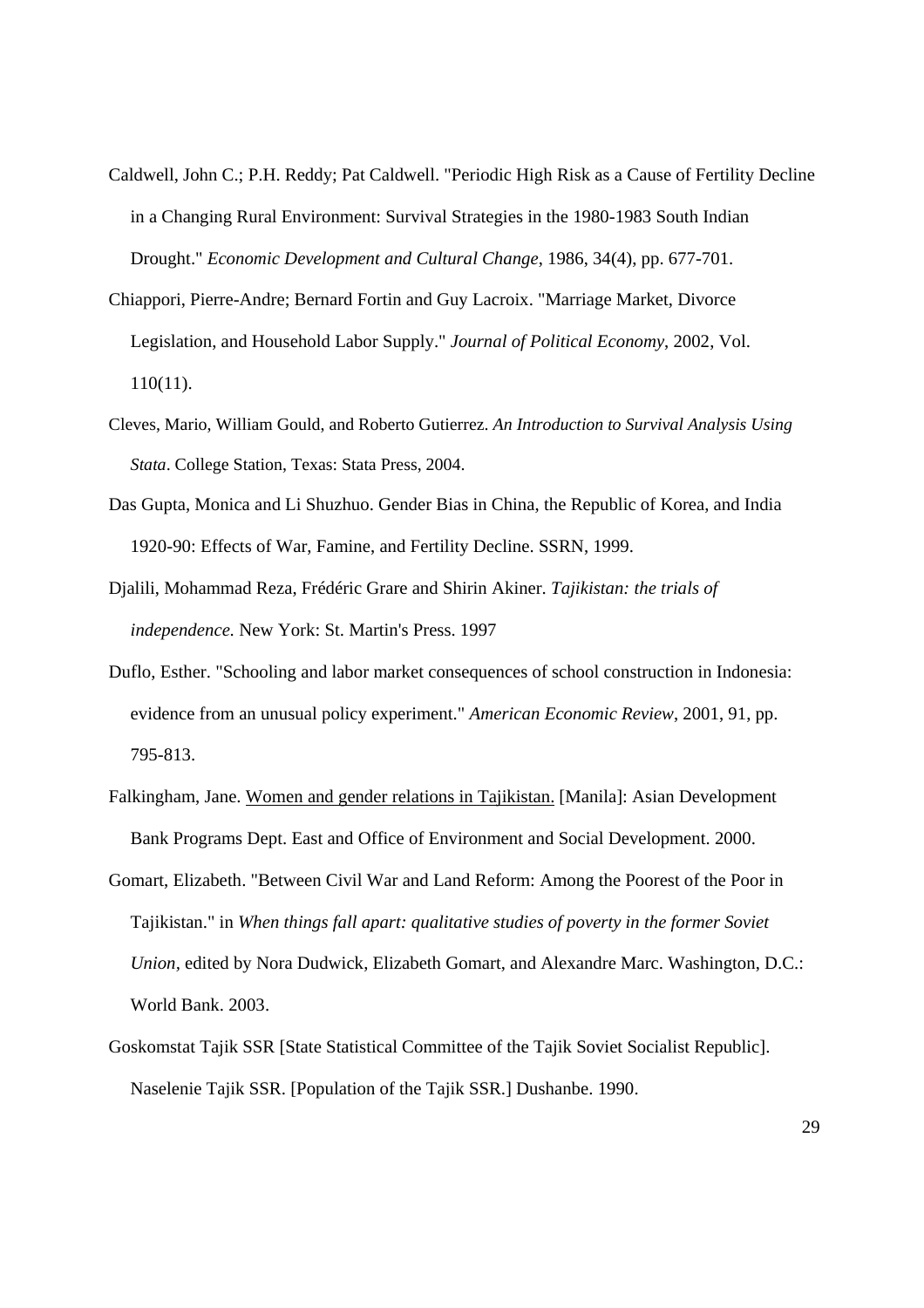- Greene, Margaret E,; Rao, Vijayendra. "The Marriage Squeeze and the Rise of Informal Marriage in Brazil." *Social Biology*, 1995, 42(1-2), pp. 65.
- Harris, Colette. *Control and Subversion: Gender Relations in Tajikistan*. London: Pluto Press, 2004.
- Harris, Colette. *Muslim Youth: Tensions and Transitions in Tajikistan*. Boulder: Westview Press, 2006.
- Hill, Kenneth. *War, Humanitarian Crises, Population Displacement, and Fertility: A Review of Evidence*. Roundtable on the Demography of Forced Migration, Program on Forced Migration and Health at the Mailman School of Public Health Columbia University, National Research Council, 2004.
- Hoeffler, Anke, and Martha Reynal-Querol. "Measuring the Cost of Conflict." Unpublished manuscript, Centre for the Study of African Economies, Oxford University, Oxford, U.K. 2003.
- Hoogeveen, J.G.M. (Hans), van der Klaauw, Bas and van Lomwel, A. Gijsbert C. "On the Timing of Marriage, Cattle and Weather Shocks," Tinbergen Institute Discussion Papers. June 2004.
- Human Rights Watch. Human Rights in Tajikistan. Helsinki, Finland: Helsinki Watch: a Division of Human Rights Watch. 1993.
- Kamp, Marianne. *The New Woman in Uzbekistan: Islam, Modernity, and Unveiling under Communism.* Seattle: University of Washington Press, 2006.
- Keeley, Michael C. "An Analysis of the Age Pattern of First Marriage." *International Economic Review*, 1979, 20 (2): 527-544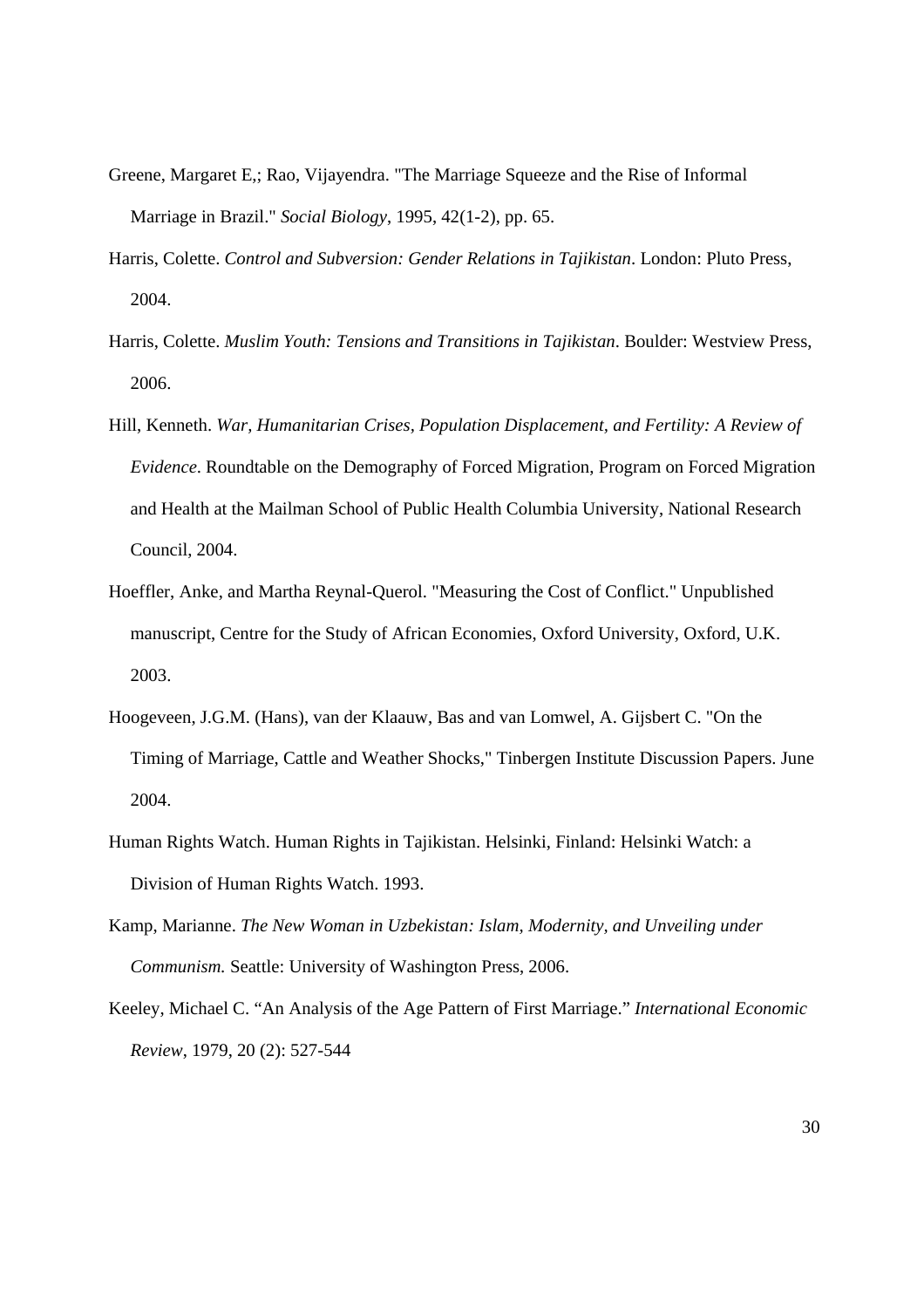- Kotlikoff, Laurence and A. Spivak. "The Family as an Incomplete Annuities Market." *Journal of Political Economy*, 1981, 89 (2): 372 – 391.
- Kuz'menko, T. "E net spaseniya dushe…" *Narodnaya Gazeta*, Dushanbe: December 13, 1991, p.6.
- Lindstrom, D. P. and B. Berhanu. "The Impact of War, Famine, and Economic Decline on Marital Fertility in Ethiopia." *Demography*, 1999, 36: 247-261.
- McGinn, Therese. "Reproductive Health of War-Affected Populations: What do we know?" *International Family Planning Perspectives*, 2000, 26(4): 174-180.
- McLean, Jennifer, and Thomas Greene. "Turmoil in Tajikistan: addressing the crisis of internal displacement." in *The Forsaken People: Case Studies of the Internally Displaced*, edited by Roberta Cohen and Francis Mading Deng. Washington, D.C.: Brookings Institution Press. 1998.
- Newth, J.A. "The Soviet Population: Wartime Loses and the Postwar Recovery." *Soviet Studies*, 1964, 15(3), pp. 345-51.
- Nobles, Jenna and Alison Buttenheim. "Marriage in Periods of Crisis: Evidence from Indonesia," California Center for Population Research On-Line Working Paper Series. Los Angeles: University of California, Los Angeles, 2006.
- Nourzhanov, Kirill. "Saviours of the nation or robber barons? Warlord politics in Tajikistan." *Central Asia Survey*, 2005, 24 (2):109-130.
- Olimova, Saodat and Igor Bosc. "Labour Migration from Tajikistan." International Organization for Migration in Cooperation with the Sharq Scientific Research Center. 2003.

Palloni, A., Hill, K., and Aguirre, G. P. . "Economic Swings and Demographic Changes in the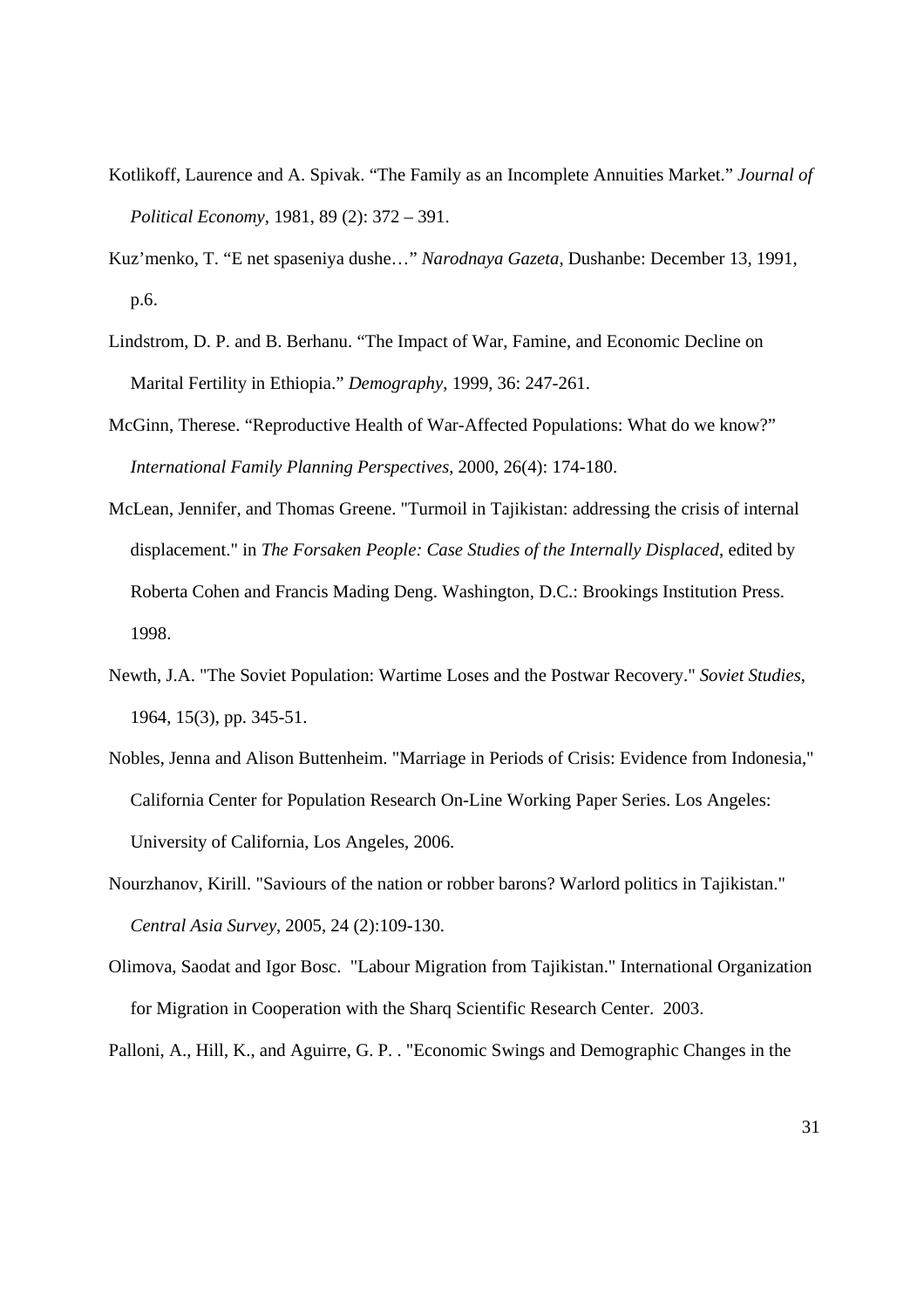History of Latin America" *Population Studies*, 1996, 50: 105-32.

- Rao, Vijayendra. "The Rising Price of Husbands: A Hedonic Analysis of Dowry Increases in Rural India." *Journal of Political Economy*, 1993, 101(4).
- Roberts, Les; Riyadh Lafta; Richard Garfield; Jamal Khudhari; Gilbert Burnham. "Mortality before and after the 2003 Invasion of Iraq: Cluster Sample Survey." *Lancet,* 2004, 364: 1857- 64.
- Rosenzweig, Mark R. and Oded Stark. "Consumption Smoothing, Migration and Marriage: Evidence from rural India." *Journal of Political Economy*, Vol. 97, No. 4 (Aug., 1989), pp. 905-926.
- Rukumnuaykit, Pungpond. "Economic Crisis and Demographic Outcomes: Evidence from Indonesia." Ph.D. Dissertation. Michigan State University. 2003.
- Schoen, Robert. "Measuring the Tightness of a Marriage Squeeze." *Demography*, 1983, 20, pp. 61-78.
- Semein'i'i kodeks Respubliki Tajkistan. [Family Law of the Republic of Tajikistan]. Dushanbe, November 13, 1998. # 683.
- Shemyakina, Olga. "Armed Conflict, Education and the Marriage Market: Evidence from Tajikistan." Ph.D. Dissertation. University of Southern California. 2007.
- State Statistical Committee of Republic of Tajikistan. Regioni Respubliki Tajikistan 2001. [Regions of Republic of Tajikistan 2001.] Dushanbe: State Statistical Committee of Tajikistan. 2001.
- - - - - - - - - - - - - - - . Regioni Respubliki Tajikistan 2003. [Regions of Republic of Tajikistan 2003.] Dushanbe: State Statistical Committee of Tajikistan. 2004.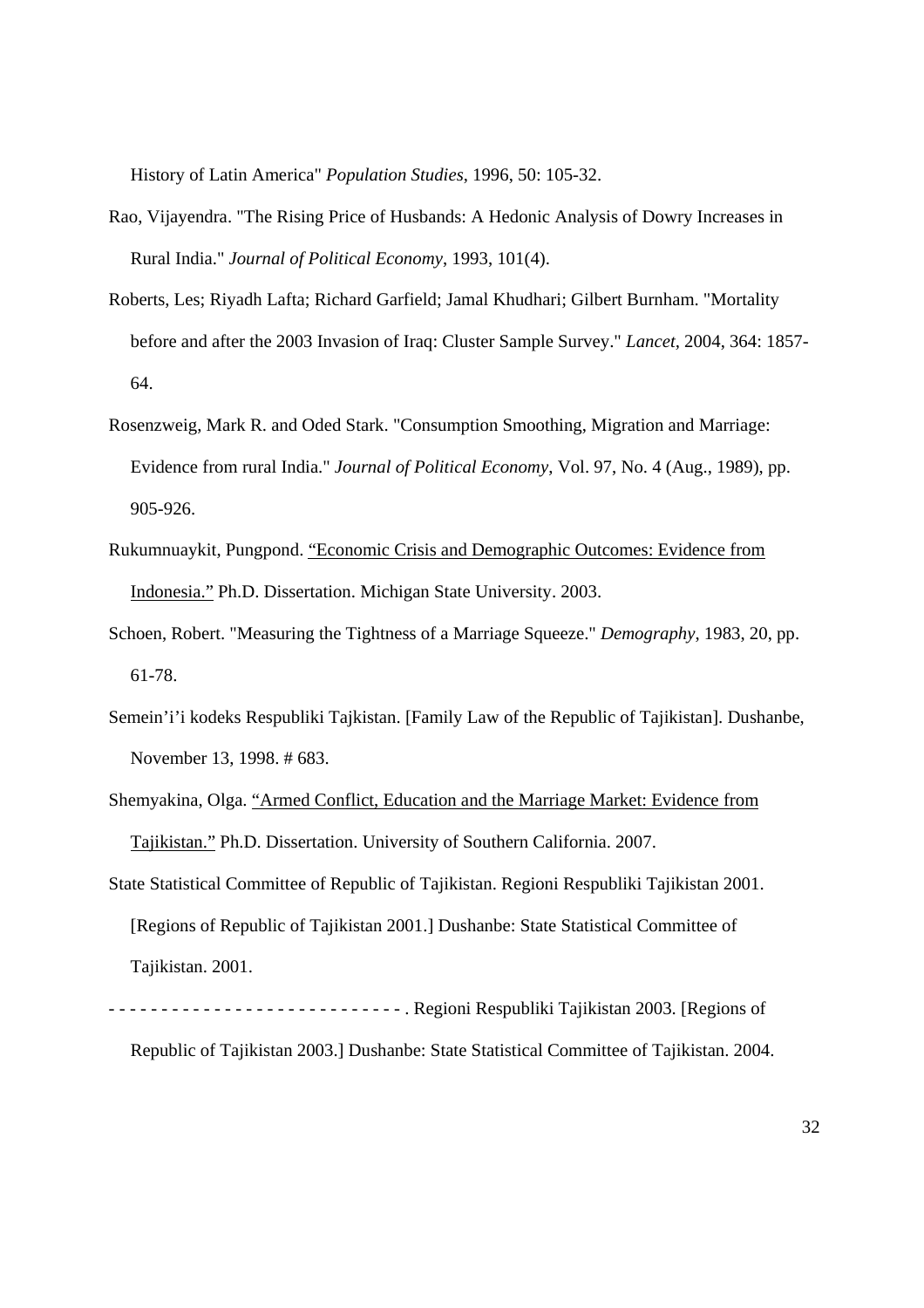- State Statistical Committee of Republic of Tajikistan. "Vozrastnoi Sostav Naseleniya Respubliki Tajikistan: Po Dannum Vseobshei Perepisi Naseleniya 2000 Goda. [Age Structure of the Population of the Republic of Tajikistan: According to the 2000 Census Data.] " Edited by O. A. Djabbarov, Dushanbe: State Statistical Committee of Republic of Tajikistan, 2002.
- Tadjbakhsh, Shahrbanou. "Women and War in Tajikistan", *The Central Asian Monitor*, No. 1, January 1994.
- United Nations. Map of United Nations Mission of Observers in Tajikistan. (http://www.un.org/Depts/DPKO/Missions/unmot/Unmot.htm. Accessed: March 30, 2005). 2005.
- UNDP. Human Development Report 2003. New York: Human Development Report Office, United Nations Development Programme. 2003.
- UNDP. "Central Asia Development Report." Bratislava, Slovak Republic. UNDP Regional Bureau for Europe and the Commonwealth of Independent States. 2005.
- UNICEF, Innocenti Research Center. "Transmonee 2007", Statistical Tables. UNICEF Regional Office for Central and Eastern Europe and the Commonwealth of Independent States, 2007.
- UNICEF. "The Status of Women and Children: Tajikistan, 2000. Multiple Cluster Indicator Survey". Regional Office for Central and Eastern Europe and the Commonwealth of Independent States. 2001.
- U.S. Department of State. Tajikistan Human Rights Practices, 1993. 1994. (http://dosfan.lib.uic.edu/ERC/democracy/1993\_hrp\_report/93hrp\_report\_eur/Tajikistan.html (Accessed: February 15, 2007.)

------------------------------. "Tajikistan Report on Human Rights Practices for 1996," The Bureau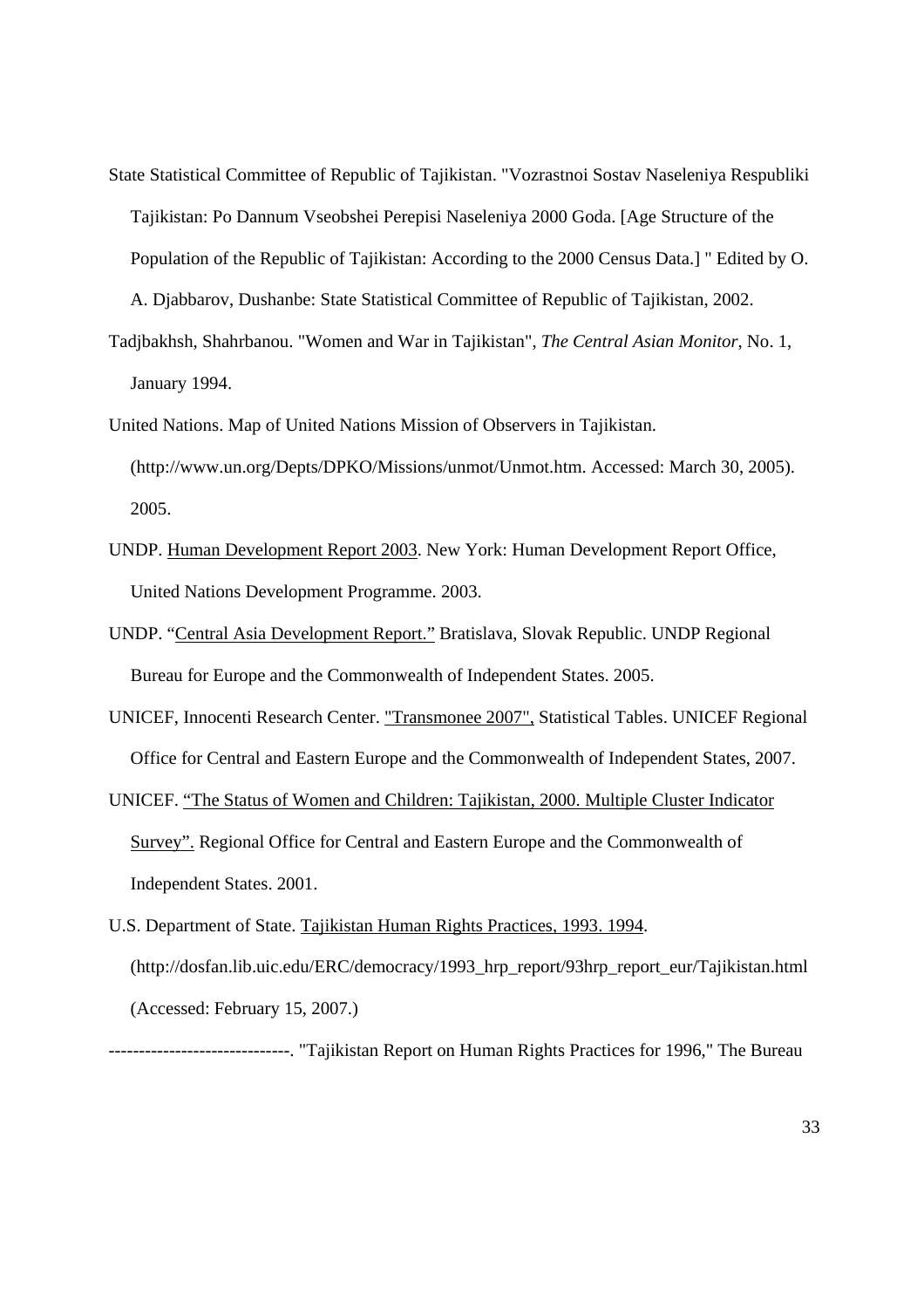of Democracy, Human Rights, and Labor, 1996.

- ------------------------------. "Tajikistan Report on Human Rights Practices for 1997," The Bureau of Democracy, Human Rights, and Labor. 1997.
- Uppsala Universitet, Department of Peace and Conflict Research. "Conflict Database:

Tajikistan," (http://www.pcr.uu.se/ Accessed: May 20th 2005). 2005.

Verwimp, Philip and Jan van Bavel. "Child Survival and Fertility of Refugees in Rwanda." *European Journal of Population*, 2005, 21: 271-290

Walsh, Brendan M.. "Trends in Age at Marriage in Postwar Ireland." *Demography*, 1972, 9(2).

- Winship, Christopher. "Heterogeneity and Interdependence: A Test Using Survival Models", *Sociological Methodology*, 1986, Vol. 16, pp. 250-282.
- World Health Organization. "Violence against Women: Report on the 1999 WHO Pilot Survey in Tajikistan," Copenhagen: WHO Regional Office for Europe, 2000.

World Bank. Tajikistan Living Standards Measurement Survey 2003.

(www.worldbank.org/lsms). 2003.

---------------. Republic of Tajikistan: Poverty Assessment Update. Report No.30853.

Washington, D.C.: World Bank. 2005.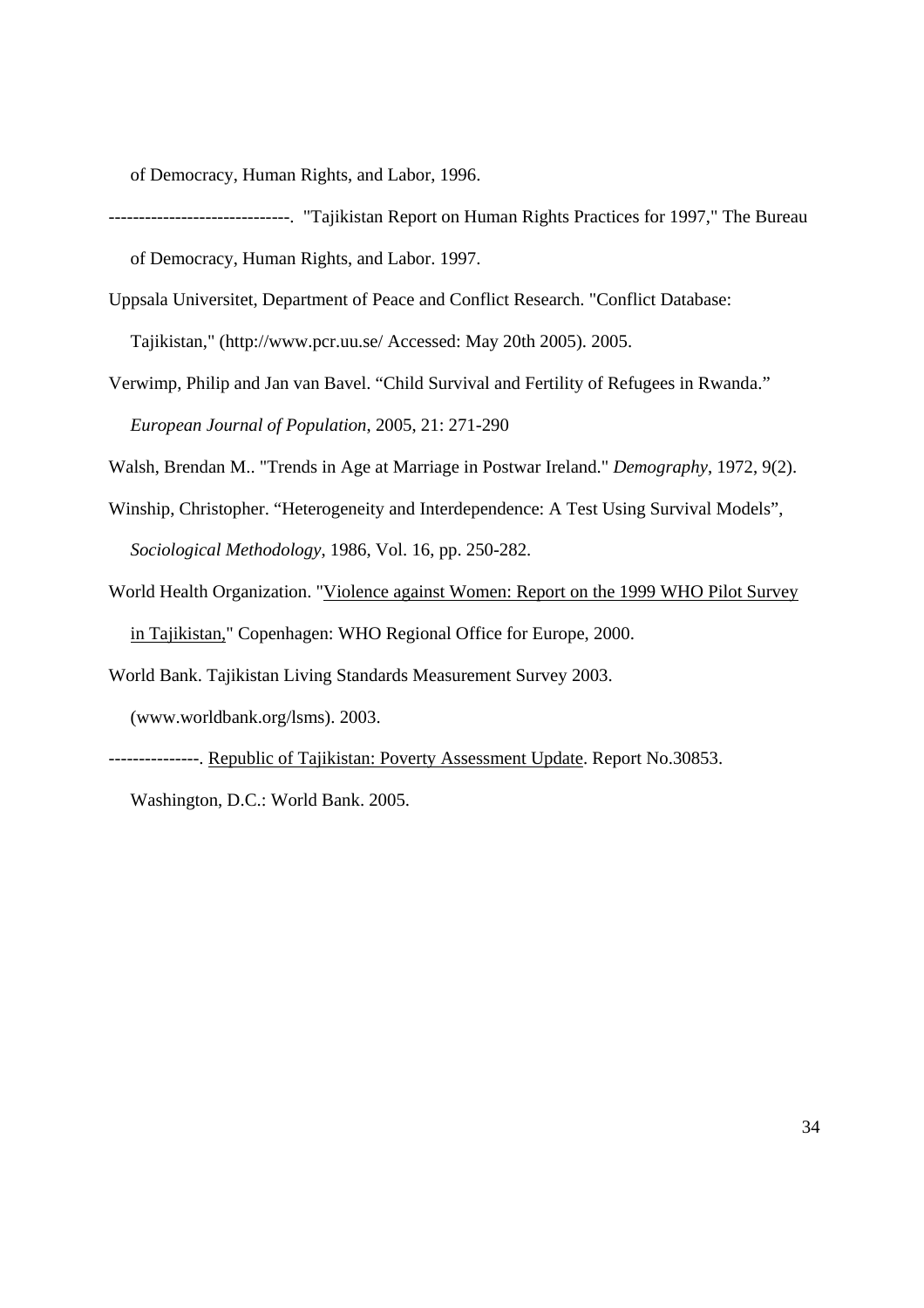

Figure 1 - Tajikistan: mortality trends among children and young adults, 1989-1999

Source: Based on data from UNICEF (2005). Ages 5-19.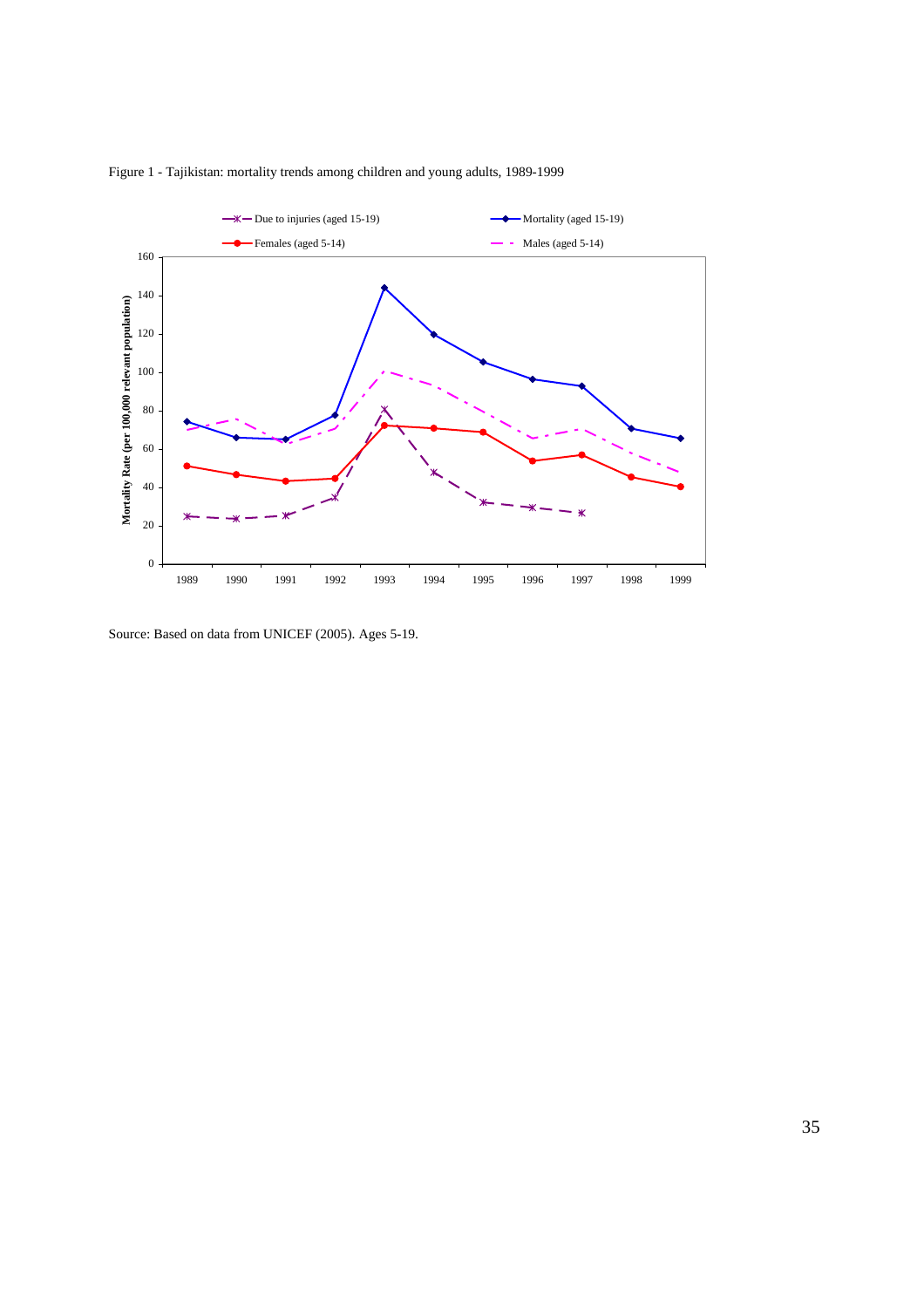|                                                                      |      |        | Std. |      |      |  |
|----------------------------------------------------------------------|------|--------|------|------|------|--|
| Variable                                                             | N    | Mean   | Dev. | Min  | Max  |  |
| Personal characteristics                                             |      |        |      |      |      |  |
| Age                                                                  | 6182 | 28.56  | 9.62 | 15   | 49   |  |
| Year of birth                                                        | 6182 | 1974.4 | 9.6  | 1954 | 1988 |  |
| Age at first marriage                                                | 4084 | 19.56  | 2.32 | 9    | 42   |  |
| Indicator for marital status                                         |      |        |      |      |      |  |
| Married                                                              | 6182 | 0.59   |      |      |      |  |
| In a polygamous union                                                | 6182 | 0.00   |      |      |      |  |
| Divorced                                                             | 6182 | 0.02   |      |      |      |  |
| In informal union                                                    | 6182 | 0.00   |      |      |      |  |
| Widowed                                                              | 6182 | 0.04   |      |      |      |  |
| Single                                                               | 6182 | 0.33   |      |      |      |  |
| Indicator for community characteristics                              |      |        |      |      |      |  |
| Rural                                                                | 6182 | 0.70   |      |      |      |  |
| Reports of conflict activity (RCA)                                   | 6167 | 0.69   |      |      |      |  |
| Source: Tajik Living Standards Survey (2003). Author's calculations. |      |        |      |      |      |  |

Table 1 - Descriptive statistics. *Sample of all surveyed women, ages 15-49.*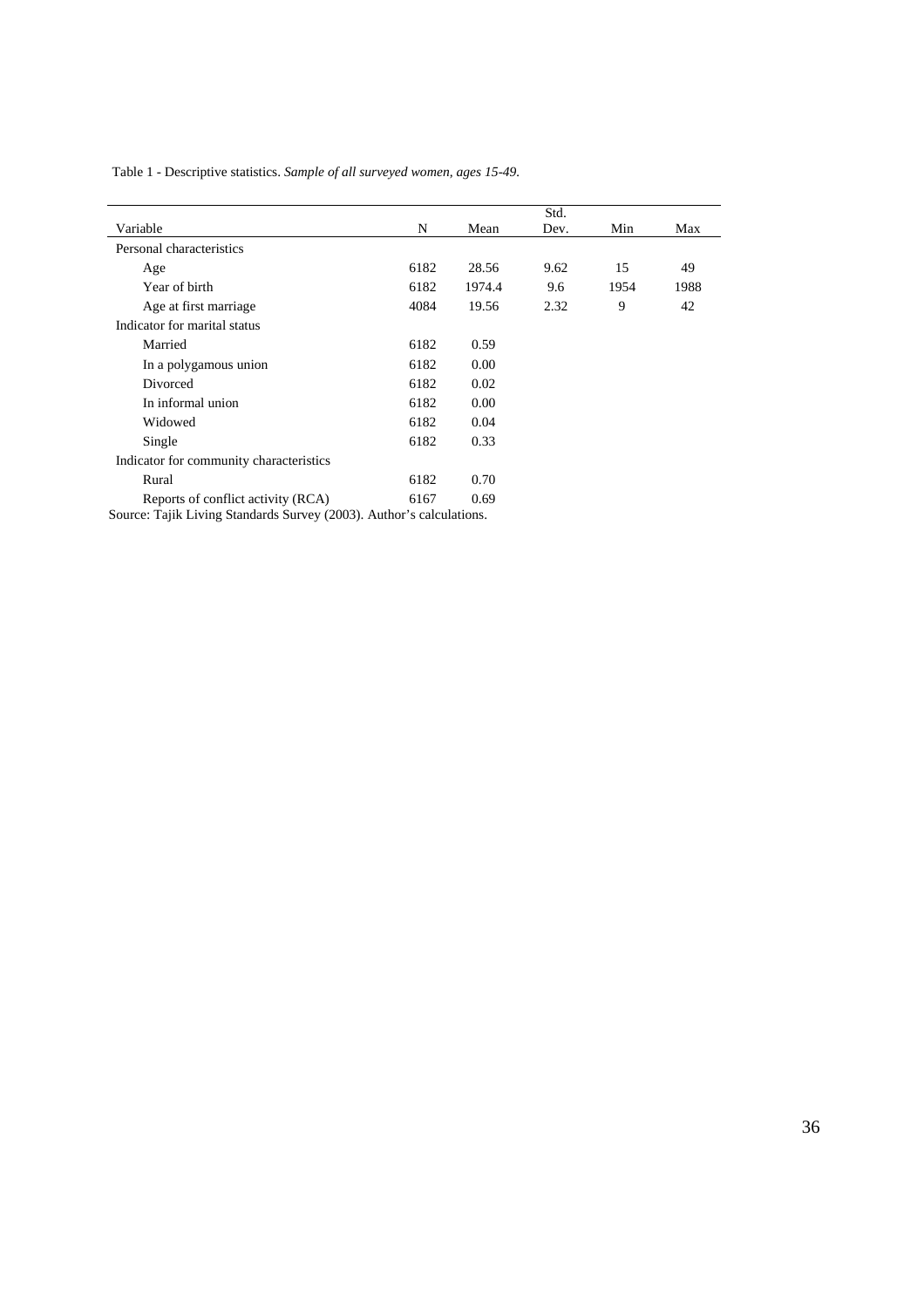| 3-year birth<br>cohort | Age in<br>1992 | Age in<br>1998 | Age in<br>2003 | % of the cohort<br>married by 1991<br>(inclusive of<br>1991) | % of the cohort<br>who had first<br>child by 1991 | N     |
|------------------------|----------------|----------------|----------------|--------------------------------------------------------------|---------------------------------------------------|-------|
| 1954-1956              | 36-38          | 42-44          | 47-49          | 97.20                                                        | 94.76                                             | 191   |
| 1957-1959              | $33 - 35$      | 39-41          | 44-46          | 96.78                                                        | 92.69                                             | 342   |
| 1960-1962              | $30 - 32$      | $36 - 38$      | $41 - 43$      | 97.12                                                        | 93.73                                             | 415   |
| 1963-1965              | 27-29          | $33 - 35$      | 38-40          | 93.99                                                        | 85.08                                             | 449   |
| 1966-1968              | $24 - 26$      | $30 - 32$      | 35-37          | 92.52                                                        | 80.18                                             | 439   |
| 1969-1971              | $21 - 23$      | 27-29          | $32 - 34$      | 79.67                                                        | 52.81                                             | 481   |
| 1972-1974              | $18-20$        | $24 - 26$      | 29-31          | 25.78                                                        | 8.61                                              | 511   |
| 1975-1977              | $15 - 17$      | $21 - 23$      | $26 - 28$      | 0.18                                                         | 1.10                                              | 545   |
| 1978-1980              | $12 - 14$      | $18-20$        | $23 - 25$      | 0.00                                                         | 0.15                                              | 656   |
| 1981-1983              | $9 - 11$       | 15-17          | $20 - 22$      | 0.00                                                         | 0.00                                              | 774   |
| Total:                 | $9 - 38$       | 15-44          | $20 - 49$      |                                                              |                                                   | 4,803 |

Table 2 - Three year birth cohorts: selected demographic data.

Note: This table allows us to identify birth cohorts whose decisions about the first marriage and first birth may have been influenced by the exposure to the Tajik armed conflict of 1992-1998 during their prime marriageable years (ages 17-22). Source: Tajik Living Standards Survey (2003). Author's calculations.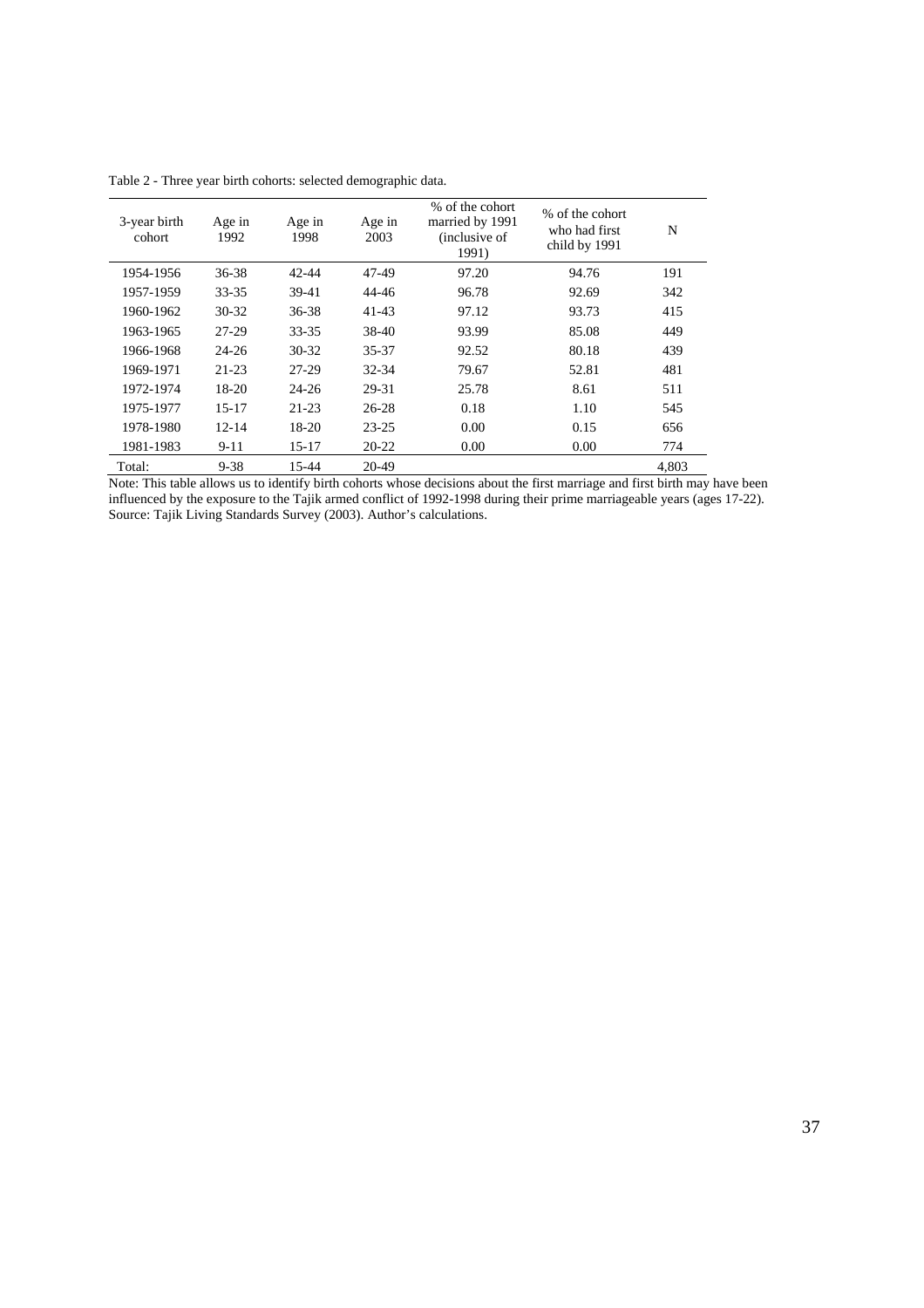| 3 year birth              | Median |                 | Age first married $(\%)$ | <b>Not</b>      | N                  |              |  |
|---------------------------|--------|-----------------|--------------------------|-----------------|--------------------|--------------|--|
| marriage<br>cohort<br>age |        | 18 and<br>below | 20 and<br>below          | 23 and<br>below | married<br>by $23$ | observations |  |
| 1954-1956                 | 19     | 36.5            | 76.6                     | 91.1            | 8.8                | 192          |  |
| 1957-1959                 | 19     | 32.5            | 71.4                     | 91.2            | 8.8                | 342          |  |
| 1960-1962                 | 20     | 29.7            | 74.9                     | 91.8            | 8.2                | 415          |  |
| 1963-1965                 | 19     | 27.9            | 70.7                     | 87.3            | 12.7               | 448          |  |
| 1966-1968                 | 19     | 28.9            | 73.6                     | 90.0            | 10.0               | 440          |  |
| 1969-1971                 | 20     | 26.9            | 72.0                     | 87.9            | 12.1               | 479          |  |
| 1972-1974                 | 19     | 29.7            | 68.6                     | 83.0            | 17.0               | 512          |  |
| 1975-1977                 | 19     | 36.0            | 64.9                     | 80.3            | 19.7               | 542          |  |
| 1978-1980                 | 19     | 29.3            | 55.1                     | 68.2            | 31.7               | 655          |  |
| 1981-1983                 | 18     | 21.9            | 42.2                     |                 |                    | 775          |  |
| Total                     | 19     | 29.0            | 64.1                     |                 |                    | 4,800        |  |

Table 3 – Age at first marriage by 3-year birth cohort. Women born in 1954-1983.

Source: Tajik Living Standards Survey (2003). Author's calculations.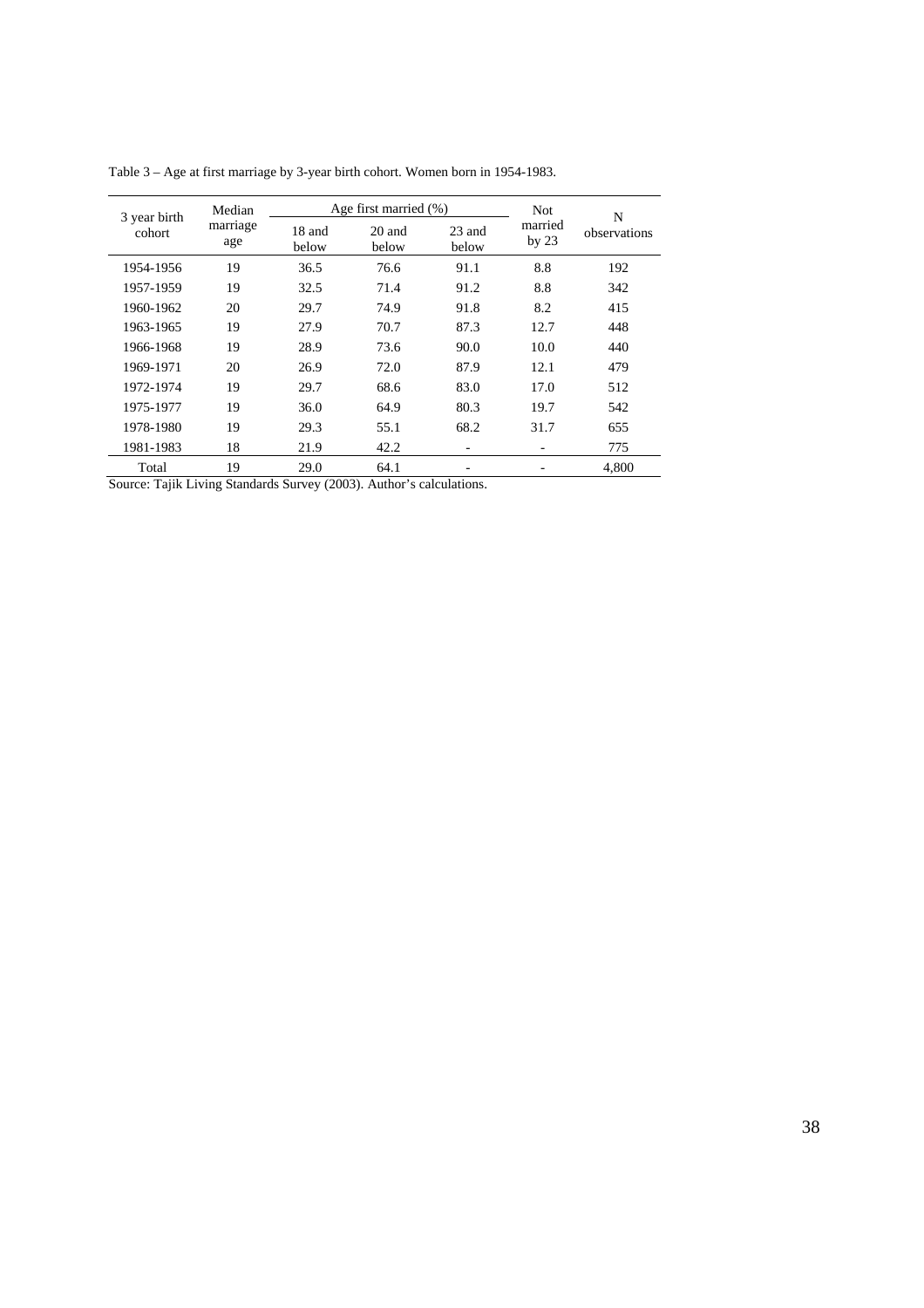|                           | (1)        | (2)        | (3)        | (4)        | (5)        | (6)        | (7)        |
|---------------------------|------------|------------|------------|------------|------------|------------|------------|
| (Born in 1975-1983)*RCA   | $0.709***$ | $0.713***$ | $0.708***$ | $0.693***$ | $0.664***$ | $0.682***$ | $0.671***$ |
|                           | [0.059]    | [0.059]    | [0.059]    | [0.063]    | [0.060]    | [0.061]    | [0.060]    |
| <b>RCA</b>                | 0.940      | 0.933      | 0.941      | 0.943      | 0.983      | 0.957      | 1.063      |
|                           | [0.102]    | [0.102]    | [0.102]    | [0.104]    | [0.110]    | [0.105]    | [0.131]    |
| <b>Birth</b> cohort       |            |            |            |            |            |            |            |
| 1969-1971                 | 0.978      | 0.980      | 0.978      | 0.979      | 0.970      | 0.977      | 0.972      |
|                           | [0.067]    | [0.067]    | [0.067]    | [0.067]    | [0.066]    | [0.067]    | [0.066]    |
| 1972-1974                 | 0.905      | 0.903      | 0.905      | 0.897      | 0.899      | 0.897      | 0.899      |
|                           | [0.062]    | [0.062]    | [0.062]    | [0.062]    | [0.062]    | [0.063]    | [0.063]    |
| 1975-1977                 | 1.117      | 1.115      | 1.105      | 1.136      | 1.150      | 1.142      | 1.136      |
|                           | [0.097]    | [0.098]    | [0.098]    | [0.101]    | [0.102]    | [0.101]    | [0.101]    |
| 1978-1980                 | $0.836**$  | $0.822**$  | $0.826**$  | $0.838**$  | $0.863*$   | $0.854*$   | $0.846*$   |
|                           | [0.072]    | [0.072]    | [0.073]    | [0.074]    | [0.076]    | [0.076]    | [0.075]    |
| 1981-1983                 | $0.566***$ | $0.566***$ | 0.559***   | $0.564***$ | $0.567***$ | $0.562***$ | $0.558***$ |
|                           | [0.052]    | [0.052]    | [0.052]    | [0.052]    | [0.052]    | [0.052]    | [0.051]    |
| 1984-1986                 | $0.323***$ | $0.308***$ | 0.319***   | 0.299***   | $0.308***$ | $0.309***$ | $0.306***$ |
|                           | [0.037]    | [0.036]    | [0.037]    | [0.036]    | [0.037]    | [0.037]    | [0.036]    |
| Sex ratio                 |            |            | 0.788      |            |            |            |            |
|                           |            |            | [0.273]    |            |            |            |            |
| Completed 9 grades        |            | 0.907      |            | 0.911      |            |            |            |
|                           |            | [0.058]    |            | [0.059]    |            |            |            |
| Regional controls         |            |            |            |            |            |            |            |
| % raion population        |            |            |            | 0.664      | 0.590      | 0.597      | 0.666      |
| employed                  |            |            |            | [0.208]    | [0.213]    | [0.202]    | [0.215]    |
| N doctors per 1,000 raion |            |            |            |            | 1.002      |            |            |
| population                |            |            |            |            | [0.026]    |            |            |
| N crimes per 1,000 raion  |            |            |            |            |            | 1.000      | 0.997      |
| population                |            |            |            |            |            | [0.011]    | [0.013]    |
| Region of residence       |            |            |            |            |            |            |            |
| controls                  | no         | no         | no         | No         | no         | no         | yes        |
| <b>Observations</b>       | 4223       | 4153       | 4223       | 4153       | 4223       | 4223       | 4223       |
| Number of groups          | 67         | 67         | 67         | 67         | 67         | 67         | 67         |
| Log likelihood            | $-20488.4$ | $-20185.6$ | $-20488.2$ | $-20184.7$ | $-20485.1$ | $-20487$   | $-20470.2$ |
| Chi2-tests, p-values      |            |            |            |            |            |            |            |
| (1975-1983)*RCA           | 0.00       | 0.00       | 0.00       | 0.00       | 0.00       | 0.00       | 0.00       |
| (1975-1983)*RCA, RCA      | 0.00       | 0.00       | 0.00       | 0.00       | 0.00       | 0.00       | 0.00       |
| Residence controls        |            |            |            |            |            |            | 0.00       |

Table 4 – Semi-parametric marriage hazard regressions (Cox proportional hazard model). Women born in 1966-1986 (ages 17-37 in 2003). Tajikistan (TLSS 2003).

Notes: "RCA" – dummy variable that stands for residence in a community highly affected by the conflict. Women born in 1966- 1986 (ages 17-37 in 2003). Columns represent hazard ratios. Standard errors are in brackets. All regressions include controls for heterogeneity at the raion level (frailty effects) specified with gamma distribution. Reference categories: born in 1966-1968, "Resident of Sugd". Subjects enter analysis at age 11. Sample: born in 1966-1986. Regressions also include dummy variable controls for missing information on the regional control variable (when included). All regressions include a dummy variable controlling for residence in the rural area.

\* significant at 10%; \*\* significant at 5%; \*\*\* significant at 1%.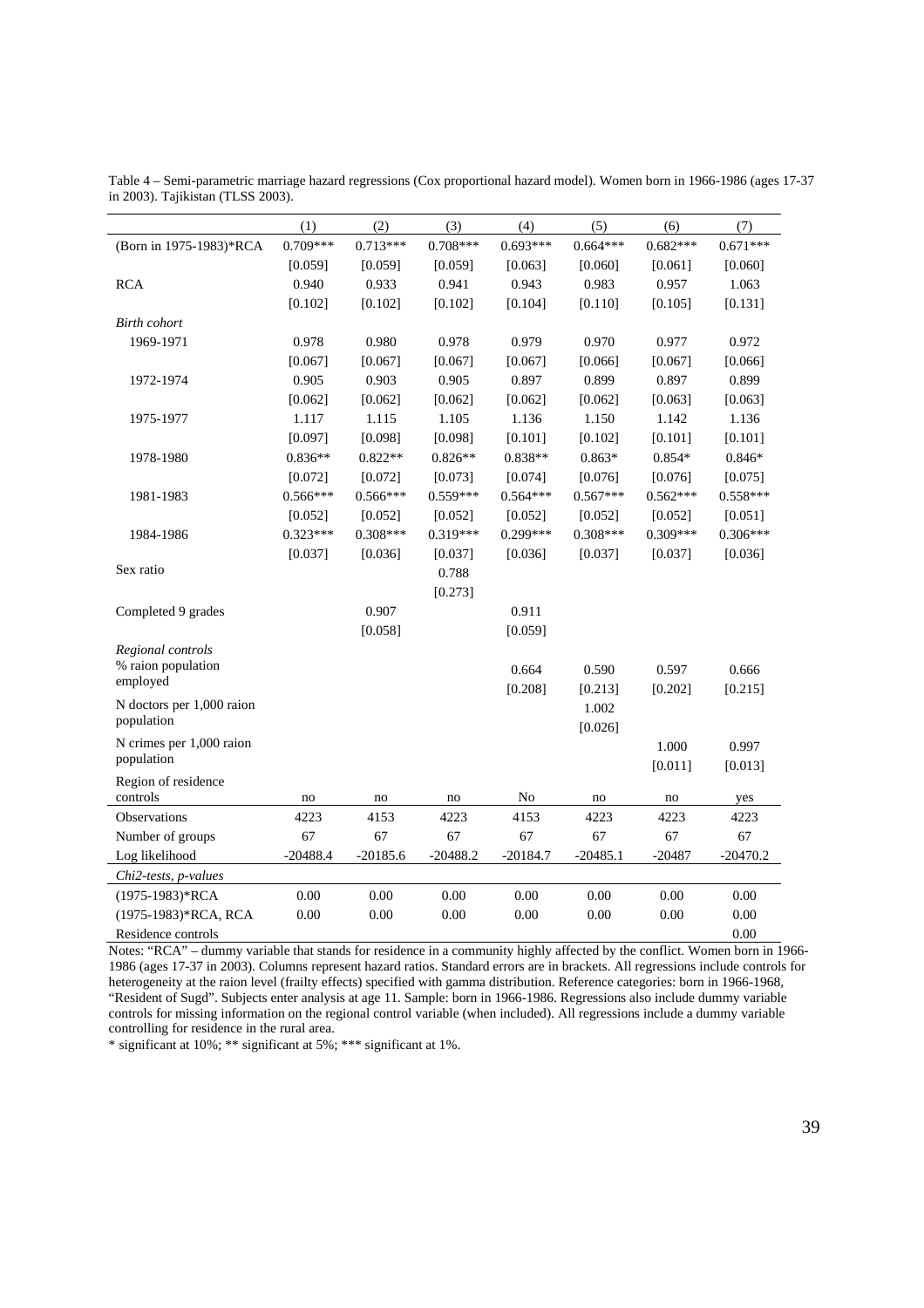Appendix Table 1 – Assignment of sex ratios by birth cohort.

|              |               |               |               | Sex Ratio=(men age $20-29$ ) |
|--------------|---------------|---------------|---------------|------------------------------|
| Birth cohort | Age in $1989$ | Age in $2000$ | Age in $2003$ | (women aged $15-24$ )        |
| 1966-1974    | 15-23         | 26-33         | 29-37         | 1989                         |
| 1975-1986    | 3-14          | 14-25         | 17-28         | 2000                         |

Appendix Table 2 - Effect of regional conflict variable on sex ratio.

|                     | Dependent variable: sex ratio |               |  |  |  |  |  |
|---------------------|-------------------------------|---------------|--|--|--|--|--|
|                     | Men ages 20-                  | Men ages 20-  |  |  |  |  |  |
|                     | 29 to women                   | 29 to women   |  |  |  |  |  |
|                     | ages $15-24$ in               | ages 15-24 in |  |  |  |  |  |
|                     | 1989                          | 2000          |  |  |  |  |  |
|                     | (1)                           | (2)           |  |  |  |  |  |
| <b>RCA</b>          | $-0.009$                      | 0.021         |  |  |  |  |  |
|                     | [0.032]                       | [0.021]       |  |  |  |  |  |
| Constant            | $0.889***$                    | $0.810***$    |  |  |  |  |  |
|                     | [0.026]                       | [0.017]       |  |  |  |  |  |
| <b>Observations</b> | 69                            | 69            |  |  |  |  |  |
| R-squared           | 0.00                          | 0.01          |  |  |  |  |  |

Notes: OLS regressions. Standard errors in brackets.

Source: population data – State Statistical Committee of Tajikistan (2002), conflict data – author's calculations.

\* significant at 10%; \*\* significant at 5%; \*\*\* significant at 1%.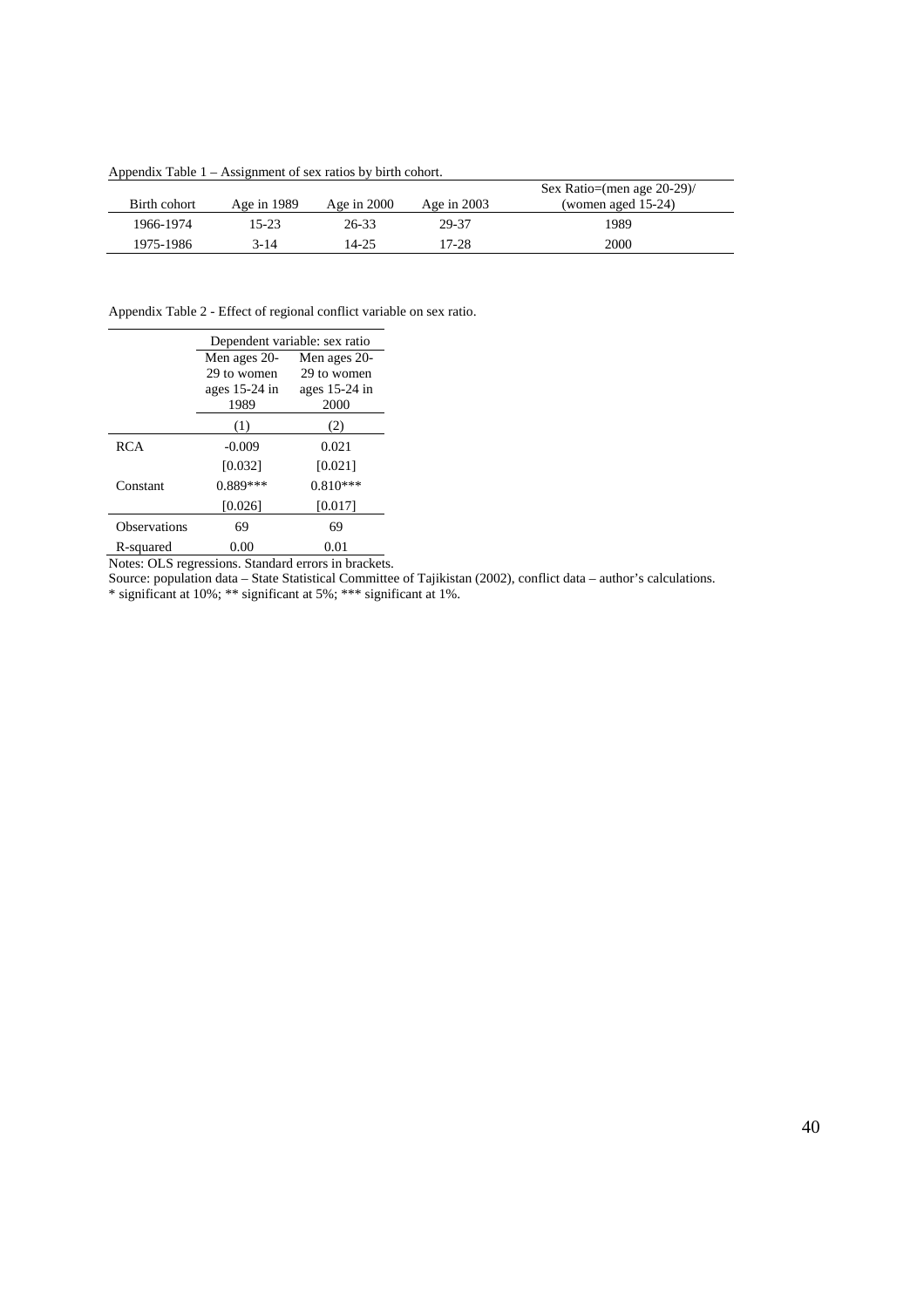|                                | (1)         | (2)         | (3)         | (4)         | (5)         | (6)         | (7)         | (8)         |
|--------------------------------|-------------|-------------|-------------|-------------|-------------|-------------|-------------|-------------|
| (Born in 1975-1983)* RCA       |             | $-0.067*$   | $-0.075**$  | $-0.068**$  | $-0.082**$  | $-0.072*$   | $-0.077**$  | $-0.081**$  |
|                                |             | [0.034]     | [0.034]     | [0.033]     | [0.035]     | [0.037]     | [0.037]     | [0.035]     |
| <b>RCA</b>                     | $-0.027$    | 0.008       | 0.008       | 0.008       | 0.006       | 0.000       | 0.000       | $-0.010$    |
|                                | [0.038]     | [0.032]     | [0.032]     | [0.032]     | [0.032]     | [0.031]     | [0.032]     | [0.051]     |
| <b>Birth Cohort</b>            |             |             |             |             |             |             |             |             |
| 1969-1971                      | $-0.018$    | $-0.019$    | $-0.016$    | $-0.019$    | $-0.015$    | $-0.016$    | $-0.018$    | $-0.016$    |
|                                | [0.031]     | [0.031]     | [0.032]     | [0.031]     | [0.031]     | [0.031]     | [0.031]     | [0.032]     |
| 1972-1974                      | 0.006       | 0.005       | 0.011       | 0.005       | 0.009       | 0.002       | $-0.004$    | 0.003       |
|                                | [0.030]     | [0.030]     | [0.031]     | [0.030]     | [0.031]     | [0.030]     | [0.030]     | [0.028]     |
| 1975-1977                      | $0.069**$   | $0.115***$  | $0.116***$  | $0.114***$  | $0.128***$  | $0.126***$  | $0.120***$  | $0.116***$  |
|                                | [0.033]     | [0.038]     | [0.040]     | [0.040]     | [0.040]     | [0.041]     | [0.039]     | [0.038]     |
| 1978-1980                      | 0.000       | 0.046       | 0.044       | 0.045       | 0.059       | 0.061       | 0.068       | 0.061       |
|                                | [0.037]     | [0.041]     | [0.043]     | [0.043]     | [0.042]     | [0.043]     | [0.043]     | [0.041]     |
| 1981-1983                      | $-0.073**$  | $-0.027$    | $-0.027$    | $-0.027$    | $-0.031$    | $-0.035$    | $-0.030$    | $-0.031$    |
|                                | [0.030]     | [0.038]     | [0.040]     | [0.041]     | [0.042]     | [0.041]     | [0.042]     | [0.040]     |
| 1984-1986                      | $-0.167***$ | $-0.168***$ | $-0.178***$ | $-0.169***$ | $-0.191***$ | $-0.184***$ | $-0.185***$ | $-0.182***$ |
|                                | [0.027]     | [0.027]     | [0.029]     | [0.029]     | [0.036]     | [0.032]     | [0.035]     | [0.031]     |
| Sex ratio                      |             |             |             | $-0.017$    |             |             |             |             |
|                                |             |             |             | [0.126]     |             |             |             |             |
| Completed 9 grades             |             |             | $-0.105***$ |             | $-0.098***$ |             |             |             |
|                                |             |             | [0.023]     |             | [0.022]     |             |             |             |
| Regional controls              |             |             |             |             |             |             |             |             |
| % raion population<br>employed |             |             |             |             | $-0.284**$  | $-0.353**$  | $-0.401***$ | $-0.228**$  |
|                                |             |             |             |             | [0.137]     | [0.138]     | [0.137]     | [0.107]     |
| N doctors per 1,000 raion      |             |             |             |             |             | 0.003       |             |             |
| population                     |             |             |             |             |             | [0.009]     |             |             |
| N crimes per 1,000 raion       |             |             |             |             |             |             | $0.006*$    | 0.006       |
| population                     |             |             |             |             |             |             | [0.003]     | [0.005]     |
| Region of residence controls   | no          | no          | no          | no          | no          | no          | no          | yes         |
| Constant                       | $0.285***$  | $0.262***$  | $0.359***$  | $0.278**$   | $0.445***$  | $0.365***$  | $0.358***$  | $0.318***$  |
|                                | [0.039]     | [0.037]     | [0.043]     | [0.123]     | [0.067]     | [0.066]     | [0.062]     | [0.057]     |
| Observations                   | 3959        | 3959        | 3895        | 3959        | 3895        | 3959        | 3959        | 3959        |
| R-squared                      | 0.03        | 0.03        | 0.03        | 0.03        | 0.04        | 0.04        | 0.04        | 0.05        |
| F-tests, p-values              |             |             |             |             |             |             |             |             |
| (Born in 1975-1983) *RCA       |             | 0.05        | 0.032       | 0.045       | 0.024       | 0.055       | 0.038       | 0.023       |
| (Born in 1975-1983)*RCA,       |             | 0.131       | 0.094       | 0.119       | 0.075       | 0.156       | 0.114       | 0.073       |
| <b>RCA</b>                     |             |             |             |             |             |             |             |             |
| Residence controls             |             |             |             |             |             |             |             | 0.000       |

Appendix Table 3 - Linear Probability Regressions. Dependent variable: Married by 18. Sample: Ages 18-37 in 2003.

Notes: Columns represent OLS coefficients. Standard errors (in brackets) are corrected for heteroscedasticity and are robust to clustered residuals across individuals who resided in the same raion at age 11. Reference categories: born in 1966-1968, "Resident of Sugd". Sample: born in 1966-1986 (age 18 to 37 in 2003). "Married by 18" – is an indicator variable equal to one if a woman was married at age 18 or earlier, the variable is equal to zero otherwise. Regressions also include dummy variable controls for missing information on the regional control variable (when included). All regressions include a dummy variable controlling for residence in the rural area. \*significant at 10%; \*\* significant at 5%; \*\*\* significant at 1%.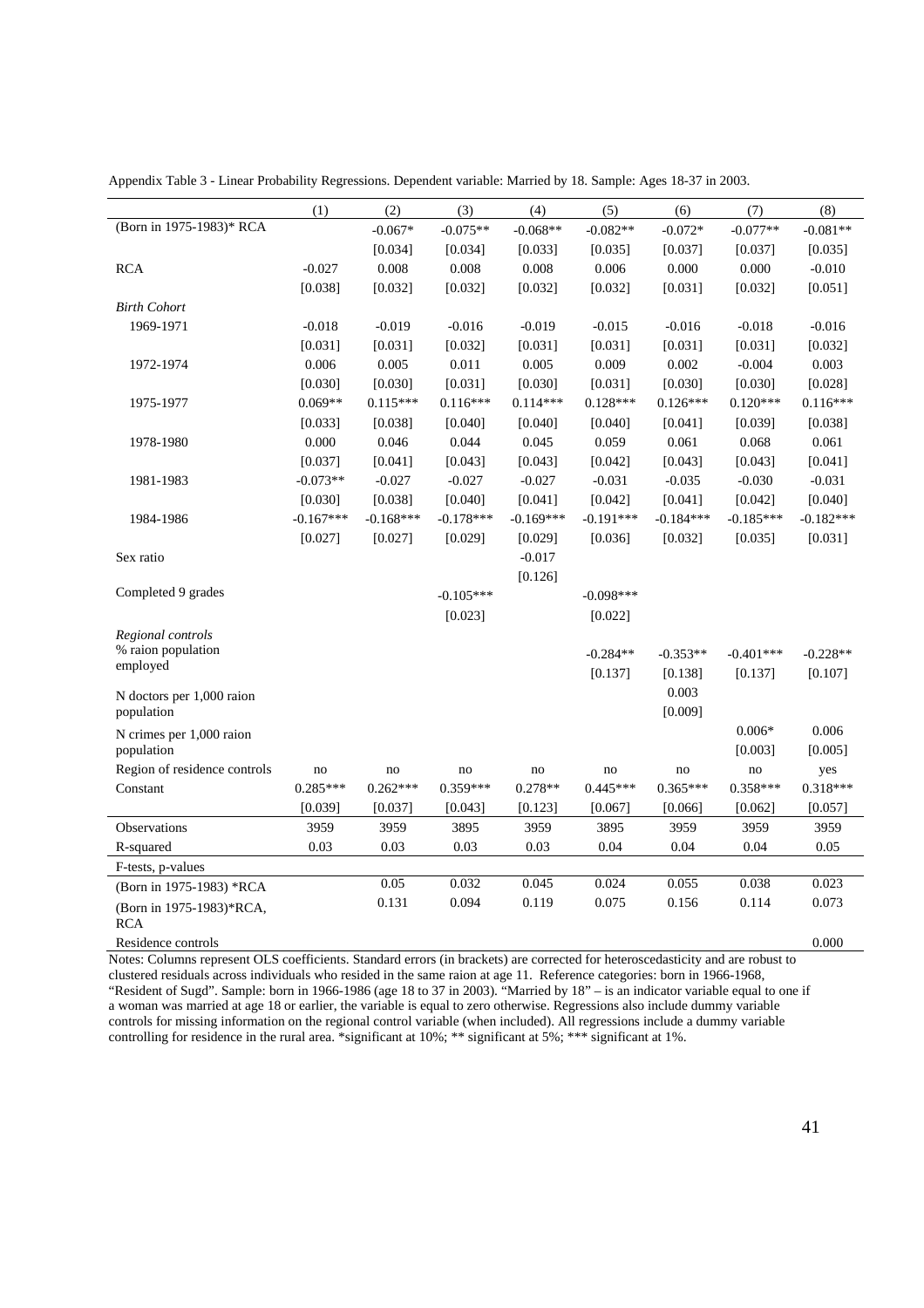| Appendix Table 4 – Linear Probability Regressions. Dependent variable: Married by age 20. Sample: Ages 20-37 in 2003. |  |  |  |  |
|-----------------------------------------------------------------------------------------------------------------------|--|--|--|--|
|-----------------------------------------------------------------------------------------------------------------------|--|--|--|--|

|                           | (1)         | (2)         | (3)         | (4)         | (5)         | (6)         | (7)         | (8)         |
|---------------------------|-------------|-------------|-------------|-------------|-------------|-------------|-------------|-------------|
| (Born in 1975-1983)*RCA   |             | $-0.102**$  | $-0.109**$  | $-0.104**$  | $-0.146***$ | $-0.129**$  | $-0.145**$  | $-0.132***$ |
|                           |             | [0.044]     | [0.044]     | [0.043]     | [0.052]     | [0.054]     | [0.056]     | [0.047]     |
| <b>RCA</b>                | $-0.112**$  | $-0.051$    | $-0.052$    | $-0.051$    | $-0.029$    | $-0.038$    | $-0.031$    | 0.013       |
|                           | [0.051]     | [0.047]     | [0.047]     | [0.047]     | [0.056]     | [0.052]     | [0.055]     | [0.071]     |
| <b>Birth Cohort</b>       |             |             |             |             |             |             |             |             |
| 1969-1971                 | $-0.01$     | $-0.013$    | $-0.012$    | $-0.013$    | $-0.012$    | $-0.01$     | $-0.012$    | $-0.012$    |
|                           | [0.031]     | [0.031]     | [0.033]     | [0.031]     | [0.032]     | [0.031]     | [0.031]     | [0.033]     |
| 1972-1974                 | $-0.056*$   | $-0.057*$   | $-0.050*$   | $-0.056*$   | $-0.055*$   | $-0.061**$  | $-0.067**$  | $-0.054**$  |
|                           | [0.029]     | [0.029]     | [0.030]     | [0.029]     | [0.030]     | [0.028]     | [0.030]     | [0.026]     |
| 1975-1977                 | $-0.092***$ | $-0.022$    | $-0.017$    | $-0.025$    | 0.004       | $-0.007$    | $-0.004$    | $-0.008$    |
|                           | [0.034]     | [0.043]     | [0.044]     | [0.046]     | [0.048]     | [0.051]     | [0.048]     | [0.045]     |
| 1978-1980                 | $-0.195***$ | $-0.126***$ | $-0.126***$ | $-0.129***$ | $-0.100**$  | $-0.108**$  | $-0.093*$   | $-0.102**$  |
|                           | [0.036]     | [0.044]     | [0.045]     | [0.046]     | [0.047]     | [0.049]     | [0.049]     | [0.045]     |
| 1981-1983                 | $-0.321***$ | $-0.251***$ | $-0.249***$ | $-0.254***$ | $-0.253***$ | $-0.261***$ | $-0.256***$ | $-0.257***$ |
|                           | [0.029]     | [0.040]     | [0.040]     | [0.042]     | [0.045]     | [0.046]     | [0.047]     | [0.042]     |
| Completed 9 grades        |             |             | $-0.085**$  |             | $-0.076**$  |             |             |             |
|                           |             |             | [0.035]     |             | [0.034]     |             |             |             |
| Sex ratio                 |             |             |             | $-0.075$    |             |             |             |             |
|                           |             |             |             | [0.165]     |             |             |             |             |
| Regional controls         |             |             |             |             |             |             |             |             |
| % raion population        |             |             |             |             | $-0.443**$  | $-0.384**$  | $-0.530**$  | $-0.253*$   |
| employed                  |             |             |             |             | [0.220]     | [0.161]     | [0.246]     | [0.139]     |
| N doctors per 1,000 raion |             |             |             |             |             | $-0.006$    |             |             |
| population                |             |             |             |             |             | [0.014]     |             |             |
| N crimes per 1,000 raion  |             |             |             |             |             |             | 0.004       | 0.003       |
| population                |             |             |             |             |             |             | [0.005]     | [0.005]     |
| Region of residence       |             |             |             |             |             |             |             |             |
| controls                  | no          | no          | no          | no          | no          | no          | no          | yes         |
| Constant                  | $0.767***$  | $0.725***$  | $0.805***$  | 0.795***    | $0.938***$  | $0.884***$  | $0.876***$  | $0.817***$  |
|                           | [0.049]     | [0.047]     | [0.053]     | [0.156]     | [0.083]     | [0.077]     | [0.072]     | [0.054]     |
| Observations              | 3403        | 3403        | 3346        | 3403        | 3346        | 3403        | 3403        | 3403        |
| R-squared                 | 0.07        | 0.08        | 0.08        | 0.08        | 0.09        | 0.09        | 0.09        | 0.13        |
| F-tests, p-values         |             |             |             |             |             |             |             |             |
| (Born in 1975-1983)*RCA   |             | 0.023       | 0.015       | 0.018       | 0.007       | 0.02        | 0.011       | 0.006       |
| (Born in 1975-            |             | 0.033       | 0.019       | 0.026       | 0.006       | 0.017       | 0.013       | 0.023       |
| 1983)*RCA, RCA            |             |             |             |             |             |             |             |             |
| Residence controls        |             |             |             |             |             |             |             | 0.000       |

Notes: Columns represent OLS coefficients. Standard errors (in brackets) are corrected for heteroscedasticity and are robust to clustered residuals across individuals who resided in the same raion at age 11. Reference categories: born in 1966-1968, "Resident of Sugd". Sample: born in 1966-1983 (age 20 to 37 in 2003). "Married by 20" – is an indicator variable equal to one if a woman was married at age 20 or earlier, the variable is equal to zero otherwise. Regressions also include dummy variable controls for missing information on the regional control variable (when included). All regressions include a dummy variable controlling for residence in the rural area.

\* significant at 10%; \*\* significant at 5%; \*\*\* significant at 1%.